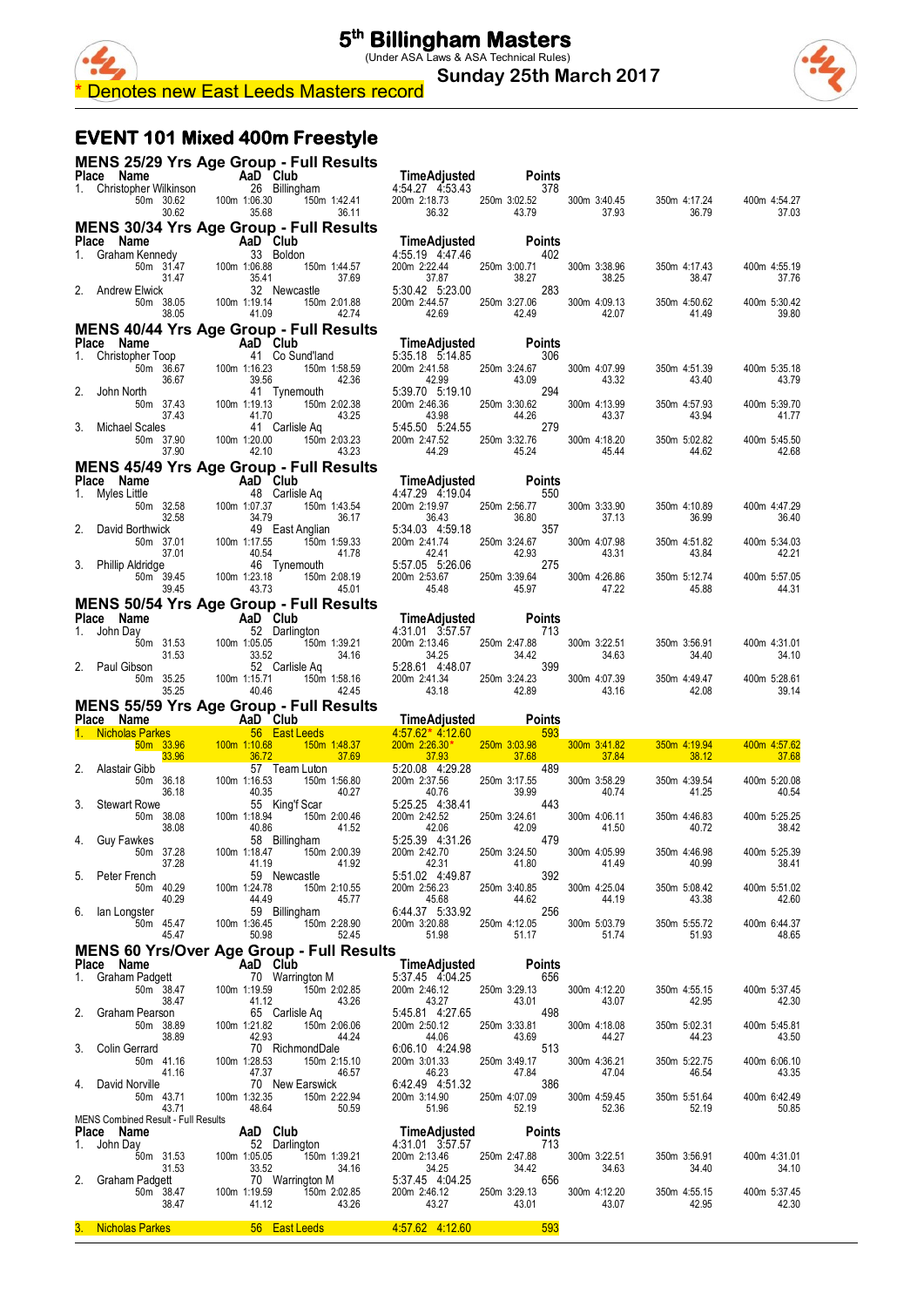

**Sunday 25th March 2017**



|    |                                                                                                                                | 50m 33.96                       |                                                                                                                       | 100m 1:10.68                                                          |                                                                                  | 150m 1:48.37          | 200m 2:26.30                                                                                                                                                                                                                                                                                                                                                     |       | 250m 3:03.98                                                                                                                                                 |        | 300m 3:41.82                          | 350m 4:19.94                                                                                                                                                                                                                                                                                               | 400m 4:57.62                                 |
|----|--------------------------------------------------------------------------------------------------------------------------------|---------------------------------|-----------------------------------------------------------------------------------------------------------------------|-----------------------------------------------------------------------|----------------------------------------------------------------------------------|-----------------------|------------------------------------------------------------------------------------------------------------------------------------------------------------------------------------------------------------------------------------------------------------------------------------------------------------------------------------------------------------------|-------|--------------------------------------------------------------------------------------------------------------------------------------------------------------|--------|---------------------------------------|------------------------------------------------------------------------------------------------------------------------------------------------------------------------------------------------------------------------------------------------------------------------------------------------------------|----------------------------------------------|
|    | Myles Little                                                                                                                   | 33.96<br>50m 32.58<br>32.58     | <b>Contract Contract Contract Contract Contract Contract Contract Contract Contract Contract Contract Contract Co</b> | 36.72                                                                 | 37.69<br>48 Carlisle Aq                                                          |                       | <u> Tanzania a Tanzania a Tanzania a Tanzania a Tanzania a Tanzania a Tanzania a Tanzania a Tanzania a Tanzania </u><br>16 Aq<br>150m 1:43.54<br>160m 1:43.54<br>16.17<br>16.17<br>16.43<br>16.10<br>16.43<br>16.10<br>16.43<br>16.10<br>16.10<br>16.10<br>16.10<br>16.10<br>16.10<br>16.10<br>16.10<br>16.10<br>16.10<br>17.19.98<br>16.10<br>16.10<br>17.19.98 |       | $\frac{120.88}{37.68}$ 37.68<br>4.47.29 4.19.04 550<br>250m 2:56.77                                                                                          | 36.80  | 37.84<br>300m 3:33.90                 | 38.12<br><b>Service Service</b><br>350m 4:10.89<br>36.99                                                                                                                                                                                                                                                   | 37.68<br>400m 4:47.29<br>36.40               |
|    | Colin Gerrard                                                                                                                  | 50m 41.16<br>41.16              |                                                                                                                       | 47.37                                                                 | 70 RichmondDale                                                                  | 46.57                 | 46.23                                                                                                                                                                                                                                                                                                                                                            |       | 513<br>250m 3:49.17<br>47.84                                                                                                                                 |        | 37.13<br>300m 4:36.21<br>47.04        | 350m 5:22.75<br>46.54                                                                                                                                                                                                                                                                                      | 400m 6:06.10<br>43.35                        |
|    | Graham Pearson                                                                                                                 | 50m 38.89<br>38.89              |                                                                                                                       | 100m 1:21.82<br>42.93                                                 | 65 Carlisle Aq                                                                   | 150m 2:06.06<br>44.24 | 5:45.81 4:27.65<br>200m 2:50.12<br>44.06                                                                                                                                                                                                                                                                                                                         |       | 250m 3:33.81<br>43.69                                                                                                                                        | 498    | 300m 4:18.08<br>44.27                 | 350m 5:02.31<br>44.23                                                                                                                                                                                                                                                                                      | 400m 5:45.81<br>43.50                        |
|    | Alastair Gibb                                                                                                                  | 50m 36.18<br>36.18              |                                                                                                                       | 100m 1:16.53<br>40.35                                                 | 57 Team Luton<br>150m 1:56.80                                                    | 40.27                 | 5:20.08 4:29.28<br>200m 2:37.56<br>40.76                                                                                                                                                                                                                                                                                                                         |       | 489<br>250m 3:17.55<br>39.99                                                                                                                                 |        | 300m 3:58.29<br>40.74                 | 350m 4:39.54<br>41.25                                                                                                                                                                                                                                                                                      | 400m 5:20.08<br>40.54                        |
| 8. | Guy Fawkes                                                                                                                     | 50m 37.28<br>37.28              |                                                                                                                       | 100m 1:18.47<br>41.19                                                 | 58 Billingham<br>150m 2:00.39                                                    | 41.92                 | 5:25.39 4:31.26<br>200m 2:42.70                                                                                                                                                                                                                                                                                                                                  | 42.31 | 479<br>250m 3:24.50<br>41.80                                                                                                                                 |        | 300m 4:05.99<br>41.49                 | 350m 4:46.98<br>40.99                                                                                                                                                                                                                                                                                      | 400m 5:25.39<br>38.41                        |
|    | <b>Stewart Rowe</b>                                                                                                            | 50m 38.08<br>38.08              |                                                                                                                       | 100m 1:18.94                                                          | 55 King'f Scar<br>150m 2:00.46<br>$150$<br>$40.86$<br>$33$ Boldon<br>$1:06$ $88$ | 41.52                 |                                                                                                                                                                                                                                                                                                                                                                  |       | 5:25.25 4:38.41 443<br>200m 2:42.52 250m 3:24.61<br>42.06 42.09<br>4:55.19 4:47.46 402                                                                       |        | 300m 4:06.11<br>41.50                 | 350m 4:46.83<br>40.72                                                                                                                                                                                                                                                                                      | 400m 5:25.25<br>38.42                        |
|    | 10. Graham Kennedy                                                                                                             | 50m 31.47<br>31.47              |                                                                                                                       | 35.41                                                                 | $150m$ 1:44.57<br>35.41 37.69<br>52 Carlisle Aq                                  | 37.69                 | 200m 2:22.44                                                                                                                                                                                                                                                                                                                                                     |       | 250m 3:00.71 300m 3:38.96<br>38.27 38.25<br>$\begin{array}{r} 23611 \overline{)37.87} \\ 37.87 \overline{)38.27} \\ 5.28.61 \overline{)4.48.07} \end{array}$ |        |                                       | 350m 4:17.43<br>38.47                                                                                                                                                                                                                                                                                      | 400m 4:55.19<br>37.76                        |
|    | 11. Paul Gibson                                                                                                                | 50m 35.25<br>35.25              |                                                                                                                       | 100m 1:15.71<br>40.46                                                 |                                                                                  | 150m 1:58.16<br>42.45 | 200m 2:41.34<br>43.18                                                                                                                                                                                                                                                                                                                                            |       | 250m 3:24.23<br>42.89<br>$5.51.02 \t 4.49.87 \t 392$                                                                                                         | 399    | 300m 4:07.39<br>43.16                 | 350m 4:49.47<br>42.08                                                                                                                                                                                                                                                                                      | 400m 5:28.61<br>39.14                        |
|    | 12. Peter French<br>13. David Norville                                                                                         | 50m 40.29<br>40.29              |                                                                                                                       | 100m 1:24.78<br>44.49                                                 | 59 Newcastle<br>70 New Earswick                                                  | 150m 2:10.55<br>45.77 | 200m 2:56.23<br>45.68<br>6:42.49 4:51.32                                                                                                                                                                                                                                                                                                                         |       | 250m 3:40.85 300m 4:25.04<br>44.62 44.19<br>$\frac{1}{286}$                                                                                                  |        |                                       | 350m 5:08.42<br>43.38                                                                                                                                                                                                                                                                                      | 400m 5:51.02<br>42.60                        |
|    | 14. Christopher Wilkinson                                                                                                      | 50m 43.71<br>43.71              |                                                                                                                       | 48.64                                                                 | 100m 1:32.35 150m 2:22.94<br>26 Billingham                                       | 50.59                 | 200m 3:14.90<br>51.96<br>4:54.27 4:53.43                                                                                                                                                                                                                                                                                                                         |       | 250m 4:07.09<br>52.19<br>378                                                                                                                                 |        | 300m 4:59.45<br>52.36                 | 350m 5:51.64<br>52.19                                                                                                                                                                                                                                                                                      | 400m 6:42.49<br>50.85                        |
|    | 15. David Borthwick                                                                                                            | 50m 30.62<br>30.62              |                                                                                                                       | 100m 1:06.30                                                          | $150m$ 1:42.41<br>$35.68$<br>$49$ East Anglian                                   | 36.11                 | 200m 2:18.73                                                                                                                                                                                                                                                                                                                                                     | 36.32 | 250m 3:02.52<br>43.79<br>5:34.03  4:59.18    357                                                                                                             |        | 300m 3:40.45<br>37.93                 | 350m 4:17.24<br>36.79                                                                                                                                                                                                                                                                                      | 400m 4:54.27<br>37.03                        |
|    | 16. Christopher Toop                                                                                                           | 50m 37.01<br>37.01              |                                                                                                                       | 100m 1:17.55<br>40.54                                                 | 150m 1:59.33<br>41.78<br>41 Co Sund'land                                         | 41.78                 | 200m 2:41.74<br>5:35.18 5:14.85                                                                                                                                                                                                                                                                                                                                  | 42.41 | $250m$ 3:24.67<br>$\frac{1}{200}$ 306                                                                                                                        |        | 300m 4:07.98<br>43.31                 | 350m 4:51.82<br>43.84                                                                                                                                                                                                                                                                                      | 400m 5:34.03<br>42.21                        |
|    | 17. John North                                                                                                                 | 50m 36.67<br>36.67              |                                                                                                                       | 100m 1:16.23<br>39.56                                                 | 150m 1:58.59<br>41 Tynemouth                                                     | 42.36                 | 200m 2:41.58<br>42.99<br>5:39.70 5:19.10                                                                                                                                                                                                                                                                                                                         |       | 250m 3:24.67<br>43.09                                                                                                                                        | 294    | 300m 4:07.99<br>43.32                 | 350m 4:51.39<br>43.40                                                                                                                                                                                                                                                                                      | 400m 5:35.18<br>43.79                        |
|    | 18. Andrew Elwick                                                                                                              | 50m 37.43<br>37.43              |                                                                                                                       | 100m 1:19.13<br>41.70                                                 | 150m 2:02.38<br>32 Newcastle                                                     | 43.25                 | 200m 2:46.36<br>43.98<br>5:30.42 5:23.00                                                                                                                                                                                                                                                                                                                         |       | 250m 3:30.62<br>44.26<br>283                                                                                                                                 |        | 300m 4:13.99<br>43.37                 | 350m 4:57.93<br>43.94                                                                                                                                                                                                                                                                                      | 400m 5:39.70<br>41.77                        |
|    | 19. Michael Scales                                                                                                             | 50m 38.05<br>38.05<br>50m 37.90 |                                                                                                                       | 100m 1:19.14<br>41.09<br>100m 1:20.00                                 | 150m 2:01.88<br>41 Carlisle Aq                                                   | 42.74<br>150m 2:03.23 | 200m 2:44.57<br>42.69<br>5:45.50 5:24.55<br>200m 2:47.52                                                                                                                                                                                                                                                                                                         |       | 250m 3:27.06<br>42.49<br>279<br>250m 3:32.76                                                                                                                 |        | 300m 4:09.13<br>42.07<br>300m 4:18.20 | 350m 4:50.62<br>41.49<br>350m 5:02.82                                                                                                                                                                                                                                                                      | 400m 5:30.42<br>39.80<br>400m 5:45.50        |
|    | 20. Phillip Aldridge                                                                                                           | 37.90<br>50m 39.45              |                                                                                                                       |                                                                       | 46 Tynemouth                                                                     | 43.23<br>150m 2:08.19 | 44.29                                                                                                                                                                                                                                                                                                                                                            |       | 45.24                                                                                                                                                        | 275    | 45.44<br>300m 4:26.86                 | 44.62<br>350m 5:12.74                                                                                                                                                                                                                                                                                      | 42.68<br>400m 5:57.05                        |
|    | 21. Ian Longster                                                                                                               | 39.45<br>50m 45.47              |                                                                                                                       | $100m$ $42.10$ $46.10$ $43.73$ $59$ $100m$ $1.36.45$ $100m$ $1.36.45$ | 59 Billingham                                                                    | 45.01                 | 5:57.05 5:20.00<br>200m 2:53.67 250m 3:39.64<br>45.48 45.97<br>6:44.37 5:33.92 200m 3:20.88 250m 4:12.05<br>51.98 51.17                                                                                                                                                                                                                                          |       |                                                                                                                                                              | 256    | 47.22                                 | 45.88<br>350m 5:55.72                                                                                                                                                                                                                                                                                      | 44.31<br>400m 6:44.37                        |
|    | WOMENS 18/24 Yrs Age Group - Full Results                                                                                      | 45.47                           |                                                                                                                       | 50.98                                                                 | 150m 2:28.90<br>52.45                                                            |                       |                                                                                                                                                                                                                                                                                                                                                                  |       |                                                                                                                                                              |        |                                       | 250m 4:12.05 300m 5:03.79 350m<br>51.17 51.74<br>51.93                                                                                                                                                                                                                                                     | 48.65                                        |
|    | Place Name<br>1. Emily Cairns                                                                                                  |                                 |                                                                                                                       |                                                                       |                                                                                  |                       |                                                                                                                                                                                                                                                                                                                                                                  |       |                                                                                                                                                              |        |                                       |                                                                                                                                                                                                                                                                                                            |                                              |
|    | <b>WOMENS 30/34 Yrs Age Group - Full Results</b>                                                                               |                                 |                                                                                                                       |                                                                       |                                                                                  |                       |                                                                                                                                                                                                                                                                                                                                                                  |       |                                                                                                                                                              |        |                                       | 11.13 AaD Club<br>aims 18 Tynemouth 5:11.05 5:16.22 407<br>50m 35.23 100m 1:14.78 150m 1:54.18 200m 2:34.12 250m 3:14.24 300m 3:54.08 350m 4:33.43 400m 5:11.05<br>35.23 39.35 39.40 39.94 40.12 300m 3:54.08 39.84 39.35 37.62                                                                            |                                              |
|    |                                                                                                                                |                                 |                                                                                                                       |                                                                       |                                                                                  |                       |                                                                                                                                                                                                                                                                                                                                                                  |       |                                                                                                                                                              |        |                                       |                                                                                                                                                                                                                                                                                                            |                                              |
|    |                                                                                                                                |                                 |                                                                                                                       |                                                                       |                                                                                  |                       |                                                                                                                                                                                                                                                                                                                                                                  |       |                                                                                                                                                              |        |                                       | <b>Place Name Many 1988-1988</b><br><b>Place Name Club</b><br><b>Example 1988-19</b><br><b>Example 1988-19</b><br><b>Example 1988-19</b><br><b>Example 1988-19</b><br><b>Example 1988-19</b><br><b>Example 1988-19</b><br><b>Example 1988-19</b><br><b>Example 1988-19</b><br><b>Example 1999-1999-199</b> |                                              |
|    | <b>WOMENS 35/39 Yrs Age Group - Full Results</b>                                                                               |                                 |                                                                                                                       |                                                                       |                                                                                  |                       | <b>TimeAdjusted</b>                                                                                                                                                                                                                                                                                                                                              |       |                                                                                                                                                              | Points |                                       |                                                                                                                                                                                                                                                                                                            |                                              |
|    | <b>Place Name MaD Club</b><br>1. Raechel Hogg 38 Billingham<br>50m 39.39 100m 1:22.94 150m 2:09.54                             |                                 |                                                                                                                       |                                                                       |                                                                                  |                       | 1 <b>01nts</b><br>1907 - 16:06.04 Millingham<br>1908 - 16:09.54 200m 2:57.49 250m 3:45.72                                                                                                                                                                                                                                                                        |       |                                                                                                                                                              |        |                                       |                                                                                                                                                                                                                                                                                                            |                                              |
|    |                                                                                                                                | 39.39                           |                                                                                                                       |                                                                       | 43.55 46.60                                                                      |                       |                                                                                                                                                                                                                                                                                                                                                                  |       |                                                                                                                                                              |        |                                       | 200m 2:57.49 250m 3:45.72 300m 4:33.21 350m 5:20.50 400m 6:06.04<br>47.95 48.23 47.49 47.29 45.54                                                                                                                                                                                                          |                                              |
|    | <b>WOMENS 45/49 Yrs Age Group - Full Results</b>                                                                               |                                 |                                                                                                                       |                                                                       |                                                                                  |                       |                                                                                                                                                                                                                                                                                                                                                                  |       |                                                                                                                                                              |        |                                       |                                                                                                                                                                                                                                                                                                            |                                              |
|    |                                                                                                                                |                                 |                                                                                                                       |                                                                       |                                                                                  |                       |                                                                                                                                                                                                                                                                                                                                                                  |       |                                                                                                                                                              |        |                                       | <b>Place Name 49 King Club</b><br>1. Jane Sedman 49 King 1 201.08 100m 2:01.08 100m 2:01.08 100m 3:06.80 200m 4:13.16 250m 5:19.12 300m 6:24.08 350m 7:28.86<br>57.73 100m 2:01.08 150m 3:06.80 200m 4:13.16 250m 5:19.12 300m 6:24.08 35                                                                  |                                              |
|    |                                                                                                                                |                                 |                                                                                                                       |                                                                       |                                                                                  |                       |                                                                                                                                                                                                                                                                                                                                                                  |       |                                                                                                                                                              |        |                                       |                                                                                                                                                                                                                                                                                                            | 350m 7:28.86 400m 8:30.76<br>1:04.78 1:01.90 |
|    | <b>WOMENS 50/54 Yrs Age Group - Full Results</b>                                                                               |                                 |                                                                                                                       |                                                                       |                                                                                  |                       | <b>Place Name</b><br>1. Pauline Foot <b>AaD Club</b><br>1. Pauline Foot <b>1. Pauline Foot</b> 52 York Tri 5551.02 5:07.71 442                                                                                                                                                                                                                                   |       |                                                                                                                                                              |        |                                       |                                                                                                                                                                                                                                                                                                            |                                              |
|    |                                                                                                                                |                                 |                                                                                                                       |                                                                       | ork Tri<br>150m 2:06.73<br>ing f Scar<br>ing f Scar                              |                       |                                                                                                                                                                                                                                                                                                                                                                  |       | 200m 2:51.13 250m 3:36.33 300m 4:21.49<br>44.40 45.20 45.16                                                                                                  |        |                                       | 45.40                                                                                                                                                                                                                                                                                                      | 350m 5:06.89 400m 5:51.02<br>44.13           |
|    | 1. 1. 1. 1. 1. 1. 50m<br>50m<br>50m<br>40.07<br>42. 69<br>50m<br>50m<br>50. 100m<br>50. 1.35.14<br>50. 44.78<br>44.78<br>50.36 | 44.78                           |                                                                                                                       |                                                                       | 53 King'f Scar<br>$150m$ 2:28.87<br>50.36 53.73                                  |                       |                                                                                                                                                                                                                                                                                                                                                                  |       | 6.53.32 5.59.56 277<br>200m 3:22.93 250m 4:16.32 300m 5:10.43<br>54.06 53.39 54.11                                                                           |        |                                       | 53.26                                                                                                                                                                                                                                                                                                      | 350m 6:03.69 400m 6:53.32<br>49.63           |
|    | <b>WOMENS 55/59 Yrs Age Group - Full Results</b>                                                                               |                                 |                                                                                                                       |                                                                       |                                                                                  |                       |                                                                                                                                                                                                                                                                                                                                                                  |       |                                                                                                                                                              |        |                                       |                                                                                                                                                                                                                                                                                                            |                                              |
|    | <b>Place Name</b><br>1. Verity Dobbie<br>1. Verity Dobbie<br>58 Consett                                                        |                                 |                                                                                                                       |                                                                       |                                                                                  |                       |                                                                                                                                                                                                                                                                                                                                                                  |       | TimeAdjusted Points<br>5:26.54 4:32.22 639                                                                                                                   |        |                                       |                                                                                                                                                                                                                                                                                                            |                                              |
|    |                                                                                                                                |                                 |                                                                                                                       |                                                                       |                                                                                  |                       |                                                                                                                                                                                                                                                                                                                                                                  |       |                                                                                                                                                              |        |                                       | 1. Verity Dobbie<br>1. Verity Dobbie<br>58 Consett<br>58 Consett<br>58 Consett<br>59 Consett<br>59 Consett<br>59 Consett<br>59 Consett<br>59 Consett<br>59 1.1 40.83<br>41.85<br>59 200m 2:42.67<br>41.88<br>41.88<br>41.77<br>41.84<br>41.84<br>41.84<br>41.84<br>41.                                     |                                              |
|    |                                                                                                                                |                                 |                                                                                                                       |                                                                       |                                                                                  |                       |                                                                                                                                                                                                                                                                                                                                                                  |       |                                                                                                                                                              |        |                                       |                                                                                                                                                                                                                                                                                                            |                                              |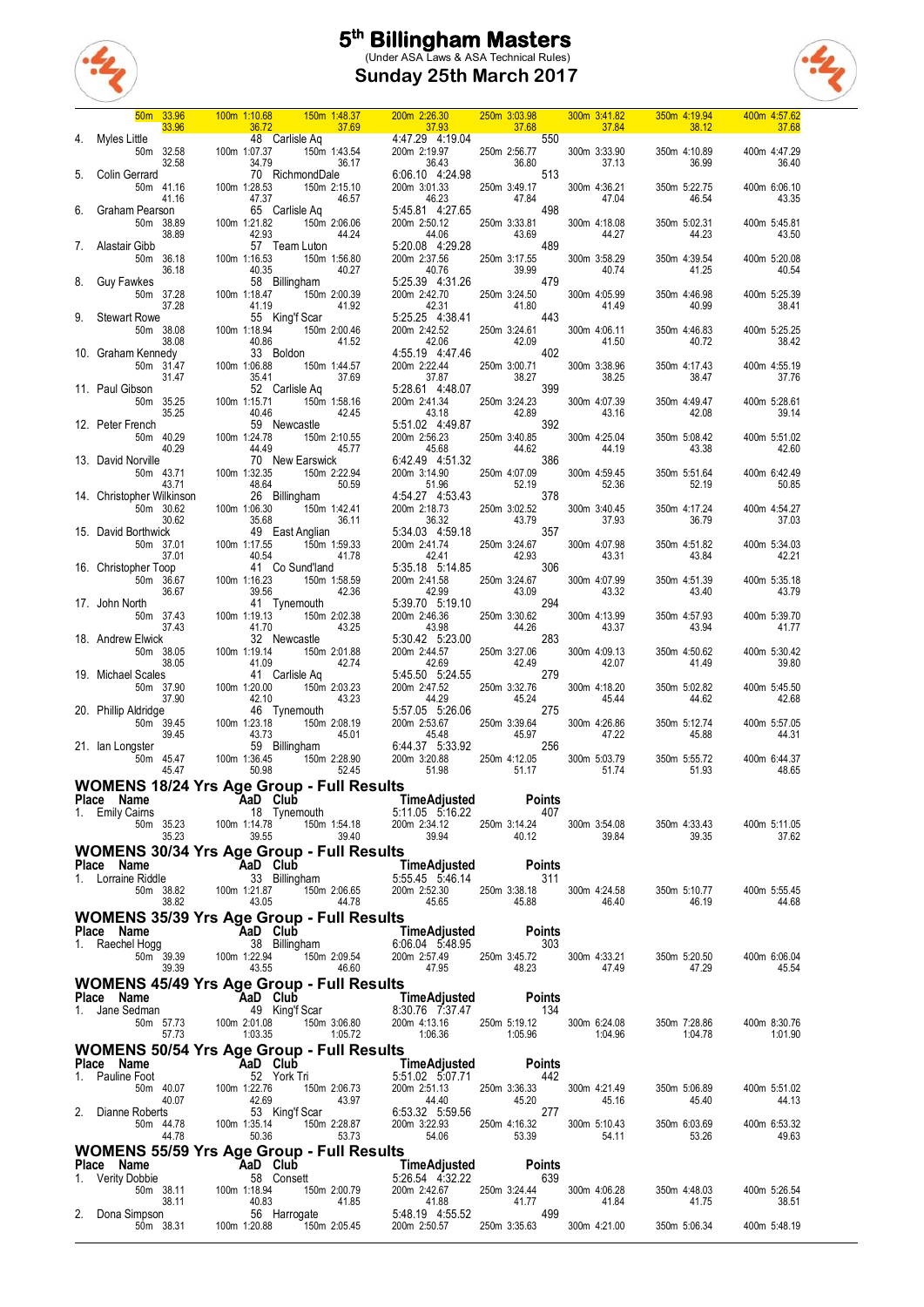

**Sunday 25th March 2017**



|              | 38.31<br>38.31 42.57<br>/ Carol Boagey 58 58<br>50m 39.39 100m 1:23.05                                                                                    |                       |                                                                                                                       | $58$ AFSHartlepol $6:00.42$ 5.00.46 45.06 475<br>23.05 150m 2:09.31 200m 2:55.85 250m 3:42.37                                                                                                                                |                       | 45.37                 | 45.34                                   | 41.85                 |
|--------------|-----------------------------------------------------------------------------------------------------------------------------------------------------------|-----------------------|-----------------------------------------------------------------------------------------------------------------------|------------------------------------------------------------------------------------------------------------------------------------------------------------------------------------------------------------------------------|-----------------------|-----------------------|-----------------------------------------|-----------------------|
| 3.           |                                                                                                                                                           |                       |                                                                                                                       |                                                                                                                                                                                                                              |                       | 300m 4:28.81          | 350m 5:15.76                            | 400m 6:00.42          |
|              | 39.39                                                                                                                                                     | 43.66                 | 46.26                                                                                                                 | 46.54                                                                                                                                                                                                                        | 46.52                 | 46.44                 | 46.95                                   | 44.66                 |
| 4.           | Gillian Sheehan                                                                                                                                           |                       | 58 Billingham                                                                                                         | 7:19.75 6:06.59                                                                                                                                                                                                              |                       | 261                   |                                         |                       |
|              | 50m 48.27                                                                                                                                                 | 100m 1:42.75          | 150m 2:38.92                                                                                                          |                                                                                                                                                                                                                              | 250m 4:31.81          | 300m 5:28.32          | 350m 6:25.35                            | 400m 7:19.75          |
|              | 48.27                                                                                                                                                     | 54.48                 | 56.17                                                                                                                 | $200m$ 3:35.27 250m 4<br>56.35                                                                                                                                                                                               | 56.54                 | 56.51                 | 57.03                                   | 54.40                 |
|              | <b>WOMENS 60 Yrs/Over Age Group - Full Results</b>                                                                                                        |                       |                                                                                                                       |                                                                                                                                                                                                                              |                       |                       |                                         |                       |
|              | <b>Place Name Care Constraine Capital Club</b><br>1. Patricia Jackson 70 East Anglian 7:18.07 5:17.08<br>50m 50.96 100m 1:47.32 150m 2:44.26 200m 3:40.59 |                       |                                                                                                                       | TimeAdjusted Points<br>7:18.07 5:17.08 404                                                                                                                                                                                   |                       |                       |                                         |                       |
|              |                                                                                                                                                           |                       |                                                                                                                       |                                                                                                                                                                                                                              |                       |                       |                                         |                       |
|              |                                                                                                                                                           |                       |                                                                                                                       |                                                                                                                                                                                                                              | 250m 4:36.05          | 300m 5:31.45          | 350m 6:26.31                            | 400m 7:18.07          |
|              | 50.96<br>$\frac{50.36}{20.36}$                                                                                                                            | 56.36                 | 56.94                                                                                                                 | 56.33                                                                                                                                                                                                                        | 55.46                 | 55.40                 | 54.86                                   | 51.76                 |
|              | 2. Gail Daffern                                                                                                                                           | 100m 1:45.43          | 67 East Leeds                                                                                                         | $\frac{56.94}{2.45.13}$ $\frac{56.33}{7.41.08}$ $\frac{56.46}{5.48.00}$ $\frac{56.46}{2.45.13}$ $\frac{200 \text{m} \cdot 3.44.90}{2.45.90}$ $\frac{250 \text{m} \cdot 4.43.91}{250 \text{m} \cdot 4.43.91}$<br>200m 3:44.90 | 250m 4:43.91          | 300m 5:43.17          |                                         |                       |
|              | 50 <sub>m</sub> 48.73<br>48.73                                                                                                                            | 56.70                 | 150m 2:45.13<br>59.70                                                                                                 | <u>a sa sa</u><br>59.77                                                                                                                                                                                                      | 59.01                 | 59.26                 | 350m 6:43.06<br><u> La Bar</u><br>59.89 | 400m 7:41.08<br>58.02 |
|              | <b>WOMENS Combined Result - Full Results</b>                                                                                                              |                       | <b>Contract Contract Contract Contract Contract Contract Contract Contract Contract Contract Contract Contract Co</b> |                                                                                                                                                                                                                              |                       |                       |                                         |                       |
| <b>Place</b> | Name                                                                                                                                                      |                       |                                                                                                                       | <b>Time Adjusted<br/> Time Adjusted</b><br>50bbie 58 Consett<br>50m 38.11 100m 1:18.94 150m 2:00.79 200m 2:42.67 250m 3                                                                                                      | <b>Points</b>         |                       |                                         |                       |
|              | 1. Verity Dobbie                                                                                                                                          |                       |                                                                                                                       |                                                                                                                                                                                                                              |                       | 639                   |                                         |                       |
|              |                                                                                                                                                           |                       |                                                                                                                       |                                                                                                                                                                                                                              | 250m 3:24.44          | 300m 4:06.28          | 350m 4:48.03                            | 400m 5:26.54          |
| 2.           | 38.11                                                                                                                                                     | 40.83                 | 41.85                                                                                                                 | 41.88                                                                                                                                                                                                                        | 41.77<br>499          | 41.84                 | 41.75                                   | 38.51                 |
|              | Dona Simpson<br>50m 38.31                                                                                                                                 | 100m 1:20.88          | 56 Harrogate<br>150m 2:05.45                                                                                          | 5:48.19 4:55.52<br>200m 2:50.57                                                                                                                                                                                              | 250m 3:35.63          | 300m 4:21.00          | 350m 5:06.34                            | 400m 5:48.19          |
|              | 38.31                                                                                                                                                     | 42.57                 | 44.57                                                                                                                 | 45.12                                                                                                                                                                                                                        | 45.06                 | 45.37                 | 45.34                                   | 41.85                 |
| 3.           | Carol Boagey                                                                                                                                              |                       | 58 AFSHartlepol                                                                                                       | 6.00.42 5:00.46                                                                                                                                                                                                              | 475                   |                       |                                         |                       |
|              | 50m 39.39                                                                                                                                                 | 100m 1:23.05          | 150m 2:09.31                                                                                                          | 200m 2:55.85                                                                                                                                                                                                                 | 250m 3:42.37          | 300m 4:28.81          | 350m 5:15.76                            | 400m 6:00.42          |
|              | 39.39                                                                                                                                                     | 43.66                 | 46.26                                                                                                                 | 46.54                                                                                                                                                                                                                        | 46.52                 | 46.44                 | 46.95                                   | 44.66                 |
| 4.           | <b>Pauline Foot</b>                                                                                                                                       |                       | 52 York Tri                                                                                                           | 5:51.02 5:07.71                                                                                                                                                                                                              | 442                   |                       |                                         |                       |
|              | 50m 40.07<br>40.07                                                                                                                                        | 100m 1:22.76<br>42.69 | 150m 2:06.73<br>43.97                                                                                                 | 200m 2:51.13<br>44.40                                                                                                                                                                                                        | 250m 3:36.33<br>45.20 | 300m 4:21.49<br>45.16 | 350m 5:06.89<br>45.40                   | 400m 5:51.02<br>44.13 |
| 5.           | <b>Emily Cairns</b>                                                                                                                                       |                       | 18 Tynemouth                                                                                                          | 5:11.05 5:16.22                                                                                                                                                                                                              | 407                   |                       |                                         |                       |
|              | 50m 35.23                                                                                                                                                 | 100m 1:14.78          | 150m 1:54.18                                                                                                          | 200m 2:34.12                                                                                                                                                                                                                 | 250m 3:14.24          | 300m 3:54.08          | 350m 4:33.43                            | 400m 5:11.05          |
|              | 35.23                                                                                                                                                     | 39.55                 | 39.40                                                                                                                 | 39.94                                                                                                                                                                                                                        | 40.12                 | 39.84                 | 39.35                                   | 37.62                 |
| 6.           | Patricia Jackson                                                                                                                                          |                       | 70 East Anglian                                                                                                       | 7:18.07 5:17.08                                                                                                                                                                                                              | 404                   |                       |                                         |                       |
|              | 50m 50.96                                                                                                                                                 | 100m 1:47.32          | 150m 2:44.26                                                                                                          | 200m 3:40.59                                                                                                                                                                                                                 | 250m 4:36.05          | 300m 5:31.45          | 350m 6:26.31                            | 400m 7:18.07          |
| 7.           | 50.96<br>Lorraine Riddle                                                                                                                                  | 56.36                 | 56.94<br>33 Billingham                                                                                                | 56.33<br>5:55.45 5:46.14                                                                                                                                                                                                     | 55.46                 | 55.40<br>311          | 54.86                                   | 51.76                 |
|              | 50m 38.82                                                                                                                                                 | 100m 1:21.87          | 150m 2:06.65                                                                                                          | 200m 2:52.30                                                                                                                                                                                                                 | 250m 3:38.18          | 300m 4:24.58          | 350m 5:10.77                            | 400m 5:55.45          |
|              | 38.82                                                                                                                                                     | 43.05                 | 44.78                                                                                                                 | 45.65                                                                                                                                                                                                                        | 45.88                 | 46.40                 | 46.19                                   | 44.68                 |
|              | 8. Gail Daffern<br><b>Service Service</b>                                                                                                                 |                       | 67 East Leeds                                                                                                         | 7:41.08 5:48.00                                                                                                                                                                                                              | <u> Tanzania (</u>    | 306                   |                                         |                       |
|              | 50m 48.73                                                                                                                                                 | 100m 1:45.43          | 150m 2:45.13                                                                                                          | 200m 3:44.90                                                                                                                                                                                                                 | 250m 4:43.91          | 300m 5:43.17          | 350m 6:43.06                            | 400m 7:41.08          |
|              | 48.73                                                                                                                                                     | 56.70                 | 59.70                                                                                                                 | 59.77                                                                                                                                                                                                                        |                       | 59.26<br>303          | 59.89                                   | 58.02                 |
|              | 9. Raechel Hogg<br>50m 39.39                                                                                                                              | 100m 1:22.94          | 38 Billingham<br>150m 2:09.54                                                                                         | 6:06.04 5:48.95<br>200m 2:57.49                                                                                                                                                                                              | 250m 3:45.72          | 300m 4:33.21          | 350m 5:20.50                            | 400m 6:06.04          |
|              | 39.39                                                                                                                                                     | 43.55                 | 46.60                                                                                                                 | 47.95                                                                                                                                                                                                                        | 2500<br>48.23         | 47.49                 | 47.29                                   | 45.54                 |
|              | 10. Dianne Roberts                                                                                                                                        |                       | 53 King'f Scar                                                                                                        | 6:53.32 5:59.56                                                                                                                                                                                                              |                       | 277                   |                                         |                       |
|              | 50m 44.78                                                                                                                                                 | 100m 1:35.14          | 150m 2:28.87                                                                                                          | 200m 3:22.93                                                                                                                                                                                                                 | 250m 4:16.32          | 300m 5:10.43          | 350m 6:03.69                            | 400m 6:53.32          |
|              | 44.78                                                                                                                                                     | 50.36                 | 53.73                                                                                                                 | 54.06                                                                                                                                                                                                                        | 53.39                 | 54.11                 | 53.26                                   | 49.63                 |
|              | 11. Gillian Sheehan                                                                                                                                       |                       | 58 Billingham                                                                                                         | 7:19.75 6:06.59                                                                                                                                                                                                              |                       | 261                   |                                         |                       |
|              | 50m 48.27<br>48.27                                                                                                                                        | 100m 1:42.75<br>54.48 | 150m 2:38.92<br>56.17                                                                                                 | 200m 3:35.27<br>56.35                                                                                                                                                                                                        | 250m 4:31.81<br>56.54 | 300m 5:28.32<br>56.51 | 350m 6:25.35<br>57.03                   | 400m 7:19.75<br>54.40 |
|              | 12. Jane Sedman                                                                                                                                           |                       | 49 King'f Scar                                                                                                        | 8:30.76 7:37.47                                                                                                                                                                                                              | 134                   |                       |                                         |                       |
|              | 50m 57.73                                                                                                                                                 | 100m 2:01.08          | 150m 3:06.80                                                                                                          | 200m 4:13.16                                                                                                                                                                                                                 | 250m 5:19.12          | 300m 6:24.08          | 350m 7:28.86                            | 400m 8:30.76          |
|              | 57.73                                                                                                                                                     | 1:03.35               | 1:05.72                                                                                                               | 1:06.36                                                                                                                                                                                                                      | 1:05.96               | 1:04.96               | 1:04.78                                 | 1:01.90               |

#### **EVENT 102 Womens 50m Backstroke**

| 18/24 Yrs Age Group - Full Results<br><b>Place</b><br>Name<br>Danielle Dunn<br>1.                                                                                        | AaD Club<br>20                         | Eston                                                          | TimeAdjusted<br>34.40<br>34.83                                                                                | Points<br>400                                    |
|--------------------------------------------------------------------------------------------------------------------------------------------------------------------------|----------------------------------------|----------------------------------------------------------------|---------------------------------------------------------------------------------------------------------------|--------------------------------------------------|
| 2.<br><b>Taylor Gillyon</b>                                                                                                                                              | 19                                     | Tynemouth                                                      | 36.30<br>35.78                                                                                                | 353                                              |
| 25/29 Yrs Age Group - Full Results<br>Place<br>Name<br>1.<br><b>Bryony Scoffin</b><br>2.<br>Lisa Sheehan<br>3.<br>Helen Miller<br>4.<br>Amy Hicks<br>5.<br>Hannah Robson | AaD Club<br>28<br>28<br>27<br>25<br>26 | Guisborough<br>Billingham<br>York Tri<br>King'f Scar<br>Boldon | <b>TimeAdjusted</b><br>38.76<br>38.42<br>39.19<br>38.84<br>39.38<br>39.15<br>41.07<br>41.07<br>42.16<br>42.04 | <b>Points</b><br>298<br>288<br>281<br>244<br>227 |
| 45/49 Yrs Age Group - Full Results                                                                                                                                       |                                        |                                                                |                                                                                                               |                                                  |
| Place<br>Name<br><b>Example 2</b> AaD Club<br>1.<br>Nicola Latty<br>2.<br>Diane Bryant<br>3.<br>Jane Sedman                                                              | 46<br>48<br>49                         | Sub 160<br>Carlisle Ag<br>King'f Scar                          | <b>TimeAdjusted</b><br>34.02<br>31.07<br>47.53<br>42.86<br>58.61<br>52.49                                     | <b>Points</b><br>563<br>214<br>116               |
| 50/54 Yrs Age Group - Full Results<br><b>Place</b><br><b>Name</b>                                                                                                        | <b>Example 2</b>                       | Club                                                           | <b>TimeAdjusted</b>                                                                                           | Points                                           |
| Jayne Simpson<br>1.                                                                                                                                                      | 50                                     | <b>Boldon</b>                                                  | 36.71<br>32.65                                                                                                | 485                                              |
| 55/59 Yrs Age Group - Full Results                                                                                                                                       |                                        |                                                                |                                                                                                               |                                                  |
| Place<br>Name                                                                                                                                                            | <b>Example 2</b>                       | Club                                                           | <b>TimeAdjusted</b>                                                                                           | <b>Points</b>                                    |
| Janet Williams<br>1.                                                                                                                                                     | 55                                     | Newmarket                                                      | 38.22<br>32.72                                                                                                | 482                                              |
| 2.<br>Susanne Griffiths<br>3.<br>Gillian Sheehan                                                                                                                         | 58<br>58                               | New Earswick<br>Billingham                                     | 51.88<br>43.25<br>59.41<br>49.53                                                                              | 209<br>139                                       |
| Combined Result - Full Results                                                                                                                                           |                                        |                                                                |                                                                                                               |                                                  |
| <b>Place</b><br>Name                                                                                                                                                     | AaD                                    | Club                                                           | <b>TimeAdjusted</b>                                                                                           | <b>Points</b>                                    |
| 1.<br>Nicola Latty                                                                                                                                                       | 46                                     | Sub 160                                                        | 34.02<br>31.07                                                                                                | 563                                              |
| 2.<br>Jayne Simpson<br>3.<br>Janet Williams                                                                                                                              | 50<br>55                               | <b>Boldon</b><br>Newmarket                                     | 36.71<br>32.65<br>38.22<br>32.72                                                                              | 485<br>482                                       |
| 4.<br>Danielle Dunn                                                                                                                                                      | 20                                     | Eston                                                          | 34.40<br>34.83                                                                                                | 400                                              |
| 5.<br><b>Taylor Gillyon</b>                                                                                                                                              | 19                                     | Tynemouth                                                      | 35.78<br>36.30                                                                                                | 353                                              |
| 6.<br><b>Bryony Scoffin</b>                                                                                                                                              | 28                                     | Guisborough                                                    | 38.76<br>38.42                                                                                                | 298                                              |
| $\overline{7}$ .<br>Lisa Sheehan                                                                                                                                         | 28                                     | Billingham                                                     | 39.19<br>38.84                                                                                                | 288                                              |
| 8.<br>Helen Miller                                                                                                                                                       | 27                                     | York Tri                                                       | 39.38<br>39.15                                                                                                | 281                                              |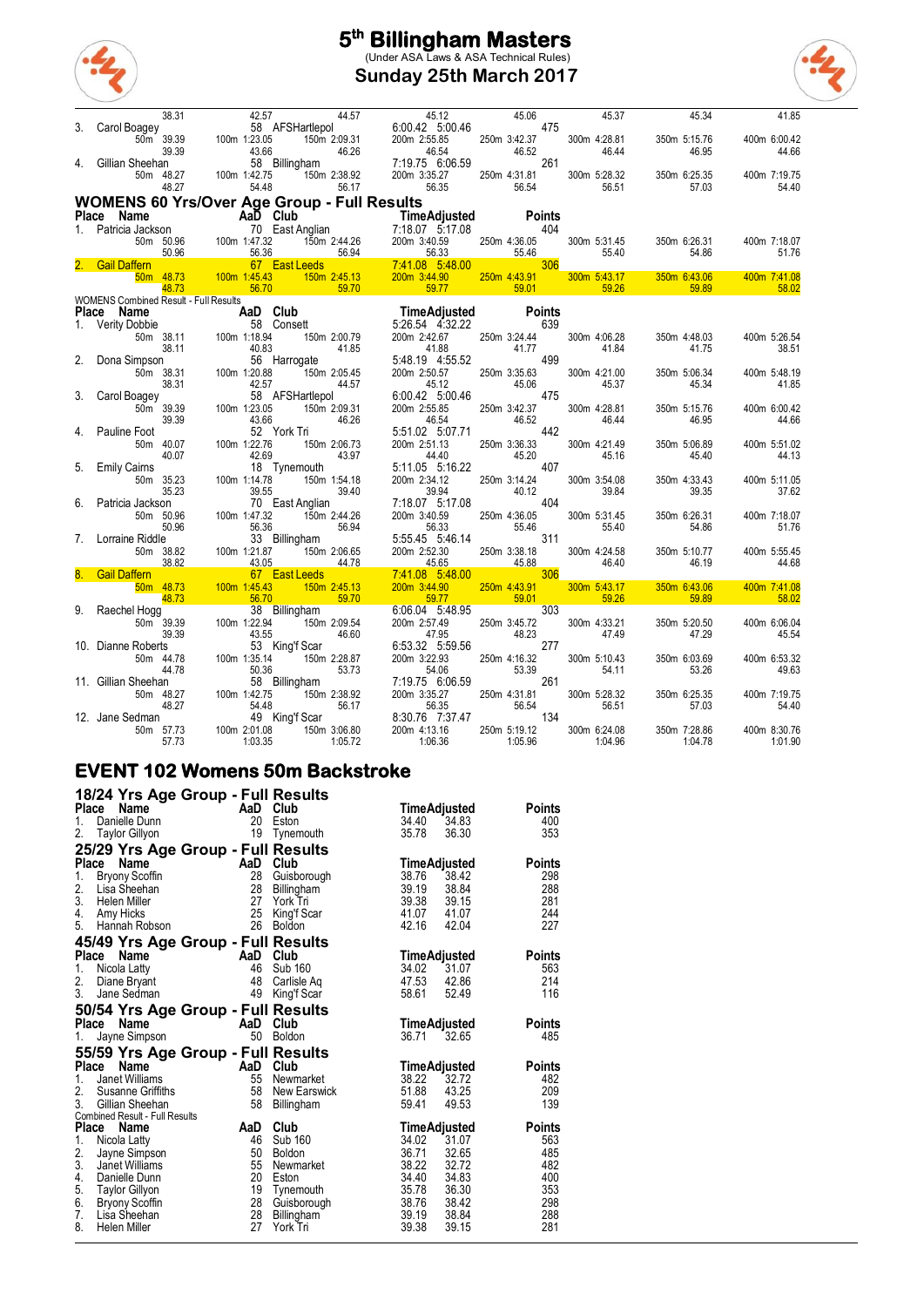

**Sunday 25th March 2017**



| 9. Amy Hicks          | 25 King'f Scar  | 41.07 | 41.07 | 244 |
|-----------------------|-----------------|-------|-------|-----|
| 10. Hannah Robson     | 26 Boldon       | 42.16 | 42.04 | 227 |
| 11. Diane Bryant      | 48 Carlisle Ag  | 47.53 | 42.86 | 214 |
| 12. Susanne Griffiths | 58 New Earswick | 51.88 | 43.25 | 209 |
| 13. Gillian Sheehan   | 58 Billingham   | 59.41 | 49.53 | 139 |
| 14. Jane Sedman       | 49 King'f Scar  | 58.61 | 52.49 | 116 |

#### **EVENT 103 Mens 100m Breaststroke**

| 18/24 Yrs Age Group - Full Results<br>Place Name       | AaD Club |                                  | <b>TimeAdjusted</b>                    | Points               | 50             |
|--------------------------------------------------------|----------|----------------------------------|----------------------------------------|----------------------|----------------|
| 1.<br>Thomas Bartram                                   |          | 23 York City                     | 1:18.16 1:18.58                        | 354                  | 36.10          |
| 2.<br>Andrew Armstrong                                 |          | 19 Boldon                        | 1:24.08 1:25.31                        | 276                  | 39.45          |
| 35/39 Yrs Age Group - Full Results                     |          |                                  |                                        |                      |                |
| Place Name                                             | AaD Club |                                  | <b>TimeAdjusted</b>                    | Points               | 50             |
| 1.<br>Richard Derdowski<br>2.<br>Phil Horner           |          | 36 Bo Kirklees<br>39 Eston       | 1:09.96 1:07.30<br>1:23.49 1:19.21     | 564<br>346           | 33.25<br>37.82 |
| 3.<br>Mathew Blakely                                   | 38       | Blyth                            | 1:27.22 1:23.15                        | 299                  | 41.01          |
| 4. David Charlton                                      |          | 36 Boldon                        | 1:28.29 1:24.93                        | 280                  | 41.01          |
| 40/44 Yrs Age Group - Full Results                     |          |                                  |                                        |                      |                |
| Place Name                                             | AaD Club |                                  | <b>TimeAdjusted</b>                    | <b>Points</b>        | 50             |
| 1.<br><b>Neil Shutt</b><br>2.<br>Christopher Williams  |          | 41 Co Sund'land<br>42 Billingham | 1:27.40 1:22.10<br>1:27.84 1:22.08     | 310<br>310           | 41.53<br>39.05 |
| 45/49 Yrs Age Group - Full Results                     |          |                                  |                                        |                      |                |
| Place Name                                             | AaD Club |                                  | TimeAdjusted                           | <b>Points</b>        | 50             |
| 1.<br>Steven Horner                                    |          | 45 Eston                         | 1:16.10 1:09.92                        | 503                  | 35.18          |
| 55/59 Yrs Age Group - Full Results                     |          |                                  |                                        |                      |                |
| Place Name                                             | AaD Club |                                  | <b>TimeAdjusted</b>                    | <b>Points</b>        | 50             |
| Michael Watson<br>1.                                   |          | 57 Thornaby                      | 1:23.33 1:10.10                        | 499                  | 39.62          |
| 60 Yrs/Over Age Group - Full Results                   |          |                                  |                                        |                      |                |
| Place Name<br><b>Brian Taylor</b><br>1.                |          | AaD Club<br>67 Adwick            | <b>TimeAdjusted</b><br>1:30.69 1:08.45 | <b>Points</b><br>536 | 50<br>43.73    |
| 2.<br>Norman Stephenson                                |          | 73 Co Sund'land                  | 1:44.33 1:11.99                        | 460                  | 47.77          |
| 3.<br>David Norville                                   | 70       | New Earswick                     | 1:55.08 1:23.30                        | 297                  | 55.76          |
| Combined Result - Full Results<br><b>Place</b><br>Name | AaD      | Club                             | <b>TimeAdjusted</b>                    | <b>Points</b>        | 50             |
| 1.<br>Richard Derdowski                                |          | 36 Bo Kirklees                   | 1:09.96 1:07.30                        | 564                  | 33.25          |
| 2.<br><b>Brian Taylor</b>                              |          | 67 Adwick                        | 1:30.69 1:08.45                        | 536                  | 43.73          |
| 3.<br>Steven Horner                                    |          | 45 Eston                         | 1:16.10 1:09.92                        | 503                  | 35.18          |
| 4.<br>Michael Watson<br>5.<br>Norman Stephenson        |          | 57 Thornaby<br>73 Co Sund'land   | 1:23.33 1:10.10<br>1:44.33 1:11.99     | 499<br>460           | 39.62<br>47.77 |
| 6.<br>Thomas Bartram                                   |          | 23 York City                     | 1:18.16 1:18.58                        | 354                  | 36.10          |
| 7.<br>Phil Horner                                      |          | 39 Eston                         | 1:23.49 1:19.21                        | 346                  | 37.82          |
| 8.<br>Christopher Williams                             |          | 42 Billingham                    | 1:27.84 1:22.08                        | 310                  | 39.05          |
| 9.<br>Neil Shutt<br>10. Mathew Blakely                 |          | 41 Co Sund'land<br>38 Blyth      | 1:27.40 1:22.10<br>1:27.22 1:23.15     | 310<br>299           | 41.53<br>41.01 |
| 11. David Norville                                     |          | 70 New Earswick                  | 1:55.08 1:23.30                        | 297                  | 55.76          |
| 12. David Charlton                                     |          | 36 Boldon                        | 1:28.29 1:24.93                        | 280                  | 41.01          |
| 13. Andrew Armstrong                                   |          | 19 Boldon                        | 1:24.08 1:25.31                        | 276                  | 39.45          |
| <b>EVENT 104 Womens 200m IM</b>                        |          |                                  |                                        |                      |                |
|                                                        |          |                                  |                                        |                      |                |
| 18/24 Yrs Age Group - Full Results                     |          |                                  |                                        |                      |                |
| Place Name AaD Club                                    |          |                                  | <b>TimeAdiusted</b>                    | <b>Points</b>        | 50             |

| - - - - -<br>Place Name                                                                                                                                      | AaD                               | Club                                                                      | <b>TimeAdjusted</b>                                                                                                      | <b>Points</b>                                    | 50                                              | 100                                                        | 150                                                        |
|--------------------------------------------------------------------------------------------------------------------------------------------------------------|-----------------------------------|---------------------------------------------------------------------------|--------------------------------------------------------------------------------------------------------------------------|--------------------------------------------------|-------------------------------------------------|------------------------------------------------------------|------------------------------------------------------------|
| 1. Katherine Hill                                                                                                                                            | 19                                | Durham City                                                               | 2:53.60 2:56.13                                                                                                          | 331                                              | 36.75                                           | 1:21.18                                                    | 2:12.00                                                    |
| 35/39 Yrs Age Group<br>Place Name<br>Catherine Green<br>1.<br>2. Raechel Hogg                                                                                | AaD<br>37<br>38                   | - Full Results<br>Club<br><b>Blyth</b><br>Billingham                      | <b>TimeAdiusted</b><br>2:58.02 2:50.49<br>3:10.14 3:01.26                                                                | <b>Points</b><br>365<br>303                      | 50<br>39.95<br>45.62                            | 100<br>1:23.55<br>1:34.45                                  | 150<br>2:18.24<br>2:27.75                                  |
| 40/44 Yrs Age Group - Full Results<br>Place Name<br>1. Emma Watson                                                                                           | AaD<br>41                         | Club<br>Blyth                                                             | <b>TimeAdjusted</b><br>3:09.19 2:57.72                                                                                   | <b>Points</b><br>322                             | 50<br>42.91                                     | 100<br>1:33.91                                             | 150<br>2:24.78                                             |
| 55/59 Yrs Age Group<br>Place<br>Name<br>1. Judith Hattle                                                                                                     | AaD<br>57                         | - Full Results<br>Club<br>Carlisle Ag                                     | <b>TimeAdjusted</b><br>2:44.32 2:18.24                                                                                   | <b>Points</b><br>684                             | 50<br>33.72                                     | 100<br>1:17.20                                             | 150<br>2:05.01                                             |
| Combined Result - Full Results<br>Place Name<br>Judith Hattle<br>1.<br>2.<br>Catherine Green<br>3.<br>Katherine Hill<br>4.<br>Emma Watson<br>5. Raechel Hogg | AaD<br>57<br>37<br>19<br>41<br>38 | Club<br>Carlisle Aq<br>Blyth<br>Durham City<br><b>Blyth</b><br>Billingham | <b>TimeAdiusted</b><br>2:44.32 2:18.24<br>2:58.02 2:50.49<br>2:53.60<br>2:56.13<br>3:09.19<br>2:57.72<br>3:10.14 3:01.26 | <b>Points</b><br>684<br>365<br>331<br>322<br>303 | 50<br>33.72<br>39.95<br>36.75<br>42.91<br>45.62 | 100<br>1:17.20<br>1:23.55<br>1:21.18<br>1:33.91<br>1:34.45 | 150<br>2:05.01<br>2:18.24<br>2:12.00<br>2:24.78<br>2:27.75 |

#### **EVENT 105 Mens 50m Butterfly**

|            | 18/24 Yrs Age Group - Full Results |  |
|------------|------------------------------------|--|
| Place Name | AaD Club                           |  |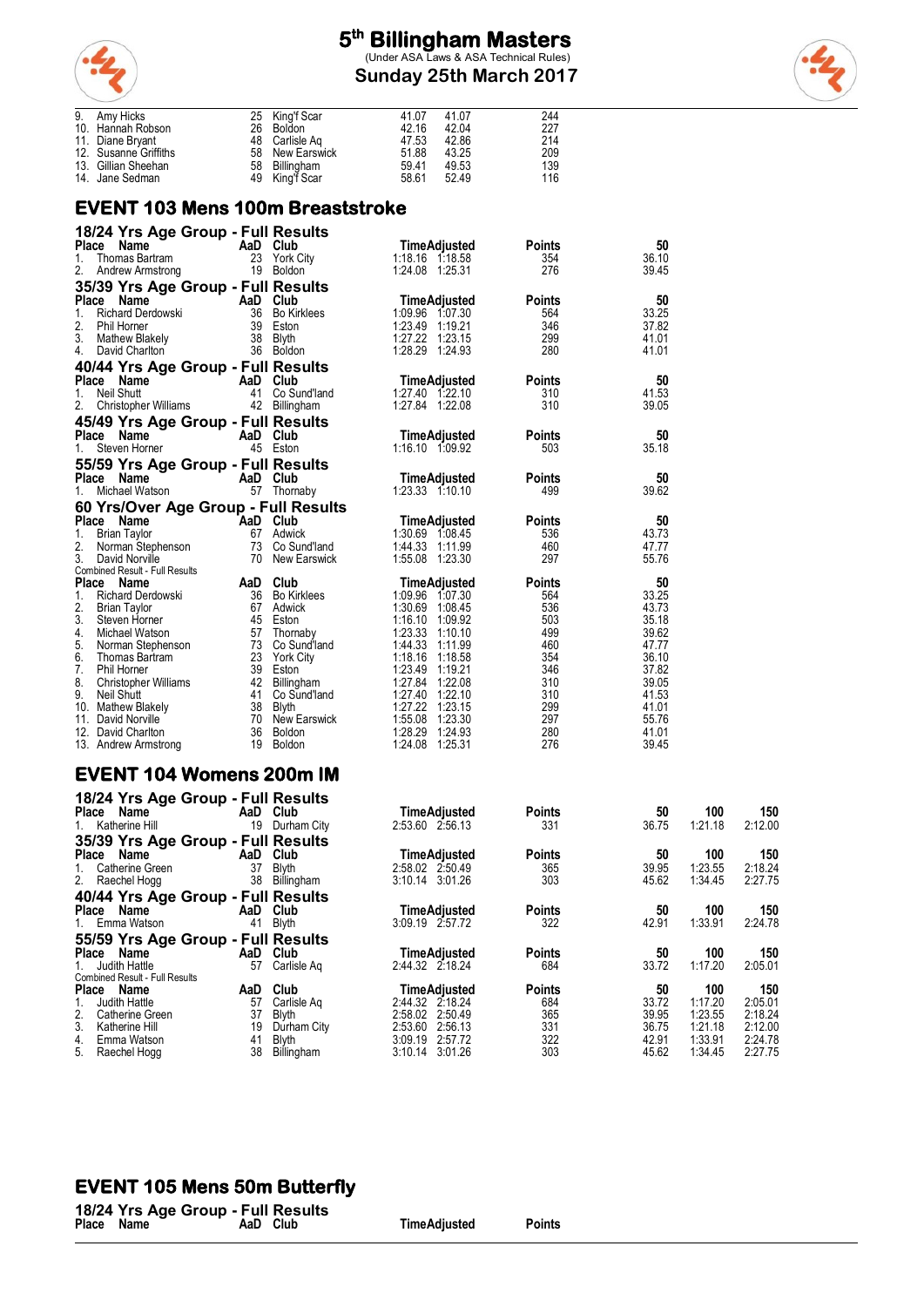

**Sunday 25th March 2017**



| 1.           | Matthew Bradley                                                                                                                                                                                                                                  | 19                                                                                                                                                          | Sedgefield                                                                                       | 27.58<br>27.98                   | 472           |
|--------------|--------------------------------------------------------------------------------------------------------------------------------------------------------------------------------------------------------------------------------------------------|-------------------------------------------------------------------------------------------------------------------------------------------------------------|--------------------------------------------------------------------------------------------------|----------------------------------|---------------|
| 2.           | Nicholas Gowland                                                                                                                                                                                                                                 | -21                                                                                                                                                         | Billingham                                                                                       | 28.04<br>28.33                   | 455           |
|              |                                                                                                                                                                                                                                                  |                                                                                                                                                             |                                                                                                  |                                  |               |
| 3.           | <b>Carl Westwick</b>                                                                                                                                                                                                                             | 20                                                                                                                                                          | Saltburn Mar                                                                                     | 28.42<br>28.77                   | 435           |
| 4.           | Nicholas Simpson                                                                                                                                                                                                                                 | -21                                                                                                                                                         | Boldon                                                                                           | 29.09<br>29.39                   | 408           |
| 5.           | <b>Ben Hatchett</b>                                                                                                                                                                                                                              |                                                                                                                                                             | 24 Durham City                                                                                   | 32.01<br>32.10                   | 313           |
|              |                                                                                                                                                                                                                                                  |                                                                                                                                                             |                                                                                                  |                                  |               |
| 6.           | Andrew Armstrong                                                                                                                                                                                                                                 |                                                                                                                                                             | 19 Boldon                                                                                        | 34.93<br>35.44                   | 232           |
|              | 25/29 Yrs Age Group - Full Results                                                                                                                                                                                                               | $\begin{array}{c} \begin{array}{c} \text{curl} \ \text{ReS} \\ \text{AlD} \end{array} \\ \begin{array}{c} \text{Club} \\ \text{26} \end{array} \end{array}$ |                                                                                                  |                                  |               |
|              |                                                                                                                                                                                                                                                  |                                                                                                                                                             |                                                                                                  |                                  |               |
| Place        | Name                                                                                                                                                                                                                                             |                                                                                                                                                             |                                                                                                  | <b>TimeAdjusted</b>              | <b>Points</b> |
| 1.           | Christopher Wilkinson                                                                                                                                                                                                                            |                                                                                                                                                             | Billingham                                                                                       | 28.19<br>28.11                   | 466           |
| 2.           | Conor Crozier                                                                                                                                                                                                                                    | 25                                                                                                                                                          | Co Sund'Iand                                                                                     | 28.31<br>28.31                   | 456           |
| 3.           |                                                                                                                                                                                                                                                  | -28                                                                                                                                                         |                                                                                                  |                                  |               |
|              | Matthew Lees                                                                                                                                                                                                                                     |                                                                                                                                                             | Rochdale                                                                                         | 30.25<br>29.98                   | 384           |
| 4.           | Andrew Smith                                                                                                                                                                                                                                     |                                                                                                                                                             | 25 Guisborough                                                                                   | 30.46<br>30.46                   | 366           |
|              | 30/34 Yrs Age Group - Full Results                                                                                                                                                                                                               |                                                                                                                                                             |                                                                                                  |                                  |               |
|              | $AaD$ Club<br>32 Asa T                                                                                                                                                                                                                           |                                                                                                                                                             |                                                                                                  |                                  |               |
|              | Place Name                                                                                                                                                                                                                                       |                                                                                                                                                             |                                                                                                  | TimeAdjusted                     | Points        |
| 1.           | Matthew Haycroft                                                                                                                                                                                                                                 |                                                                                                                                                             | Asa Temp 2                                                                                       | 32.09<br>31.37                   | 335           |
| 2.           |                                                                                                                                                                                                                                                  |                                                                                                                                                             | 32 Newcastle                                                                                     | 37.30<br>36.46                   | 213           |
|              | <b>Andrew Elwick</b>                                                                                                                                                                                                                             |                                                                                                                                                             |                                                                                                  |                                  |               |
|              | 35/39 Yrs Age Group - Full Results                                                                                                                                                                                                               |                                                                                                                                                             |                                                                                                  |                                  |               |
|              |                                                                                                                                                                                                                                                  | AaD Club                                                                                                                                                    |                                                                                                  |                                  |               |
|              | Place Name                                                                                                                                                                                                                                       |                                                                                                                                                             |                                                                                                  | TimeAdjusted                     | Points        |
| 1.           | Matthew Cooper                                                                                                                                                                                                                                   |                                                                                                                                                             | 36 Middlesboro                                                                                   | 35.44<br>34.09                   | 261           |
|              |                                                                                                                                                                                                                                                  |                                                                                                                                                             |                                                                                                  |                                  |               |
|              | 40/44 Yrs Age Group - Full Results                                                                                                                                                                                                               |                                                                                                                                                             |                                                                                                  |                                  |               |
|              | AaD Club<br>41 East Leeds<br>Place Name                                                                                                                                                                                                          |                                                                                                                                                             |                                                                                                  | <u>TimeAdjusted</u>              | <b>Points</b> |
|              | 1. Ben Shaw                                                                                                                                                                                                                                      |                                                                                                                                                             |                                                                                                  | 30.06 28.24                      | 460           |
| 2.           | lan Taylor                                                                                                                                                                                                                                       | 41                                                                                                                                                          | Darlington M                                                                                     | 33.66<br>31.62                   | 327           |
|              | lan Taylor<br>Christopher Toop<br>Philip Robertson<br>John North                                                                                                                                                                                 |                                                                                                                                                             |                                                                                                  |                                  |               |
| 3.           |                                                                                                                                                                                                                                                  | 41                                                                                                                                                          | Co Sund'land                                                                                     | 35.71<br>33.54                   | 274           |
| 4.           |                                                                                                                                                                                                                                                  |                                                                                                                                                             | 44 Ashington                                                                                     | 37.74<br>34.88                   | 244           |
| 5.           | John North                                                                                                                                                                                                                                       |                                                                                                                                                             | 41 Tynemouth                                                                                     | 37.86<br>35.56                   | 230           |
|              |                                                                                                                                                                                                                                                  |                                                                                                                                                             |                                                                                                  |                                  |               |
|              | 45/49 Yrs Age Group - Full Results                                                                                                                                                                                                               |                                                                                                                                                             |                                                                                                  |                                  |               |
| Place        | $\overline{A}$ a D Club<br>Name                                                                                                                                                                                                                  |                                                                                                                                                             |                                                                                                  | TimeAdjusted                     | Points        |
|              |                                                                                                                                                                                                                                                  |                                                                                                                                                             |                                                                                                  |                                  |               |
| 1.           | Myles Little                                                                                                                                                                                                                                     |                                                                                                                                                             | 48 Carlisle Aq                                                                                   | 31.09<br>28.03                   | 470           |
| 2.           | Matthew Alsop                                                                                                                                                                                                                                    |                                                                                                                                                             | 46 Haddington                                                                                    | 32.92<br>30.06                   | 381           |
|              |                                                                                                                                                                                                                                                  |                                                                                                                                                             |                                                                                                  |                                  |               |
|              | 55/59 Yrs Age Group - Full Results                                                                                                                                                                                                               |                                                                                                                                                             |                                                                                                  |                                  |               |
| Place        | Name                                                                                                                                                                                                                                             |                                                                                                                                                             |                                                                                                  | <b>TimeAdjusted</b>              | <b>Points</b> |
|              |                                                                                                                                                                                                                                                  |                                                                                                                                                             |                                                                                                  |                                  | 471           |
|              |                                                                                                                                                                                                                                                  |                                                                                                                                                             |                                                                                                  |                                  |               |
| 1.           | Kevan Brown                                                                                                                                                                                                                                      |                                                                                                                                                             | <b>Bo Kirklees</b>                                                                               | 33.29<br>28.01                   |               |
| 2.           | <b>Guy Fawkes</b>                                                                                                                                                                                                                                |                                                                                                                                                             | 58 Billingham                                                                                    | 34.86<br>29.06                   | 422           |
| 3.           | Michael Watson                                                                                                                                                                                                                                   |                                                                                                                                                             | Thornaby                                                                                         | 37.13<br>31.24                   | 339           |
| 4.           | AaD Club<br>57 Bo Kir<br>58 Billing<br>57 Thomas<br>lan Longster                                                                                                                                                                                 |                                                                                                                                                             |                                                                                                  | 49.82<br>41.14                   | 148           |
|              |                                                                                                                                                                                                                                                  |                                                                                                                                                             | 59 Billingham                                                                                    |                                  |               |
|              | 60 Yrs/Over Age Group - Full Results                                                                                                                                                                                                             |                                                                                                                                                             |                                                                                                  |                                  |               |
|              | Place Name                                                                                                                                                                                                                                       | AaD Club                                                                                                                                                    |                                                                                                  | TimeAdjusted                     | Points        |
|              |                                                                                                                                                                                                                                                  |                                                                                                                                                             |                                                                                                  |                                  |               |
| 1.           | David Hills                                                                                                                                                                                                                                      | 66                                                                                                                                                          | Co Sund'land                                                                                     | 29.67<br>38.81                   | 396           |
| 2.           | Alex Brown                                                                                                                                                                                                                                       | 73                                                                                                                                                          | Blyth                                                                                            | 42.32<br>29.20                   | 416           |
| 3.           | Norman Stephenson                                                                                                                                                                                                                                | 73                                                                                                                                                          | Co Sund'land                                                                                     | 45.09<br>31.11                   | 344           |
|              | Combined Result - Full Results                                                                                                                                                                                                                   |                                                                                                                                                             |                                                                                                  |                                  |               |
|              |                                                                                                                                                                                                                                                  |                                                                                                                                                             |                                                                                                  |                                  |               |
| <b>Place</b> | Name                                                                                                                                                                                                                                             | AaD                                                                                                                                                         | Club                                                                                             | TimeAdjusted                     | <b>Points</b> |
| 1.           | Matthew Bradley                                                                                                                                                                                                                                  |                                                                                                                                                             | Sedgefield                                                                                       | 27.98                            | 472           |
| 2.           | Kevan Brown                                                                                                                                                                                                                                      |                                                                                                                                                             | Bo Kirklees                                                                                      | 28.01                            | 471           |
| 3.           | Myles Little                                                                                                                                                                                                                                     | 19<br>57<br>48<br>- 48                                                                                                                                      | Carlisle Aq                                                                                      | 28.03                            | 470           |
|              |                                                                                                                                                                                                                                                  |                                                                                                                                                             |                                                                                                  |                                  |               |
|              |                                                                                                                                                                                                                                                  |                                                                                                                                                             |                                                                                                  | 28.11                            | 466           |
|              |                                                                                                                                                                                                                                                  |                                                                                                                                                             |                                                                                                  | 28.24                            | 460           |
|              |                                                                                                                                                                                                                                                  |                                                                                                                                                             | Co Sund'Iand                                                                                     | 28.31                            | 456           |
|              |                                                                                                                                                                                                                                                  |                                                                                                                                                             |                                                                                                  | 28.33                            | 455           |
|              |                                                                                                                                                                                                                                                  |                                                                                                                                                             | Saltburn Mar                                                                                     | 28.77                            | 435           |
|              |                                                                                                                                                                                                                                                  |                                                                                                                                                             |                                                                                                  |                                  |               |
|              | 3. William and Christopher Wilkinson<br>1. Christopher Wilkinson<br>5. Ben Shaw<br>1. Schoolas Gowland<br>7. Nicholas Gowland<br>8. Carl Westwick<br>9. Guy Farwhes 58 Billingham<br>1. Schoolas Sowland<br>1. Schoolas Sowland<br>1. Saliburn M |                                                                                                                                                             | $\frac{31.09}{28.19}$<br>$\frac{28.19}{28.31}$<br>$\frac{28.31}{28.42}$<br>$\frac{28.42}{34.86}$ | 29.06                            | 422           |
|              | 10. Alex Brown                                                                                                                                                                                                                                   |                                                                                                                                                             | 73 Blyth                                                                                         | 42.32<br>29.20                   | 416           |
|              | 11. Nicholas Simpson                                                                                                                                                                                                                             | 21                                                                                                                                                          | <b>Boldon</b>                                                                                    | 29.39<br>29.09                   | 408           |
|              | 12. David Hills                                                                                                                                                                                                                                  | 66                                                                                                                                                          |                                                                                                  | 38.81<br>29.67                   | 396           |
|              |                                                                                                                                                                                                                                                  |                                                                                                                                                             | Co Sund'land                                                                                     |                                  |               |
|              | 13. Matthew Lees                                                                                                                                                                                                                                 | 28                                                                                                                                                          | Rochdale                                                                                         | 30.25<br>29.98                   | 384           |
|              | 14. Matthew Alsop                                                                                                                                                                                                                                | 46                                                                                                                                                          | Haddington                                                                                       | 32.92<br>30.06                   | 381           |
|              | 15. Andrew Smith                                                                                                                                                                                                                                 | 25                                                                                                                                                          | Guisborouah                                                                                      | 30.46<br>30.46                   | 366           |
|              |                                                                                                                                                                                                                                                  | 73                                                                                                                                                          |                                                                                                  | 45.09<br>31.11                   | 344           |
|              | 16. Norman Stephenson                                                                                                                                                                                                                            |                                                                                                                                                             | Co Sund'land                                                                                     |                                  |               |
|              | 17. Michael Watson                                                                                                                                                                                                                               | 57                                                                                                                                                          | Thornaby                                                                                         | 37.13<br>31.24                   | 339           |
|              | 18. Matthew Haycroft                                                                                                                                                                                                                             | 32                                                                                                                                                          | Asa Temp 2                                                                                       | 32.09<br>31.37                   | 335           |
|              | 19. Ian Taylor                                                                                                                                                                                                                                   | 41                                                                                                                                                          | Darlington M                                                                                     | 33.66<br>31.62                   | 327           |
|              |                                                                                                                                                                                                                                                  | 24                                                                                                                                                          |                                                                                                  |                                  |               |
|              | 20. Ben Hatchett                                                                                                                                                                                                                                 |                                                                                                                                                             | Durham City                                                                                      | 32.01<br>32.10                   | 313           |
|              | 21. Christopher Toop                                                                                                                                                                                                                             | 41                                                                                                                                                          | Co Sund'land                                                                                     | 35.71<br>33.54                   | 274           |
|              | 22. Matthew Cooper                                                                                                                                                                                                                               | 36                                                                                                                                                          | Middlesboro                                                                                      | 35.44<br>34.09                   | 261           |
|              |                                                                                                                                                                                                                                                  | 44                                                                                                                                                          | Ashington                                                                                        | 37.74<br>34.88                   | 244           |
|              | 23. Philip Robertson                                                                                                                                                                                                                             |                                                                                                                                                             |                                                                                                  |                                  |               |
|              | 24. Andrew Armstrong                                                                                                                                                                                                                             | 19                                                                                                                                                          | <b>Boldon</b>                                                                                    | 34.93<br>35.44                   | 232           |
|              | 25. John North                                                                                                                                                                                                                                   | 41                                                                                                                                                          | Tynemouth                                                                                        | 37.86<br>35.56                   | 230           |
|              | 26. Andrew Elwick<br>27. Ian Longster                                                                                                                                                                                                            | 32<br>59                                                                                                                                                    | Newcastle<br>Billingham                                                                          | 37.30<br>36.46<br>49.82<br>41.14 | 213<br>148    |

#### **EVENT 106 Mixed 200m Backstroke**

|       | <b>MENS 18/24 Yrs Age Group - Full Results</b> |     |              |                     |        |       |         |         |  |  |
|-------|------------------------------------------------|-----|--------------|---------------------|--------|-------|---------|---------|--|--|
| Place | Name                                           | AaD | ์ Club       | <b>TimeAdiusted</b> | Points | 50    | 100     | 150     |  |  |
|       | Thomas Bartram                                 |     | 23 York City | 2:29.61 2:30.41     | 346    | 34.90 | 1:12.11 | 1.51.06 |  |  |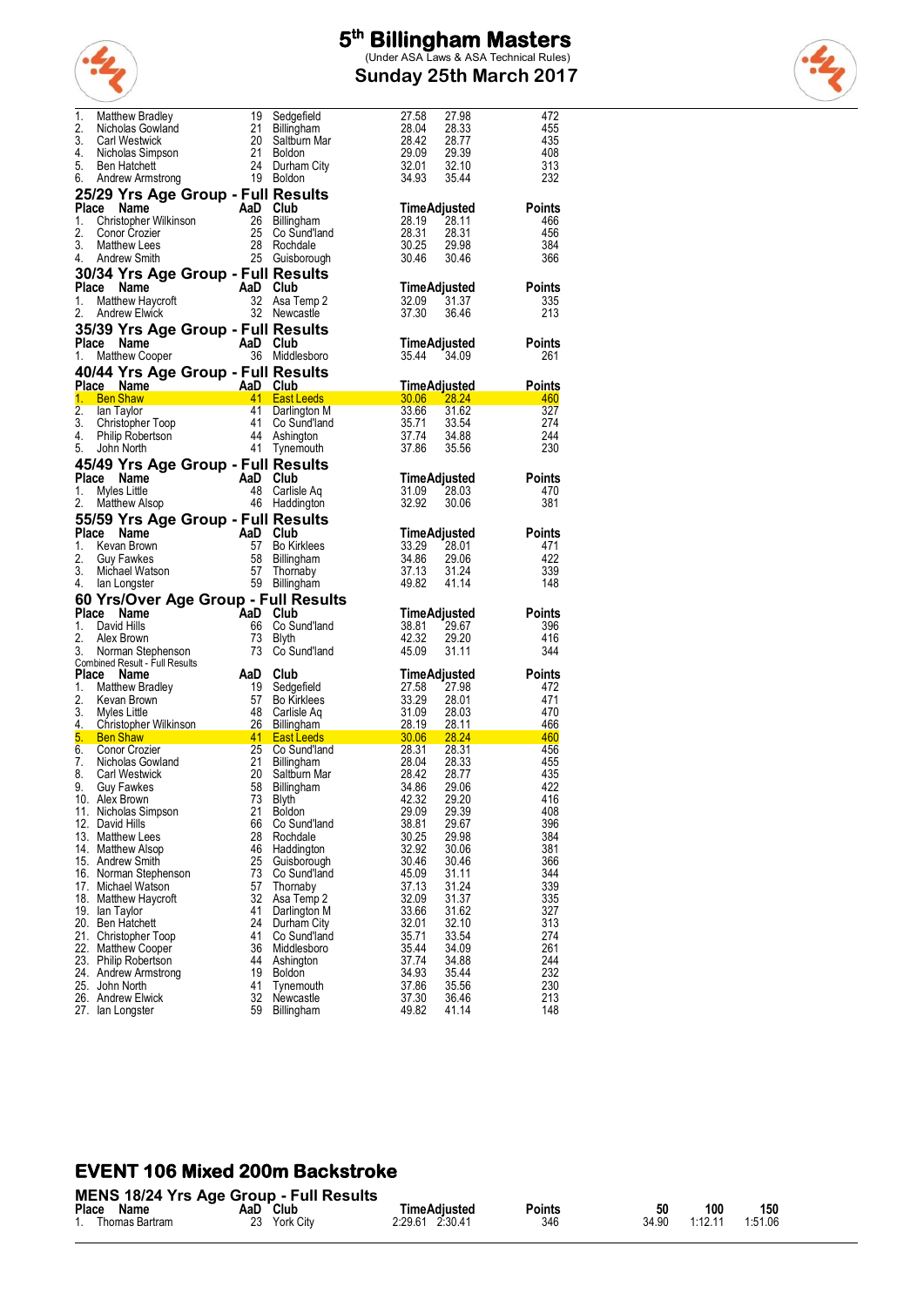

**Sunday 25th March 2017**



| <b>MENS 45/49 Yrs Age Group - Full Results</b><br>Place Name<br>1. Myles Little           |                                                                                                                 | AaD Club<br>48 Carlisle Aq                                                             | TimeAdjusted<br>2:35.74 2:20.43        | <b>Points</b><br>425 | 50<br>36.95    | 100<br>1:16.39     | 150<br>1:56.66     |
|-------------------------------------------------------------------------------------------|-----------------------------------------------------------------------------------------------------------------|----------------------------------------------------------------------------------------|----------------------------------------|----------------------|----------------|--------------------|--------------------|
| <b>MENS 50/54 Yrs Age Group - Full Results</b>                                            |                                                                                                                 |                                                                                        |                                        |                      |                |                    |                    |
| Place Name<br>1.<br>Paul Gibson                                                           | $\begin{array}{c}\n\overline{AD} - \Gamma \\ \overline{52} \quad \text{Carlisle} \\ \overline{52}\n\end{array}$ |                                                                                        | TimeAdjusted<br>3:00.79 2:38.48        | <b>Points</b>        | 50<br>41.94    | 100                | 150<br>2:14.96     |
| 2.<br>Arthur Aplin                                                                        |                                                                                                                 | 52 Carlisle Aq<br>54 Newcastle                                                         | 3:11.80 2:45.53                        | 296<br>259           | 44.07          | 1:28.63<br>1:32.32 | 2:22.69            |
| <b>MENS 55/59 Yrs Age Group - Full Results</b>                                            |                                                                                                                 |                                                                                        |                                        |                      |                |                    |                    |
| Place Name<br>AaD Club<br>57 Hull M<br>1.<br>Stephen Allen                                |                                                                                                                 | 57 Hull Masters                                                                        | <b>TimeAdjusted</b><br>2:40.87 2:15.34 | <b>Points</b><br>475 | 50<br>37.15    | 100<br>1:17.80     | 150<br>1:59.55     |
| 2. Alastair Gibb                                                                          |                                                                                                                 | 57 Team Luton                                                                          | 2:53.31 2:25.80                        | 380                  | 40.90          | 1:24.54            | 2:09.20            |
| <b>MENS 60 Yrs/Over Age Group - Full Results</b>                                          |                                                                                                                 |                                                                                        |                                        |                      |                |                    |                    |
| Place Name<br>1.<br>Robert Woodcock                                                       | AaD Club                                                                                                        | 60 Wetherby                                                                            | <b>TimeAdjusted</b><br>2:38.68 2:09.76 | <b>Points</b><br>539 | 50<br>37.23    | 100<br>1:16.30     | 150<br>1:57.29     |
| 2.<br>Graham Padgett                                                                      |                                                                                                                 | 70 Warrington M                                                                        | 3:07.75 2:15.89                        | 469                  | 44.86          | 1:32.00            | 2:20.48            |
| 3.<br>Graham Pearson<br>4.<br>Carl Butler                                                 |                                                                                                                 | 65 Carlisle Aq<br>73 RichmondDale                                                      | 3:31.54 2:43.73<br>3:55.35 2:42.39     | 268<br>275           | 51.10<br>51.58 | 1:44.82<br>1.51.19 | 2:39.91<br>2:53.57 |
| 5.<br>Graeme Shutt                                                                        |                                                                                                                 | 68 Co Sund'land                                                                        | 4:08.56 3:05.11                        | 185                  | 54.09          | 1:56.39            | 3:03.87            |
| MENS Combined Result - Full Results<br>Place Name                                         |                                                                                                                 | <b>AaD Club</b><br>60 Wetherby<br>57 Hull Masters<br>70 Warrington M<br>48 Carlisle An | TimeAdjusted                           | <b>Points</b>        | 50             | 100                | 150                |
| 1.<br>Robert Woodcock                                                                     |                                                                                                                 |                                                                                        | 2:38.68 2:09.76                        | 539                  | 37.23          | 1:16.30            | 1:57.29            |
| 2.<br>Stephen Allen<br>3.<br>Graham Padgett                                               |                                                                                                                 |                                                                                        | 2:40.87 2:15.34<br>3:07.75 2:15.89     | 475<br>469           | 37.15<br>44.86 | 1:17.80<br>1:32.00 | 1:59.55<br>2:20.48 |
| 4.<br>Myles Little                                                                        |                                                                                                                 |                                                                                        | 2:35.74 2:20.43                        | 425                  | 36.95          | 1:16.39            | 1:56.66            |
| 5.<br>Alastair Gibb                                                                       |                                                                                                                 | 23 York City                                                                           | 2:53.31 2:25.80<br>2:29.61 2:30.41     | 380<br>346           | 40.90<br>34.90 | 1:24.54<br>1:12.11 | 2:09.20<br>1:51.06 |
| 6.<br>Thomas Bartram<br>7.<br>Paul Gibson                                                 |                                                                                                                 | 52 Carlisle Aq                                                                         | 3:00.79 2:38.48                        | 296                  | 41.94          | 1:28.63            | 2:14.96            |
| 8.<br>Carl Butler                                                                         |                                                                                                                 | 52 Carlisle Aq<br>73 RichmondDale                                                      | 3:55.35 2:42.39                        | 275                  | 51.58          | 1:51.19            | 2:53.57            |
| 9.<br>Graham Pearson<br>10. Arthur Aplin                                                  |                                                                                                                 | 65 Carlisle Aq<br>54 Newcastle                                                         | 3:31.54 2:43.73<br>3:11.80 2:45.53     | 268<br>259           | 51.10<br>44.07 | 1:44.82<br>1:32.32 | 2:39.91<br>2:22.69 |
| 11. Graeme Shutt                                                                          |                                                                                                                 | 68 Co Sund'land                                                                        | 4:08.56 3:05.11                        | 185                  | 54.09          | 1:56.39            | 3:03.87            |
| WOMENS 18/24 Yrs Age Group - Full Results                                                 |                                                                                                                 |                                                                                        |                                        |                      |                |                    |                    |
| Place Name<br>1.<br>Taylor Gillyon                                                        | AaD Club                                                                                                        | 19 Tynemouth                                                                           | TimeAdjusted<br>2:44.23 2:46.63        | <b>Points</b><br>366 | 50<br>38.71    | 100<br>1:20.62     | 150<br>2:04.08     |
| 2. Emily Cairns                                                                           |                                                                                                                 | 18 Tynemouth                                                                           | 2:44.47 2:47.20                        | 362                  | 39.28          | 1:20.66            | 2:03.75            |
| <b>WOMENS 25/29 Yrs Age Group - Full Results</b>                                          |                                                                                                                 |                                                                                        |                                        |                      |                |                    |                    |
| Place Name<br>1. Helen Miller                                                             | AaD Club                                                                                                        | 27 York Tri                                                                            | TimeAdjusted<br>3:07.47 3:06.38        | <b>Points</b><br>261 | 50<br>44.18    | 100<br>1:32.17     | 150<br>2:20.95     |
| <b>WOMENS 30/34 Yrs Age Group - Full Results</b>                                          |                                                                                                                 |                                                                                        |                                        |                      |                |                    |                    |
|                                                                                           |                                                                                                                 |                                                                                        | TimeAdjusted                           | <b>Points</b>        | 50             | 100                | 150                |
|                                                                                           |                                                                                                                 |                                                                                        | 2:58.00 2:53.34                        | 325                  | 42.47          | 1:26.94            | 2:12.71            |
| <b>WOMENS 45/49 Yrs Age Group - Full Results</b><br>Place Name<br><b>Exalter AAD</b> Club |                                                                                                                 |                                                                                        | TimeAdjusted                           | <b>Points</b>        | 50             | 100                | 150                |
| 1. Jane Sedman                                                                            |                                                                                                                 | 49 King'f Scar                                                                         | 4.04.92 3.39.36                        | 160                  | 58.19          | 2:00.46            | 3:04.39            |
| <b>WOMENS 60 Yrs/Over Age Group - Full Results</b>                                        |                                                                                                                 |                                                                                        |                                        |                      |                |                    |                    |
| Place Name<br>1. Patricia Jackson                                                         | AaD Club                                                                                                        | 70 East Anglian                                                                        | TimeAdjusted<br>3:47.96 2:45.00        | <b>Points</b><br>377 | 50<br>53.21    | 100<br>1.51.43     | 150<br>2:50.55     |
| WOMENS Combined Result - Full Results                                                     |                                                                                                                 |                                                                                        |                                        |                      |                |                    |                    |
| Place Name<br>1.<br>Patricia Jackson                                                      |                                                                                                                 | AaD Club<br>70 East Anglian                                                            | TimeAdjusted<br>3:47.96 2:45.00        | <b>Points</b><br>377 | 50<br>53.21    | 100<br>1.51.43     | 150<br>2:50.55     |
| 2.<br><b>Taylor Gillyon</b>                                                               |                                                                                                                 | 19 Tynemouth                                                                           | 2:44.23 2:46.63                        | 366                  | 38.71          | 1:20.62            | 2:04.08            |
| 3. Emily Caims<br>4.<br>Lorraine Riddle                                                   | 33                                                                                                              | 18 Tynemouth<br>Billingham                                                             | 2:44.47 2:47.20<br>2:58.00 2:53.34     | 362<br>325           | 39.28<br>42.47 | 1:20.66<br>1:26.94 | 2:03.75<br>2:12.71 |
| 5.<br>Helen Miller                                                                        |                                                                                                                 | 27 York Tri                                                                            | 3:07.47 3:06.38                        | 261                  | 44.18          | 1:32.17            | 2:20.95            |
| 6.<br>Jane Sedman                                                                         |                                                                                                                 | 49 King'f Scar                                                                         | 4:04.92 3:39.36                        | 160                  | 58.19          | 2:00.46            | 3:04.39            |
| <b>EVENT 107 Womens 100m Freestyle</b>                                                    |                                                                                                                 |                                                                                        |                                        |                      |                |                    |                    |
| 18/24 Yrs Age Group - Full Results                                                        |                                                                                                                 |                                                                                        |                                        |                      |                |                    |                    |
| Place Name                                                                                |                                                                                                                 | AaD Club                                                                               | TimeAdjusted                           | Points               | 50             |                    |                    |
| 1.<br><b>Claire Collins</b><br>2.<br>Amii Turnbull                                        |                                                                                                                 | 21 Billingham<br>23 Durham City                                                        | 1:00.68 1:01.30<br>1:03.75 1:04.09     | 572<br>501           | 29.29<br>30.00 |                    |                    |
| 25/29 Yrs Age Group - Full Results                                                        |                                                                                                                 |                                                                                        |                                        |                      |                |                    |                    |
| Place Name                                                                                |                                                                                                                 | AaD Club                                                                               | TimeAdjusted                           | <b>Points</b>        | 50             |                    |                    |
| 1.<br><b>Bryony Scoffin</b><br>2.<br>Siobhan Campbell                                     | 28<br>26                                                                                                        | Guisborough<br>Newcastle                                                               | 1:07.49 1:06.89<br>1:08.62 1:08.42     | 440<br>411           | 32.57<br>33.18 |                    |                    |
| 3.<br>Lisa Sheehan                                                                        |                                                                                                                 | 28 Billingham                                                                          | 1:11.52 1:10.88                        | 370                  | 34.20          |                    |                    |
| 4.<br>Hannah Robson<br>5.<br>Amy Hicks                                                    |                                                                                                                 | 26 Boldon<br>25 King'f Scar                                                            | 1:19.81  1:19.58<br>1:20.30 1:20.30    | 261<br>254           | 37.31<br>36.79 |                    |                    |
| 35/39 Yrs Age Group - Full Results                                                        |                                                                                                                 |                                                                                        |                                        |                      |                |                    |                    |
| Place Name                                                                                |                                                                                                                 | AaD Club                                                                               | TimeAdjusted                           | Points               | 50             |                    |                    |
| Claire Dodds<br>1.                                                                        |                                                                                                                 | 37 Asa Temp 2                                                                          | 1:13.61 1:10.49                        | 376                  | 34.94          |                    |                    |
| 40/44 Yrs Age Group - Full Results<br>Place Name                                          |                                                                                                                 | AaD Club                                                                               | TimeAdjusted                           | <b>Points</b>        | 50             |                    |                    |
| Emma Watson<br>1.                                                                         |                                                                                                                 | 41 Blyth                                                                               | 1:17.15 1:12.47                        | 346                  | 37.46          |                    |                    |
| 2.<br>Jayne Blizzard                                                                      |                                                                                                                 | 44 King't Scar                                                                         | 1:19.16 1:13.15                        | 337                  | 37.78          |                    |                    |
| 3.<br>Joanne Fixter<br>45/49 Yrs Age Group - Full Results                                 |                                                                                                                 | 43 Billingham                                                                          | 1:19.82 1:14.18                        | 323                  | 37.23          |                    |                    |
| Place Name                                                                                |                                                                                                                 | AaD Club                                                                               | <b>TimeAdjusted</b>                    | <b>Points</b>        | 50             |                    |                    |
| 1. Diane Bryant                                                                           |                                                                                                                 | 48 Carlisle Aq                                                                         | 1:27.94 1:19.29                        | 264                  | 40.65          |                    |                    |
| 50/54 Yrs Age Group - Full Results                                                        |                                                                                                                 |                                                                                        |                                        |                      |                |                    |                    |

**Place Name Aan Aan Club 1.18.08 TimeAdjusted Points 50<br>1. Kath Minghella 1.53 King'f Scar 1:18.08 1:07.92 421 37.69** 2. Dianne Roberts 53 King'f Scar 1:33.60 1:21.42 244 43.58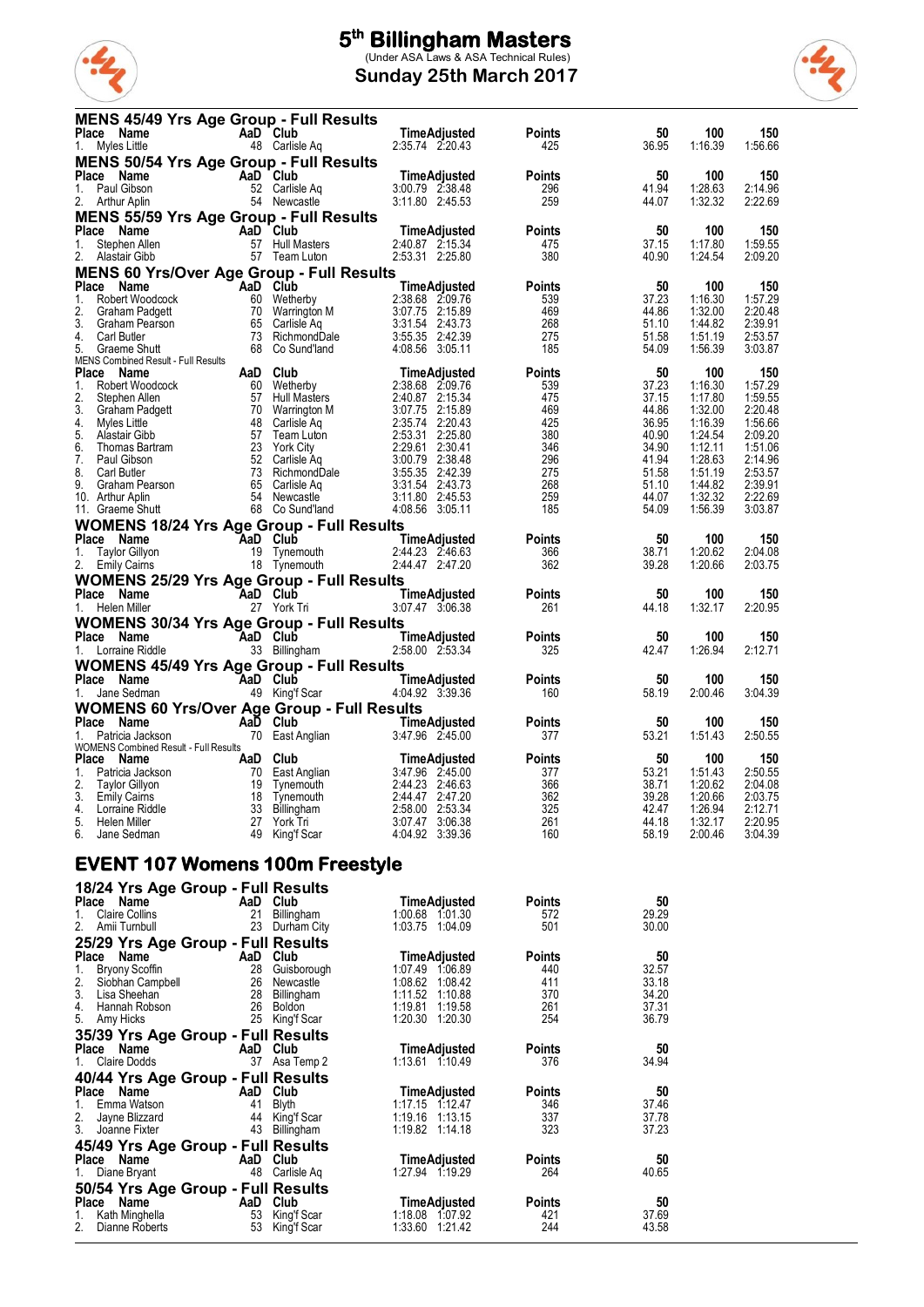

**Sunday 25th March 2017**



| 55/59 Yrs Age Group - Full Results    |                         |                     |               |       |
|---------------------------------------|-------------------------|---------------------|---------------|-------|
| Place<br>Name                         | AaD Club                | TimeAdjusted        | <b>Points</b> | 50    |
| 1.<br>Joan Edwards                    | 59<br>Consett           | 1:12.89<br>1:00.19  | 605           | 35.40 |
| 2.<br>Janet Williams                  | 55<br>Newmarket         | 1:13.77<br>1:03.15  | 523           | 35.10 |
| 3.<br>Carol Boagey                    | 58<br>AFSHartlepol      | 1:20.28<br>1:06.92  | 440           | 38.26 |
| 4.<br>Susanne Griffiths               | 58<br>New Earswick      | 1:36.76<br>1:20.66  | 251           | 45.14 |
| 5.<br>Gillian Sheehan                 | 58<br>Billingham        | 1:41.23<br>1:24.39  | 219           | 48.01 |
| 60 Yrs/Over Age Group - Full Results  |                         |                     |               |       |
| <b>Place</b><br>Name                  | Club<br>AaD             | <b>TimeAdjusted</b> | <b>Points</b> | 50    |
| <b>Gail Daffern</b>                   | <b>East Leeds</b><br>67 | 1:44.16 1:18.62     | 271           | 48.22 |
| <b>Combined Result - Full Results</b> |                         |                     |               |       |
| Place<br>Name                         | Club<br>AaD             | TimeAdjusted        | <b>Points</b> | 50    |
| 1.<br>Joan Edwards                    | 59<br>Consett           | 1:12.89<br>1:00.19  | 605           | 35.40 |
| 2.<br><b>Claire Collins</b>           | 21<br>Billingham        | 1:00.68<br>1:01.30  | 572           | 29.29 |
| 3.<br>Janet Williams                  | 55<br>Newmarket         | 1:13.77<br>1:03.15  | 523           | 35.10 |
| 4.<br>Amii Turnbull                   | 23<br>Durham City       | 1:03.75<br>1:04.09  | 501           | 30.00 |
| 5.<br><b>Bryony Scoffin</b>           | 28<br>Guisborough       | 1:07.49<br>1:06.89  | 440           | 32.57 |
| 6.<br>Carol Boagey                    | 58<br>AFSHartlepol      | 1:20.28<br>1:06.92  | 440           | 38.26 |
| 7.<br>Kath Minghella                  | 53<br>King'f Scar       | 1:18.08<br>1:07.92  | 421           | 37.69 |
| 8.<br>Siobhan Campbell                | 26<br>Newcastle         | 1:08.62<br>1:08.42  | 411           | 33.18 |
| 9.<br><b>Claire Dodds</b>             | 37<br>Asa Temp 2        | 1:13.61<br>1:10.49  | 376           | 34.94 |
| 10.<br>Lisa Sheehan                   | 28<br><b>Billingham</b> | 1:11.52<br>1:10.88  | 370           | 34.20 |
| 11.<br>Emma Watson                    | 41<br><b>Blyth</b>      | 1:17.15<br>1:12.47  | 346           | 37.46 |
| 12.<br>Jayne Blizzard                 | 44<br>King'f Scar       | 1:19.16<br>1:13.15  | 337           | 37.78 |
| 13. Joanne Fixter                     | 43<br>Billingham        | 1:19.82<br>1:14.18  | 323           | 37.23 |
| 14. Gail Daffern                      | 67<br><b>East Leeds</b> | 1.44.16<br>1:18.62  | 271           | 48.22 |
| 15.<br>Diane Bryant                   | 48<br>Carlisle Aq       | 1:27.94<br>1:19.29  | 264           | 40.65 |
| 16.<br>Hannah Robson                  | 26<br><b>Boldon</b>     | 1:19.81<br>1:19.58  | 261           | 37.31 |
| 17.<br>Amy Hicks                      | 25<br>King'f Scar       | 1:20.30<br>1:20.30  | 254           | 36.79 |
| 18.<br><b>Susanne Griffiths</b>       | 58<br>New Earswick      | 1:36.76<br>1:20.66  | 251           | 45.14 |
| 19.<br>Dianne Roberts                 | 53<br>King'f Scar       | 1:33.60<br>1:21.42  | 244           | 43.58 |
| 20.<br>Gillian Sheehan                | 58<br>Billingham        | 1:41.23<br>1:24.39  | 219           | 48.01 |

#### **EVENT 108 Mens 50m Freestyle**

|              | 18/24 Yrs Age Group - Full Results                                                                                                                                                                                                                                       |                                                                |                               |                |                       |                      |
|--------------|--------------------------------------------------------------------------------------------------------------------------------------------------------------------------------------------------------------------------------------------------------------------------|----------------------------------------------------------------|-------------------------------|----------------|-----------------------|----------------------|
| Place        | Name                                                                                                                                                                                                                                                                     | AaD Club                                                       |                               |                | <b>TimeAdjusted</b>   | <b>Points</b>        |
| 1.           | <b>Anthony Prouse</b>                                                                                                                                                                                                                                                    | 23                                                             | Saltburn Mar                  | 25.11          | 25.24                 | 517                  |
| 2.           | Matthew Bradley                                                                                                                                                                                                                                                          | 19                                                             | Sedgefield                    | 25.12          | 25.49                 | 502                  |
| 3.<br>4.     | <b>Carl Westwick</b><br>Nicholas Simpson                                                                                                                                                                                                                                 | 20                                                             | Saltburn Mar<br><b>Boldon</b> | 26.85<br>26.98 | 27.18<br>27.26        | 414<br>410           |
| 5.           | Nicholas Gowland                                                                                                                                                                                                                                                         |                                                                | Billingham                    | 27.71          | 27.99                 | 379                  |
| 6.           | Andrew Armstrong                                                                                                                                                                                                                                                         | $\begin{array}{c} 21 \\ 21 \\ 21 \\ 19 \\ z \\ 20 \end{array}$ | <b>Boldon</b>                 | 28.86          | 29.28                 | 331                  |
| 7.           | Peter De Sausmarez                                                                                                                                                                                                                                                       |                                                                | 20 Boldon                     | 33.05          | 33.46                 | 221                  |
|              | 25/29 Yrs Age Group - Full Results                                                                                                                                                                                                                                       |                                                                |                               |                |                       |                      |
| Place        | <b>Name</b>                                                                                                                                                                                                                                                              | AaD Club                                                       |                               |                | TimeAdjusted          | Points               |
| 1.           | Conor Crozier                                                                                                                                                                                                                                                            | 25                                                             | Co Sund'land                  | 25.99          | 25.99                 | 473                  |
| 2.<br>3.     | Shane Hassal<br>Paul Love                                                                                                                                                                                                                                                | 29<br>29                                                       | AFSHartlepol<br>Darlington M  | 26.07<br>27.47 | 25.75<br>27.14        | 487<br>415           |
| 4.           | <b>Matthew Lees</b>                                                                                                                                                                                                                                                      | -28                                                            | Rochdale                      | 28.08          | 27.83                 | 385                  |
| 5.           | Andrew Smith                                                                                                                                                                                                                                                             | $\begin{array}{r} 28 \\ 25 \\ 26 \end{array}$                  | Guisborough                   | 28.49          | 28.49                 | 359                  |
| 6.           | Michael Cummings                                                                                                                                                                                                                                                         |                                                                | 26 Stockton                   | 28.68          | 28.60                 | 355                  |
|              | 30/34 Yrs Age Group - Full Results                                                                                                                                                                                                                                       |                                                                |                               |                |                       |                      |
| <b>Place</b> | Name                                                                                                                                                                                                                                                                     | AaD Club                                                       |                               |                | TimeAdjusted          | <b>Points</b>        |
| 1.           | <b>Andrew Elwick</b>                                                                                                                                                                                                                                                     |                                                                | 32 Newcastle                  | 32.69          | 31.96                 | 254                  |
| Place        | 35/39 Yrs Age Group - Full Results                                                                                                                                                                                                                                       |                                                                | Club                          |                |                       |                      |
| 1.           |                                                                                                                                                                                                                                                                          |                                                                | <b>Bo Kirklees</b>            | 25.95          | TimeAdjusted<br>24.96 | <b>Points</b><br>534 |
| 2.           |                                                                                                                                                                                                                                                                          |                                                                | Blyth                         | 30.08          | 28.68                 | 352                  |
| 3.           | Nature 1<br>Richard Derdowski<br>Mathew Blakely<br>David Charlton<br>2<br>A M<br>Mathew Blakely<br>3<br>A M<br>Mathew Blakely<br>3<br>A Mathew Blakely<br>3<br>A Mathew Blakely<br>3<br>A Mathew Blakely<br>3<br>A Mathew Blakely<br>3<br>A Mathew Blakely<br>3<br>A Mat |                                                                | 36 Boldon                     | 31.84          | 30.63                 | 289                  |
|              |                                                                                                                                                                                                                                                                          |                                                                |                               |                |                       |                      |
|              |                                                                                                                                                                                                                                                                          |                                                                |                               |                |                       |                      |
|              | 40/44 Yrs Age Group - Full Results<br>Place Name AaD Club                                                                                                                                                                                                                |                                                                |                               |                | TimeAdjusted          | <b>Points</b>        |
| 1.           | <b>Ben Shaw</b>                                                                                                                                                                                                                                                          |                                                                | 41 East Leeds                 |                | 26.85 25.22           | 518                  |
| 2.           | lan Taylor                                                                                                                                                                                                                                                               | 41                                                             | Darlington M                  | 29.54          | 27.75                 | 389                  |
| 3.           | Neil Shutt                                                                                                                                                                                                                                                               | 41<br>44                                                       | Co Sund'land                  | 30.07          | 28.25                 | 368                  |
| 4.<br>5.     | Philip Robertson<br>Christopher Toop                                                                                                                                                                                                                                     | 41                                                             | Ashington<br>Co Sund'land     | 31.51<br>31.57 | 29.12<br>29.66        | 336<br>318           |
| 6.           | John North                                                                                                                                                                                                                                                               | 41                                                             | Tynemouth                     | 32.45          | 30.48                 | 293                  |
|              | 45/49 Yrs Age Group - Full Results                                                                                                                                                                                                                                       |                                                                |                               |                |                       |                      |
|              | Place Name                                                                                                                                                                                                                                                               | AaD                                                            | Club                          |                | TimeAdjusted          | <b>Points</b>        |
| 1.           | Myles Little                                                                                                                                                                                                                                                             | 48                                                             | Carlisle Ag                   | 28.35          | 25.56                 | 498                  |
| 2.           | <b>Matthew Alsop</b>                                                                                                                                                                                                                                                     | 46<br>48                                                       | Haddington                    | 29.23          | 26.69                 | 437<br>405           |
| 3.<br>4.     | <b>Richard Witty</b><br><b>Phillip Aldridge</b>                                                                                                                                                                                                                          | 46                                                             | King'f Scar<br>Tynemouth      | 30.35<br>32.99 | 27.37<br>30.13        | 304                  |
|              |                                                                                                                                                                                                                                                                          |                                                                |                               |                |                       |                      |
| Place        | 50/54 Yrs Age Group - Full Results<br>Name                                                                                                                                                                                                                               | AaD                                                            | Club                          |                | TimeAdjusted          | Points               |
| 1.           | John Day                                                                                                                                                                                                                                                                 | 52                                                             | Darlington                    | 27.70          | 24.28                 | 580                  |
| 2.           | Paul Catchpole                                                                                                                                                                                                                                                           | 53                                                             | Billingham                    | 28.51          | 24.80                 | 545                  |
| 3.           | Arthur Aplin                                                                                                                                                                                                                                                             |                                                                | 54 Newcastle                  | 32.00          | 27.62                 | 394                  |
|              | 55/59 Yrs Age Group - Full Results                                                                                                                                                                                                                                       |                                                                |                               |                |                       |                      |
| Place<br>1.  | Name<br><b>Stewart Rowe</b>                                                                                                                                                                                                                                              | AaD Club<br>55                                                 | King'f Scar                   | 29.86          | TimeAdjusted<br>25.56 | <b>Points</b><br>498 |
| 2.           | Peter French                                                                                                                                                                                                                                                             | 59                                                             | Newcastle                     | 31.59          | 26.09                 | 468                  |
| 3.           | <b>Chris Brown</b>                                                                                                                                                                                                                                                       | 55                                                             | <b>East Leeds</b>             | 31.75          | 27.18                 | 414                  |
| 4.<br>5.     | <b>Guy Fawkes</b><br>Gordon Dickinson                                                                                                                                                                                                                                    | 58<br>58                                                       | Billingham<br>Ashington       | 32.30<br>34.81 | 26.93<br>29.02        | 425<br>340           |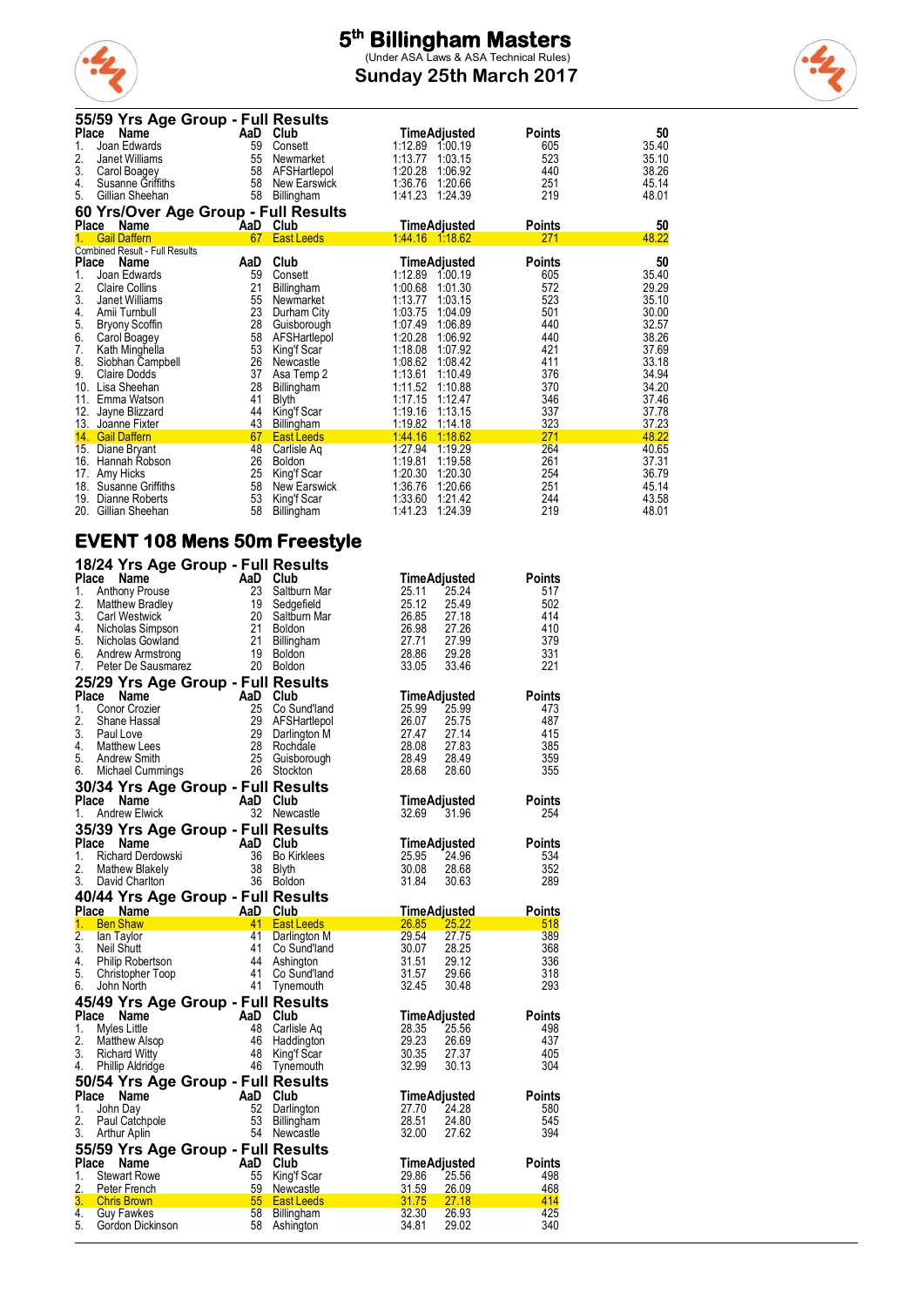

**Sunday 25th March 2017**



| 6.       | lan Longster                                             |          | 59 Billingham                                                                                                                                                                                                                                                    | 38.14                          | 31.50               | 266           |
|----------|----------------------------------------------------------|----------|------------------------------------------------------------------------------------------------------------------------------------------------------------------------------------------------------------------------------------------------------------------|--------------------------------|---------------------|---------------|
|          | 60 Yrs/Over Age Group - Full Results                     |          |                                                                                                                                                                                                                                                                  |                                |                     |               |
| Place    | Name                                                     | AaD      | Club                                                                                                                                                                                                                                                             |                                | <b>TimeAdjusted</b> | <b>Points</b> |
| 1.       | Robert Woodcock                                          | 60       | Wetherby                                                                                                                                                                                                                                                         | 28.63                          | 23.41               | 648           |
| 2.       | David Hills                                              | 66       | Co Sund'land                                                                                                                                                                                                                                                     | 31.36                          | 23.98               | 603           |
| 3.       | Colin Gerrard                                            |          |                                                                                                                                                                                                                                                                  |                                | 25.18               | 520           |
| 4.       | Alex Brown                                               |          | Formulation<br>10 RichmondDale<br>20 RichmondDale<br>20 Section<br>20 Section<br>20 Section<br>20 Section<br>20 Section<br>20 Section<br>20 Section<br>20 Section<br>20 Section<br>20 Section<br>20 Section<br>20 Section<br>20 Section<br>20 Section<br>20 Sect |                                | 24.89               | 539           |
| 5.<br>6. | $\frac{70}{20}$<br>David Norville                        |          |                                                                                                                                                                                                                                                                  |                                | 27.12               | 416           |
|          | <b>Michael Fulford</b><br>Combined Result - Full Results |          | <b>East Leeds</b>                                                                                                                                                                                                                                                | $\overline{45.72}$             | 32.59               | 240           |
| Place    | Name                                                     | AaD      | Club                                                                                                                                                                                                                                                             |                                | <b>TimeAdjusted</b> | <b>Points</b> |
| 1.       | Robert Woodcock                                          | 60       | Wetherby                                                                                                                                                                                                                                                         | 28.63                          | 23.41               | 648           |
| 2.       | David Hills                                              | 66       | Co Sund'land                                                                                                                                                                                                                                                     | 31.36                          | 23.98               | 603           |
| 3.       | John Day                                                 | 52       | Darlington                                                                                                                                                                                                                                                       | 27.70                          | 24.28               | 580           |
| 4.       | Paul Catchpole                                           | 53       | Billingham                                                                                                                                                                                                                                                       | 28.51                          | 24.80               | 545           |
| 5.       | Alex Brown                                               | 73       |                                                                                                                                                                                                                                                                  |                                | 24.89               | 539           |
| 6.       | Richard Derdowski                                        | 36       |                                                                                                                                                                                                                                                                  |                                | 24.96               | 534           |
| 7.       | Colin Gerrard                                            | 70       |                                                                                                                                                                                                                                                                  |                                | 25.18               | 520           |
| 8.       | <b>Ben Shaw</b>                                          | 41<br>23 | Billingnam<br>Bythe Bookinklees<br>Bookinklees<br>RichmondDale<br>East Leeds<br>Saltburn Mar<br>25.95<br>Saltburn Mar<br>25.11                                                                                                                                   |                                | 25.22               | 518           |
| 9.       | <b>Anthony Prouse</b>                                    | 19       | Sedgefield                                                                                                                                                                                                                                                       | 25.12                          | 25.24<br>25.49      | 517<br>502    |
|          | 10. Matthew Bradley<br>11. Stewart Rowe                  | 55       | King'f Scar                                                                                                                                                                                                                                                      | 29.86                          | 25.56               | 498           |
|          | 12. Myles Little                                         | 48       | Carlisle Ag                                                                                                                                                                                                                                                      | 28.35                          | 25.56               | 498           |
|          | 13. Shane Hassal                                         | 29       | AFSHartlepol                                                                                                                                                                                                                                                     | 26.07                          | 25.75               | 487           |
|          | 14. Conor Crozier                                        | 25       | Co Sund'land                                                                                                                                                                                                                                                     | 25.99                          | 25.99               | 473           |
|          | 15. Peter French                                         | 59       | Newcastle                                                                                                                                                                                                                                                        | 31.59                          | 26.09               | 468           |
|          | 16. Matthew Alsop                                        | 46       | Haddington                                                                                                                                                                                                                                                       | 29.23                          | 26.69               | 437           |
|          | 17. Guy Fawkes                                           | 58       | Billingham                                                                                                                                                                                                                                                       | 32.30                          | 26.93               | 425           |
|          | 18. David Norville                                       | 70       | New Earswick                                                                                                                                                                                                                                                     | 37.47                          | 27.12               | 416           |
|          | 19. Paul Love                                            | 29       | Darlington M                                                                                                                                                                                                                                                     | 27.47<br>$\frac{27.47}{31.75}$ | 27.14               | 415           |
|          | 20. Chris Brown                                          | 55       | <b>East Leeds</b>                                                                                                                                                                                                                                                |                                | 27.18               | 414           |
|          | 21. Carl Westwick                                        | 20       | Saltburn Mar                                                                                                                                                                                                                                                     | 26.85                          | 27.18               | 414           |
|          | 22. Nicholas Simpson                                     | 21<br>48 | <b>Boldon</b>                                                                                                                                                                                                                                                    | 26.98<br>30.35                 | 27.26<br>27.37      | 410<br>405    |
|          | 23. Richard Witty<br>24. Arthur Aplin                    | 54       | King'f Scar<br>Newcastle                                                                                                                                                                                                                                         | 32.00                          | 27.62               | 394           |
|          | 25. Ian Taylor                                           | 41       | Darlington M                                                                                                                                                                                                                                                     | 29.54                          | 27.75               | 389           |
|          | 26. Matthew Lees                                         | 28       | Rochdale                                                                                                                                                                                                                                                         | 28.08                          | 27.83               | 385           |
|          | 27. Nicholas Gowland                                     | 21       | Billingham                                                                                                                                                                                                                                                       | 27.71                          | 27.99               | 379           |
|          | 28. Neil Shutt                                           | 41       | Co Sund'land                                                                                                                                                                                                                                                     | 30.07                          | 28.25               | 368           |
|          | 29. Andrew Smith                                         | 25       | Guisborough                                                                                                                                                                                                                                                      | 28.49                          | 28.49               | 359           |
|          | 30. Michael Cummings                                     | 26       | Stockton                                                                                                                                                                                                                                                         | 28.68                          | 28.60               | 355           |
|          | 31. Mathew Blakely                                       | 38       | Blyth                                                                                                                                                                                                                                                            | 30.08                          | 28.68               | 352           |
|          | 32. Gordon Dickinson                                     | 58       | Ashington                                                                                                                                                                                                                                                        | 34.81                          | 29.02               | 340           |
|          | 33. Philip Robertson                                     | 44       | Ashington                                                                                                                                                                                                                                                        | 31.51                          | 29.12               | 336           |
|          | 34. Andrew Armstrong                                     | 19       | <b>Boldon</b>                                                                                                                                                                                                                                                    | 28.86                          | 29.28               | 331           |
|          | 35. Christopher Toop                                     | 41       | Co Sund'land                                                                                                                                                                                                                                                     | 31.57                          | 29.66               | 318           |
|          | 36. Phillip Aldridge<br>37. John North                   | 46<br>41 | Tynemouth                                                                                                                                                                                                                                                        | 32.99<br>32.45                 | 30.13<br>30.48      | 304<br>293    |
|          | 38. David Charlton                                       | 36       | Tynemouth<br>Boldon                                                                                                                                                                                                                                              | 31.84                          | 30.63               | 289           |
|          | 39. Ian Longster                                         | 59       | Billingham                                                                                                                                                                                                                                                       |                                | 31.50               | 266           |
|          | 40. Andrew Elwick                                        | 32       | Newcastle                                                                                                                                                                                                                                                        | $\frac{38.14}{32.69}$          | 31.96               | 254           |
|          | 41. Michael Fulford                                      | $-71$    | East Leeds                                                                                                                                                                                                                                                       | $\frac{45.72}{22.05}$          | 32.59               | 240           |
|          | 42. Peter De Sausmarez                                   | 20       | <b>Boldon</b>                                                                                                                                                                                                                                                    | 33.05                          | 33.46               | 221           |

#### **EVENT 109 Womens 100m Backstroke**

| 18/24 Yrs Age Group - Full Results           |                       |                                          |               |                |
|----------------------------------------------|-----------------------|------------------------------------------|---------------|----------------|
| Place<br><b>Name</b>                         | AaD Club              | TimeAdjusted                             | Points        | 50             |
| 20<br>1.<br>Danielle Dunn                    | Eston                 | 1:15.50 1:16.44                          | 373           | 36.25          |
| 2.<br>19<br><b>Taylor Gillyon</b>            | Tynemouth             | 1:18.44 1:19.58                          | 330           | 37.48          |
| 3.<br>19<br>Katherine Hill                   | Durham City           | 1:20.10<br>1:21.27                       | 310           | 38.87          |
| 25/29 Yrs Age Group - Full Results           |                       |                                          |               |                |
| <b>Place</b><br>Name<br>AaD                  | Club                  | <b>TimeAdjusted</b>                      | <b>Points</b> | 50             |
| 27<br>1.<br>Helen Miller                     | York Tri              | 1:27.31<br>1.26.80                       | 254           | 41.61          |
| 2.<br>25<br>Amy Hicks                        | King'f Scar           | 1:31.34 1:31.34                          | 218           | 43.41          |
| 30/34 Yrs Age Group - Full Results           |                       |                                          |               |                |
| Place<br>Name                                | AaD Club              | TimeAdjusted                             | Points        | 50             |
| 33<br>Lorraine Riddle<br>1.                  | Billingham            | 1:26.98 1:24.70                          | 274           | 42.04          |
| 35/39 Yrs Age Group - Full Results           |                       |                                          |               |                |
| <b>Place</b><br>Name<br>AaD                  | Club                  | <b>TimeAdjusted</b>                      | <b>Points</b> | 50             |
| 37<br>Catherine Green                        | Blyth                 | 1:21.05 1:17.62                          | 356           | 39.27          |
|                                              |                       |                                          |               |                |
| 45/49 Yrs Age Group - Full Results           |                       |                                          |               |                |
| Place<br>AaD<br><b>Name</b>                  | Club                  | <b>TimeAdjusted</b>                      | <b>Points</b> | 50             |
| Jane Sedman<br>49<br>1.                      | King'f Scar           | 2:00.79 1:48.19                          | 131           | 58.96          |
| 60 Yrs/Over Age Group - Full Results         |                       |                                          |               |                |
| Place<br><b>Name</b>                         | AaD Club              | <b>TimeAdjusted</b>                      | <b>Points</b> | 50             |
| Patricia Jackson<br>70                       | East Anglian          | 1:44.69 1:15.77                          | 383           | 50.98          |
| <b>Combined Result - Full Results</b>        |                       |                                          |               |                |
| <b>Place</b><br>AaD<br>Name                  | Club                  | TimeAdjusted                             | Points        | 50             |
| 1.<br>Patricia Jackson<br>70<br>2.<br>20     | East Anglian          | 1:44.69<br>1:15.77<br>1:15.50<br>1:16.44 | 383<br>373    | 50.98<br>36.25 |
| Danielle Dunn<br>3.<br>37<br>Catherine Green | Eston<br><b>Blyth</b> | 1:21.05<br>1:17.62                       | 356           | 39.27          |
| 4.<br>19<br>Taylor Gillyon                   | Tynemouth             | 1:18.44<br>1:19.58                       | 330           | 37.48          |
| 5.<br>19<br>Katherine Hill                   | Durham City           | 1:20.10<br>1:21.27                       | 310           | 38.87          |
| 6.<br>33<br>Lorraine Riddle                  | Billingham            | 1:26.98<br>1:24.70                       | 274           | 42.04          |
| 7.<br>27<br><b>Helen Miller</b>              | York Tri              | 1:26.80<br>1:27.31                       | 254           | 41.61          |
| 25<br>8.<br>Amy Hicks                        | King'f Scar           | 1:31.34<br>1:31.34                       | 218           | 43.41          |
| 9.<br>49<br>Jane Sedman                      | King'f Scar           | 2:00.79<br>1:48.19                       | 131           | 58.96          |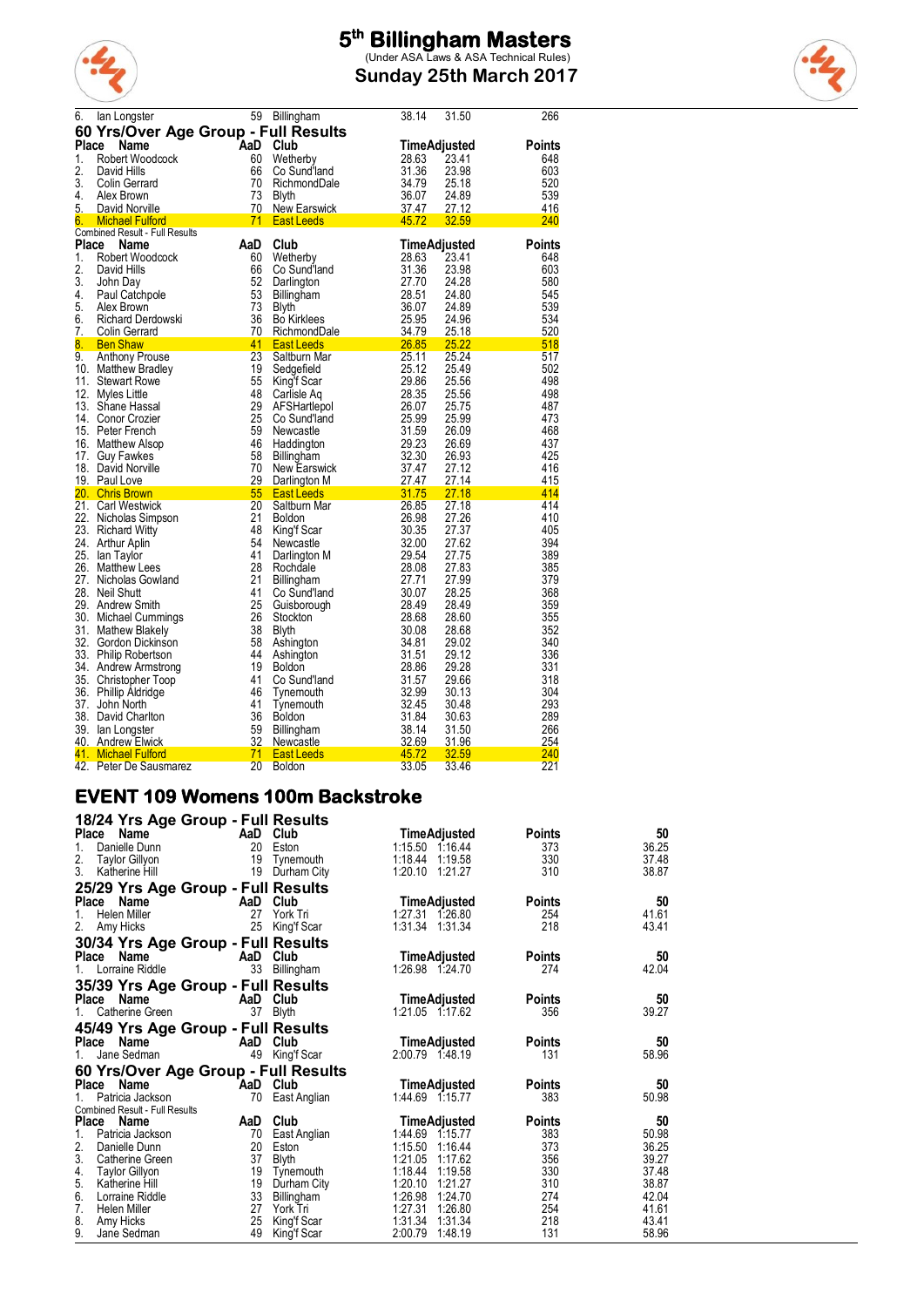



### **EVENT 110 Mens 50m Breaststroke**

| 18/24 Yrs Age Group - Full Results                                                                                                                                                                                                         |                                                                                                                                                                                                                                                   |                                                                                                                                                                                                                                                                                              |                      |
|--------------------------------------------------------------------------------------------------------------------------------------------------------------------------------------------------------------------------------------------|---------------------------------------------------------------------------------------------------------------------------------------------------------------------------------------------------------------------------------------------------|----------------------------------------------------------------------------------------------------------------------------------------------------------------------------------------------------------------------------------------------------------------------------------------------|----------------------|
| Place Name                                                                                                                                                                                                                                 |                                                                                                                                                                                                                                                   | TimeAdjusted                                                                                                                                                                                                                                                                                 | <b>Points</b>        |
| Comparison of the Marine Marine Marine Marine Marine Marine Marine Marine Marine Marine Marine Marine Marine Marine Marine Marine Marine Marine Marine Marine Marine Marine Marine Marine Marine Marine Marine Marine Marine M<br>1.       |                                                                                                                                                                                                                                                   | 32.24<br>31.78                                                                                                                                                                                                                                                                               | 480                  |
| 2.                                                                                                                                                                                                                                         |                                                                                                                                                                                                                                                   | 35.19<br>35.55                                                                                                                                                                                                                                                                               | 358                  |
| 3. Andrew Armstrong                                                                                                                                                                                                                        |                                                                                                                                                                                                                                                   | 37.16<br>37.70                                                                                                                                                                                                                                                                               | 300                  |
| 25/29 Yrs Age Group - Full Results                                                                                                                                                                                                         |                                                                                                                                                                                                                                                   |                                                                                                                                                                                                                                                                                              |                      |
| Place Name                                                                                                                                                                                                                                 | AaD Club                                                                                                                                                                                                                                          | TimeAdjusted                                                                                                                                                                                                                                                                                 | Points               |
| 1.<br>lain Hodgson                                                                                                                                                                                                                         | 28 Darlington                                                                                                                                                                                                                                     | 31.81<br>31.53                                                                                                                                                                                                                                                                               | 513                  |
| 2.<br>Paul Love                                                                                                                                                                                                                            | 29 Darlington M                                                                                                                                                                                                                                   | 36.23<br>35.79                                                                                                                                                                                                                                                                               | 351                  |
| 30/34 Yrs Age Group - Full Results                                                                                                                                                                                                         |                                                                                                                                                                                                                                                   |                                                                                                                                                                                                                                                                                              |                      |
|                                                                                                                                                                                                                                            |                                                                                                                                                                                                                                                   |                                                                                                                                                                                                                                                                                              |                      |
| Place Name<br>Matthew Haycroft                                                                                                                                                                                                             | AaD Club                                                                                                                                                                                                                                          | TimeAdjusted                                                                                                                                                                                                                                                                                 | <b>Points</b>        |
| 1.                                                                                                                                                                                                                                         | 32 Asa Temp 2                                                                                                                                                                                                                                     | 35.94 35.13                                                                                                                                                                                                                                                                                  | 371                  |
| 35/39 Yrs Age Group - Full Results                                                                                                                                                                                                         |                                                                                                                                                                                                                                                   |                                                                                                                                                                                                                                                                                              |                      |
|                                                                                                                                                                                                                                            |                                                                                                                                                                                                                                                   | TimeAdjusted                                                                                                                                                                                                                                                                                 | Points               |
|                                                                                                                                                                                                                                            |                                                                                                                                                                                                                                                   | 36.73 34.85<br>40.12 38.59<br>34.85<br>38.59<br>39.87                                                                                                                                                                                                                                        | 380                  |
|                                                                                                                                                                                                                                            | 36 Boldon                                                                                                                                                                                                                                         |                                                                                                                                                                                                                                                                                              | 280                  |
| Place Name<br>1. Phil Horner<br>2. David Charlton<br>3. Matthew Cooper<br>3. Matthew Cooper<br>3. Matthew Cooper<br>3. Matthew Cooper<br>3. Middle                                                                                         | 36 Middlesboro                                                                                                                                                                                                                                    | 41.45 39.87                                                                                                                                                                                                                                                                                  | 254                  |
| 40/44 Yrs Age Group - Full Results                                                                                                                                                                                                         |                                                                                                                                                                                                                                                   |                                                                                                                                                                                                                                                                                              |                      |
| Place Name                                                                                                                                                                                                                                 |                                                                                                                                                                                                                                                   | <b>TimeAdjusted</b>                                                                                                                                                                                                                                                                          | <b>Points</b>        |
| 1.                                                                                                                                                                                                                                         |                                                                                                                                                                                                                                                   | 37.71<br>34.85                                                                                                                                                                                                                                                                               | 380                  |
| <b>Ce Name Community Community Community Community Community Community Community Community Community Community Community Community Community Community Community Community Community Community Community Community Community Com</b><br>2. |                                                                                                                                                                                                                                                   | 38.09<br>35.59                                                                                                                                                                                                                                                                               | 357                  |
|                                                                                                                                                                                                                                            |                                                                                                                                                                                                                                                   |                                                                                                                                                                                                                                                                                              |                      |
| 45/49 Yrs Age Group - Full Results<br>Place Name<br>Contract of the Maintenance of Aart Club<br>Steven Homer<br>Myles Little 48 Carlisle Aq<br>Matthew Alsop 46 Haddington<br>Richard Witty 48 King'f Scar                                 |                                                                                                                                                                                                                                                   |                                                                                                                                                                                                                                                                                              | <b>Points</b>        |
|                                                                                                                                                                                                                                            |                                                                                                                                                                                                                                                   | TimeAdjusted                                                                                                                                                                                                                                                                                 |                      |
| 1.                                                                                                                                                                                                                                         |                                                                                                                                                                                                                                                   | 34.80 31.97                                                                                                                                                                                                                                                                                  | 492                  |
| 2.                                                                                                                                                                                                                                         |                                                                                                                                                                                                                                                   |                                                                                                                                                                                                                                                                                              | 444                  |
| 3.                                                                                                                                                                                                                                         |                                                                                                                                                                                                                                                   | 36.69 33.08<br>38.62 35.27<br>41.94 37.82                                                                                                                                                                                                                                                    | 366                  |
| 4. Richard Witty                                                                                                                                                                                                                           |                                                                                                                                                                                                                                                   |                                                                                                                                                                                                                                                                                              | 297                  |
| <b>50/54 Yrs Age Group - Full Results<br/>Place Name AaD Club<br/>1 Paul Gibson 62 Garlisle Ag</b>                                                                                                                                         |                                                                                                                                                                                                                                                   |                                                                                                                                                                                                                                                                                              |                      |
|                                                                                                                                                                                                                                            |                                                                                                                                                                                                                                                   | <b>TimeAdjusted</b>                                                                                                                                                                                                                                                                          | Points               |
| Paul Gibson<br>1.                                                                                                                                                                                                                          | 52 Carlisle Aq                                                                                                                                                                                                                                    | 43.10 37.78                                                                                                                                                                                                                                                                                  | 298                  |
|                                                                                                                                                                                                                                            |                                                                                                                                                                                                                                                   |                                                                                                                                                                                                                                                                                              |                      |
|                                                                                                                                                                                                                                            |                                                                                                                                                                                                                                                   |                                                                                                                                                                                                                                                                                              |                      |
| 55/59 Yrs Age Group - Full Results                                                                                                                                                                                                         |                                                                                                                                                                                                                                                   |                                                                                                                                                                                                                                                                                              |                      |
| Place Name<br>1.                                                                                                                                                                                                                           |                                                                                                                                                                                                                                                   | <b>TimeAdjusted</b>                                                                                                                                                                                                                                                                          | <b>Points</b><br>484 |
|                                                                                                                                                                                                                                            |                                                                                                                                                                                                                                                   | 38.22 32.15                                                                                                                                                                                                                                                                                  |                      |
| <b>30 Name COVERTS And Club</b><br>Michael Watson 57 Thomaby<br>Stephen Allen 57 Hull Masters<br>2.                                                                                                                                        |                                                                                                                                                                                                                                                   | 39.03<br>32.84                                                                                                                                                                                                                                                                               | 454                  |
| 60 Yrs/Over Age Group - Full Results                                                                                                                                                                                                       |                                                                                                                                                                                                                                                   |                                                                                                                                                                                                                                                                                              |                      |
| Place                                                                                                                                                                                                                                      |                                                                                                                                                                                                                                                   | TimeAdjusted                                                                                                                                                                                                                                                                                 | <b>Points</b>        |
| 1.                                                                                                                                                                                                                                         |                                                                                                                                                                                                                                                   |                                                                                                                                                                                                                                                                                              | 621                  |
| 2.                                                                                                                                                                                                                                         | 66 Co Sund'land                                                                                                                                                                                                                                   |                                                                                                                                                                                                                                                                                              | 426                  |
| 3.                                                                                                                                                                                                                                         |                                                                                                                                                                                                                                                   |                                                                                                                                                                                                                                                                                              | 559                  |
| Comment of the Community of Carl Community of Carl Community of Community Community Community Community Community Community Community Community Community Community Community Community Community Community Community Communit<br>4.       | RichmondDale                                                                                                                                                                                                                                      | 39.21 29.59<br>43.87 33.54<br>44.41 30.64<br>48.93 33.76                                                                                                                                                                                                                                     | 418                  |
| 5.<br>Alex Brown                                                                                                                                                                                                                           | 73 Blyth                                                                                                                                                                                                                                          | 51.69<br>35.67                                                                                                                                                                                                                                                                               | 354                  |
| Combined Result - Full Results                                                                                                                                                                                                             |                                                                                                                                                                                                                                                   |                                                                                                                                                                                                                                                                                              |                      |
| Place Name                                                                                                                                                                                                                                 | AaD Club                                                                                                                                                                                                                                          | TimeAdjusted                                                                                                                                                                                                                                                                                 | <b>Points</b>        |
| 1.                                                                                                                                                                                                                                         |                                                                                                                                                                                                                                                   | 39.21 29.59                                                                                                                                                                                                                                                                                  | 621                  |
| 2.                                                                                                                                                                                                                                         |                                                                                                                                                                                                                                                   |                                                                                                                                                                                                                                                                                              | 559                  |
| 3. lain Hodgson                                                                                                                                                                                                                            |                                                                                                                                                                                                                                                   | 44.41<br>31.81                                                                                                                                                                                                                                                                               | 513                  |
| 4.                                                                                                                                                                                                                                         |                                                                                                                                                                                                                                                   |                                                                                                                                                                                                                                                                                              | 492                  |
| 5.                                                                                                                                                                                                                                         |                                                                                                                                                                                                                                                   |                                                                                                                                                                                                                                                                                              | 484                  |
| 6. Matthew Bradley                                                                                                                                                                                                                         |                                                                                                                                                                                                                                                   |                                                                                                                                                                                                                                                                                              | 480                  |
| 7.                                                                                                                                                                                                                                         |                                                                                                                                                                                                                                                   |                                                                                                                                                                                                                                                                                              | 454                  |
| 8.                                                                                                                                                                                                                                         |                                                                                                                                                                                                                                                   |                                                                                                                                                                                                                                                                                              | 444                  |
| 9.                                                                                                                                                                                                                                         |                                                                                                                                                                                                                                                   |                                                                                                                                                                                                                                                                                              | 426                  |
| 10. Carl Butler                                                                                                                                                                                                                            | Francisco Companies Companies Companies Companies Companies Companies Companies Companies Companies Companies Companies Companies Companies Companies Companies Companies Companies Companies Companies Companies Companies Co<br>73 RichmondDale |                                                                                                                                                                                                                                                                                              | 418                  |
| 11. Philip Robertson                                                                                                                                                                                                                       | 44                                                                                                                                                                                                                                                |                                                                                                                                                                                                                                                                                              | 380                  |
| 12. Phil Horner                                                                                                                                                                                                                            | 39<br>Eston<br>32                                                                                                                                                                                                                                 | 30.64<br>31.81 31.53<br>34.80 31.97<br>34.22 32.24<br>Hull Masters<br>Carlisle Aq<br>Carlisle Aq<br>6.69 33.08<br>Carlisle Aq<br>6.69 33.08<br>AbhimpdDale<br>Ashington<br>Eston Constants<br>Constants 43.87<br>2.78<br>AbhimpdDale<br>Ashington<br>Eston Eston Constants<br>34.85<br>36.73 | 380<br>371           |
| 13. Matthew Haycroft                                                                                                                                                                                                                       | Asa Temp 2<br>46                                                                                                                                                                                                                                  | 35.94<br>35.13<br>38.62<br>35.27                                                                                                                                                                                                                                                             | 366                  |
| 14. Matthew Alsop                                                                                                                                                                                                                          | Haddington<br>21                                                                                                                                                                                                                                  |                                                                                                                                                                                                                                                                                              |                      |
| 15. Nicholas Gowland                                                                                                                                                                                                                       | Billingham<br>42                                                                                                                                                                                                                                  | 35.19<br>35.55                                                                                                                                                                                                                                                                               | 358<br>357           |
| 16. Christopher Williams<br>17. Alex Brown                                                                                                                                                                                                 | Billingham<br>73                                                                                                                                                                                                                                  | 38.09<br>35.59<br>35.67                                                                                                                                                                                                                                                                      | 354                  |
|                                                                                                                                                                                                                                            | Blyth<br>29                                                                                                                                                                                                                                       | 51.69                                                                                                                                                                                                                                                                                        | 351                  |
| 18. Paul Love                                                                                                                                                                                                                              | Darlington M                                                                                                                                                                                                                                      | 36.23<br>35.79                                                                                                                                                                                                                                                                               |                      |
| 19. Andrew Armstrong                                                                                                                                                                                                                       | 19<br><b>Boldon</b><br>52                                                                                                                                                                                                                         | 37.16<br>37.70<br>43.10<br>37.78                                                                                                                                                                                                                                                             | 300<br>298           |
| 20. Paul Gibson<br>21. Richard Witty                                                                                                                                                                                                       | Carlisle Aq<br>48                                                                                                                                                                                                                                 |                                                                                                                                                                                                                                                                                              | 297                  |
| 22. David Charlton                                                                                                                                                                                                                         | King'f Scar<br>36<br><b>Boldon</b>                                                                                                                                                                                                                | 41.94<br>37.82<br>38.59<br>40.12                                                                                                                                                                                                                                                             | 280                  |

#### **EVENT 111 Womens 200m Freestyle**

| 18/24 Yrs Age Group - Full Results<br>Place Name<br>1. Emily Cairns                                       | AaD<br>18 | Club<br>Tynemouth  | <b>TimeAdiusted</b><br>2:28.07 2:30.53 | <b>Points</b><br>398 | 50<br>34.58 | 100<br>1:12.34 | 150<br>1:50.68 |
|-----------------------------------------------------------------------------------------------------------|-----------|--------------------|----------------------------------------|----------------------|-------------|----------------|----------------|
| 25/29 Yrs Age Group - Full Results<br>Place Name<br>1. Lisa Sheehan<br>30/34 Yrs Age Group - Full Results | AaD<br>28 | Club<br>Billingham | <b>TimeAdiusted</b><br>2:41.06 2:39.63 | <b>Points</b><br>334 | 50<br>35.99 | 100<br>1:16.36 | 150<br>1:58.72 |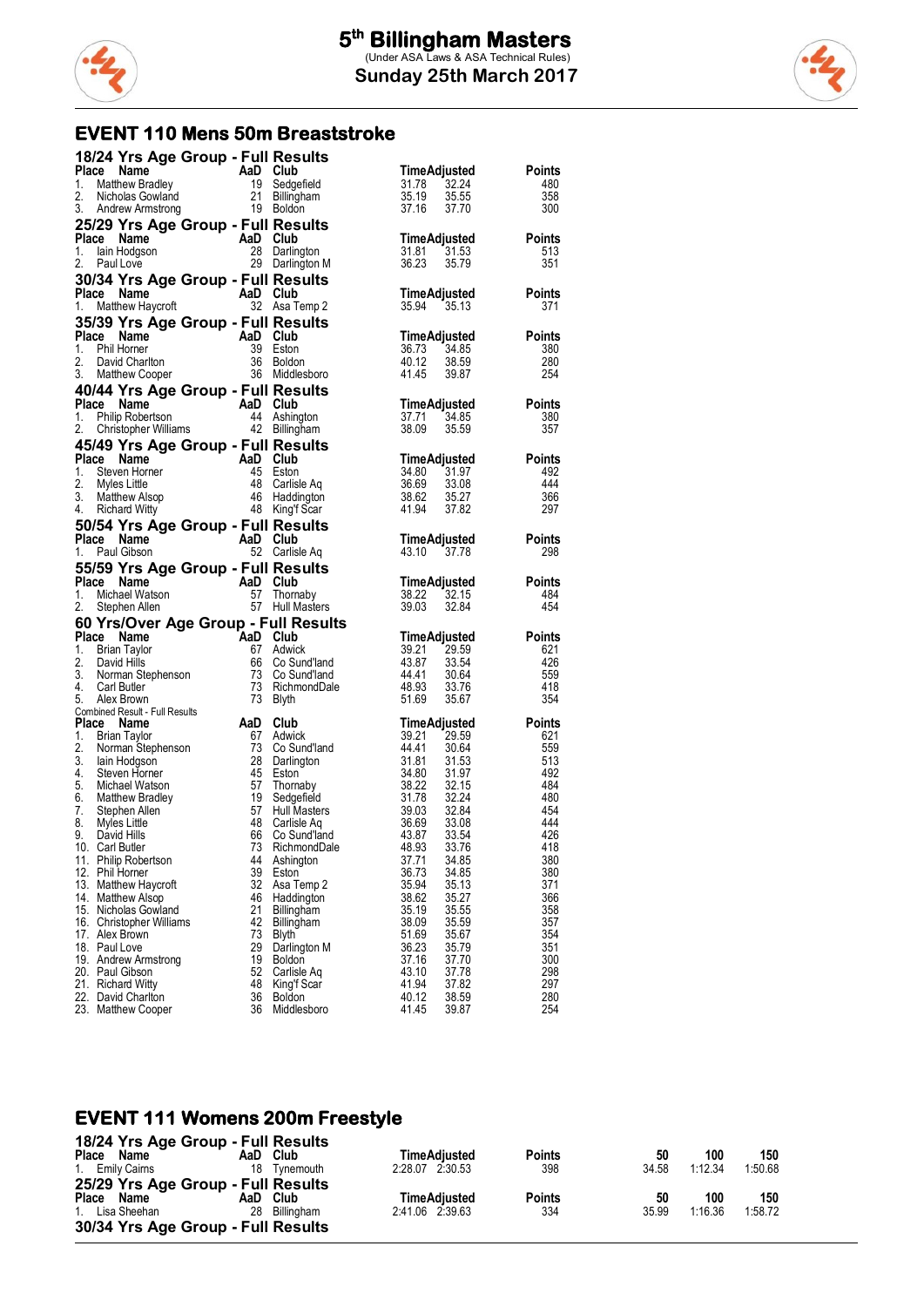

**Sunday 25th March 2017**



| <b>Place</b><br>Name<br>Lorraine Riddle<br>1.                           | AaD       | Club<br>33 Billingham             | <b>TimeAdjusted</b><br>2:55.18 2:50.59 | <b>Points</b><br>273 | 50<br>39.22              | 100<br>1:23.01     | 150<br>2:09.22     |
|-------------------------------------------------------------------------|-----------|-----------------------------------|----------------------------------------|----------------------|--------------------------|--------------------|--------------------|
| 35/39 Yrs Age Group - Full Results<br>Place Name                        | AaD Club  |                                   | TimeAdjusted                           | <b>Points</b>        | 50                       | 100                | 150                |
| Catherine Green<br>1.                                                   |           | 37 Blyth                          | 2:33.21 2:26.73                        | 430                  | 35.55                    | 1:14.05            | 1:53.97            |
| 40/44 Yrs Age Group - Full Results<br>Place Name<br>Joanne Fixter<br>1. | AaD Club  | 43 Billingham                     | <b>TimeAdjusted</b><br>2:56.64 2:44.16 | Points<br>307        | 50<br>39.82              | 100<br>1:24.62     | 150<br>2:10.84     |
| 45/49 Yrs Age Group - Full Results                                      |           |                                   |                                        |                      |                          |                    |                    |
| Place Name<br>Nicola Latty<br>1.                                        | AaD<br>46 | Club<br>Sub 160                   | TimeAdjusted<br>2:15.88 2:04.09        | <b>Points</b><br>711 | 50<br>32.43              | 100<br>1:06.89     | 150<br>1:41.71     |
| 2.<br>Diane Bryant<br>50/54 Yrs Age Group - Full Results                |           | 48 Carlisle Aq                    | 3:13.78 2:54.73                        | 254                  | 43.33                    | 1:33.35            | 2:25.39            |
| Place Name<br>Pauline Foot<br>1.                                        | AaD Club  | 52 York Tri                       | TimeAdjusted<br>2:48.94 2:28.10        | <b>Points</b><br>418 | 50<br>39.07              | 100<br>1:21.33     | 150<br>2:05.41     |
| Kath Minghella<br>55/59 Yrs Age Group - Full Results                    |           | 53 King'f Scar                    | DQ 10                                  |                      |                          |                    |                    |
| Place Name                                                              | AaD Club  |                                   | <b>TimeAdjusted</b>                    | <b>Points</b>        | 50                       | 100                | 150                |
| 1.<br>Judith Hattle<br>2.<br>Joan Edwards                               | 57<br>59  | Carlisle Aq<br>Consett            | 2:33.55 2:09.18<br>2:34.09 2:07.25     | 630<br>659           | 36.64<br>36.69           | 1:16.37<br>1:16.29 | 1:55.32<br>1:56.02 |
| 3.<br><b>Verity Dobbie</b>                                              | 58        | Consett                           | 2:37.71 2:11.47                        | 598                  | 37.29                    | 1:17.00            | 1:58.28            |
| 4.<br>Dona Simpson<br>5.<br>Carol Boagey                                |           | 56 Harrogate<br>58 AFSHartlepol   | 2:42.72 2:18.11<br>2:55.37 2:26.20     | 516<br>435           | 37.64<br>40.54           | 1:19.16<br>1:25.66 | 2:02.48<br>2:11.86 |
| Gillian Sheehan<br>6.                                                   |           | 58 Billingham                     | 3:38.12 3:01.83                        | 226                  | 49.79                    | 1:45.98            | 2:43.20            |
| 60 Yrs/Over Age Group - Full Results                                    |           |                                   |                                        |                      |                          |                    |                    |
| Place Name<br><b>Gail Daffern</b>                                       | AaD Club  | 67 East Leeds                     | <u>TimeAdjusted</u>                    | <b>Points</b><br>270 | 50<br>51.74              | 100<br>1:49.99     | 150<br>2.49.01     |
| Combined Result - Full Results                                          |           |                                   |                                        |                      |                          |                    |                    |
| Place Name<br>1.<br>Nicola Latty                                        | AaD<br>46 | Club<br>Sub 160                   | <b>TimeAdjusted</b><br>2:15.88 2:04.09 | <b>Points</b><br>711 | 50<br>32.43              | 100<br>1:06.89     | 150<br>1.41.71     |
| 2.<br>Joan Edwards                                                      | 59        | Consett                           | 2:34.09 2:07.25                        | 659                  | 36.69                    | 1:16.29            | 1:56.02            |
| 3.<br>Judith Hattle<br>4.<br><b>Verity Dobbie</b>                       | 57<br>58  | Carlisle Aq<br>Consett            | 2:33.55 2:09.18<br>2:37.71<br>2:11.47  | 630<br>598           | 36.64<br>37.29           | 1:16.37<br>1:17.00 | 1:55.32<br>1:58.28 |
| 5.<br>Dona Simpson                                                      | 56        | Harrogate                         | 2:42.72 2:18.11                        | 516                  | 37.64                    | 1:19.16            | 2:02.48            |
| 6.<br>Carol Boagey<br>7.<br>Catherine Green                             | 58<br>37  | AFSHartlepol<br>Blyth             | 2:55.37 2:26.20<br>2:33.21<br>2:26.73  | 435<br>430           | 40.54<br>35.55           | 1:25.66<br>1:14.05 | 2:11.86<br>1:53.97 |
| 8.<br>Pauline Foot                                                      | 52        | York Tri                          | 2:48.94 2:28.10                        | 418                  | 39.07                    | 1:21.33            | 2:05.41            |
| 9.<br><b>Emily Cairns</b>                                               | 18<br>28  | Tynemouth                         | 2:28.07 2:30.53                        | 398                  | 34.58<br>35.99           | 1:12.34<br>1:16.36 | 1:50.68            |
| Lisa Sheehan<br>10.<br>11.<br>Joanne Fixter                             | 43        | Billingham<br>Billingham          | 2:41.06 2:39.63<br>2:56.64 2:44.16     | 334<br>307           | 39.82                    | 1:24.62            | 1:58.72<br>2:10.84 |
| 12. Lorraine Riddle                                                     | 33        | Billingham                        | 2:55.18 2:50.59                        | 273                  | 39.22                    | 1:23.01            | 2:09.22            |
| 13. Gail Daffern<br>14. Diane Bryant                                    | 67<br>48  | <b>East Leeds</b><br>Carlisle Aq  | 3.47.07 2.51.38<br>3:13.78 2:54.73     | 270<br>254           | 51.74<br>43.33           | 1.49.99<br>1:33.35 | 2:49.01<br>2:25.39 |
| 15. Gillian Sheehan                                                     | 58        | Billingham                        | 3:38.12 3:01.83                        | 226                  | 49.79                    | 1:45.98            | 2:43.20            |
| <b>EVENT 112 Mens 100m IM</b>                                           |           |                                   |                                        |                      |                          |                    |                    |
| 18/24 Yrs Age Group - Full Results<br>Place Name                        | AaD Club  |                                   |                                        |                      | 50                       |                    |                    |
| 1.<br><b>Matthew Bradley</b>                                            | 19        | Sedgefield                        | TimeAdjusted<br>1:03.04 1:03.96        | <b>Points</b><br>496 | 29.23                    |                    |                    |
| 2.<br>Anthony Prouse                                                    | 23        | Saltburn Mar                      | 1:05.61 1:05.96                        | 453                  | 29.35                    |                    |                    |
| 3.<br>Nicholas Gowland<br><b>Carl Westwick</b><br>4.                    |           | 21 Billingham<br>20 Saltburn Mar  | 1:07.52 1:08.21<br>1:07.62 1:08.46     | 409<br>405           | 30.53<br>30.56           |                    |                    |
| 5. Nicholas Simpson                                                     |           | 21 Boldon                         | 1:09.88 1:10.59                        | 369                  | 31.33                    |                    |                    |
| 6. Thomas Bartram<br>7. Andrew Armstrong                                |           | 23 York City<br>19 Boldon         | 1:11.35 1:11.73<br>1:13.83 1:14.91     | 352<br>309           | 33.53<br>35.04           |                    |                    |
| 25/29 Yrs Age Group - Full Results                                      |           |                                   |                                        |                      |                          |                    |                    |
| Place Name                                                              | AaD Club  |                                   | <b>TimeAdiusted</b>                    | <b>Points</b>        | 50                       |                    |                    |
| Christopher Wilkinson<br>1.<br>2.<br>Paul Love                          |           | 26 Billingham<br>29 Darlington M  | 1:04.34 1:04.16<br>1:11.44 1:10.58     | 492<br>369           | 29.75<br>33.61           |                    |                    |
| 3.<br><b>Andrew Smith</b>                                               |           | 25 Guisborough                    | $1:13.12$ $1:13.12$                    | 332                  | 32.55                    |                    |                    |
| <b>Matthew Lees</b><br>4.<br>30/34 Yrs Age Group - Full Results         |           | 28 Rochdale                       | 1:13.25 1:12.60                        | 339                  | 33.94                    |                    |                    |
| Place Name                                                              | AaD Club  |                                   | <b>TimeAdjusted</b>                    | <b>Points</b>        | 50                       |                    |                    |
| Graham Kennedy<br>1.                                                    |           | 33 Boldon                         | 1:11.54 1:09.67                        | 384                  | 33.34                    |                    |                    |
| 35/39 Yrs Age Group - Full Results                                      |           |                                   |                                        |                      |                          |                    |                    |
| Place Name<br>Mathew Blakely<br>1.                                      | AaD Club  | 38 Blyth                          | <b>TimeAdjusted</b><br>1:17.08 1:13.48 | <b>Points</b><br>327 | 50                       |                    |                    |
| 40/44 Yrs Age Group - Full Results                                      |           |                                   |                                        |                      |                          |                    |                    |
| Place Name<br>1. Ben Shaw                                               | AaD Club  | 41 East Leeds                     | TimeAdjusted<br>1.07.21 1.03.13        | <b>Points</b><br>516 | 50<br>32.59              |                    |                    |
|                                                                         |           |                                   |                                        |                      | 38.12                    |                    |                    |
| 2.<br>Neil Shutt                                                        |           | 41 Co Sund'land                   | 1:17.62 1:12.91                        | 335                  |                          |                    |                    |
| 3. Philip Robertson                                                     |           | 44 Ashington                      | 1:22.53 1:16.27                        | 293                  | $\overline{\phantom{a}}$ |                    |                    |
| 4. Christopher Toop<br>5. Michael Scales                                |           | 41 Co Sund'land<br>41 Carlisle Aq | 1:24.65 1:19.52<br>1:27.14 1:21.86     | 258<br>237           | 38.58<br>40.14           |                    |                    |
| John North                                                              |           | 41 Tynemouth                      | DQ 10                                  |                      |                          |                    |                    |
| 45/49 Yrs Age Group - Full Results                                      |           |                                   |                                        |                      |                          |                    |                    |
| Place Name<br>1.                                                        | AaD Club  |                                   | <b>TimeAdjusted</b>                    | <b>Points</b>        | 50                       |                    |                    |
| Steven Horner<br>2.<br>Myles Little                                     |           | 45 Eston<br>48 Carlisle Ag        | 1:09.20 1:03.58<br>1:09.97 1:03.09     | 505<br>517           | 32.26<br>32.60           |                    |                    |
| 3. Matthew Alsop                                                        |           | 46 Haddington                     | 1:13.71 1:07.31                        | 426                  | 34.69                    |                    |                    |
| 4. David Borthwick                                                      |           | 49 East Anglian                   | 1:16.07 1:08.13                        | 411                  |                          |                    |                    |
| 50/54 Yrs Age Group - Full Results<br>Place Name<br>1. John Day         | AaD Club  | 52 Darlington                     | <b>TimeAdjusted</b><br>1:08.34 59.91   | <b>Points</b><br>604 | 50<br>32.08              |                    |                    |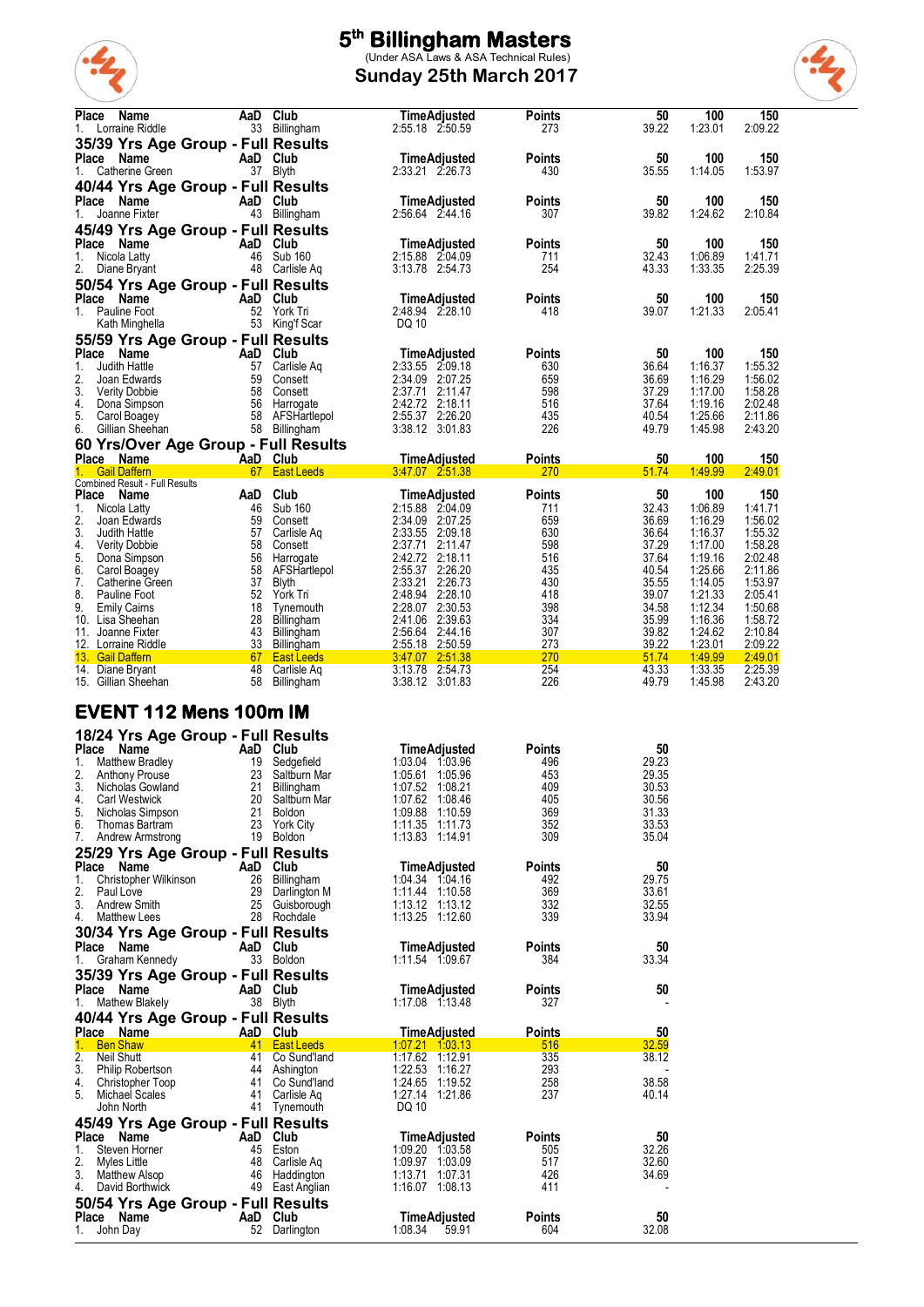

**Sunday 25th March 2017**



| 2.<br>3.     | Paul Catchpole<br>Arthur Aplin       | 53<br>54 | Billingham<br>Newcastle      | 1:18.94<br>1:08.67<br>1:25.74 1:14.00 | 401<br>320 | 39.64          |
|--------------|--------------------------------------|----------|------------------------------|---------------------------------------|------------|----------------|
|              | 55/59 Yrs Age Group - Full Results   |          |                              |                                       |            |                |
| Place        | Name                                 | AaD      | <b>Club</b>                  | TimeAdjusted                          | Points     | 50             |
| 1.           | Stephen Allen                        | 57       | <b>Hull Masters</b>          | 1:15.18 1:03.25                       | 513        | 34.34          |
| 2.           | Alastair Gibb                        | 57       | Team Luton                   | 1:19.69<br>1:07.04                    | 431        | 37.60          |
| 3.           | Gordon Dickinson                     | 58       | Ashington                    | 1:31.43<br>1:16.22                    | 293        | 42.57          |
| 4.           | lan Longster                         |          | 59 Billingham                | 1:42.78<br>1:24.87                    | 212        | 49.77          |
|              | 60 Yrs/Over Age Group - Full Results |          |                              |                                       |            |                |
| Place        | Name                                 | AaD      | Club                         | <b>TimeAdjusted</b>                   | Points     | 50             |
| 1.           | Robert Woodcock                      | 60       | Wetherby                     | 1:16.80 1:02.80                       | 524        |                |
| 2.           | David Hills                          | 66       | Co Sund'land                 | 1:25.39<br>1:05.28                    | 467        | 40.50          |
| 3.           | Graham Padgett                       | 70       | Warrington M                 | 1:26.63<br>1:02.70                    | 527        | 41.51          |
| 4.           | Norman Stephenson                    | 73       | Co Sund'land                 | 1:37.12<br>1:07.01                    | 432        | 48.02          |
| 5.           | Alex Brown                           | 73       | <b>Blyth</b>                 | 1:37.57<br>1:07.32                    | 426        | 46.33          |
| 6.           | Graeme Shutt                         | 68       | Co Sund'land                 | 1:43.40<br>1:17.01                    | 284        | 49.33          |
| 7.           | David Norville                       | 70       | New Earswick                 | 1:46.35<br>1:16.98                    | 285        | 54.96          |
|              | Combined Result - Full Results       |          |                              |                                       |            |                |
| <b>Place</b> | <b>Name</b>                          | AaD      | Club                         | TimeAdjusted                          | Points     | 50             |
| 1.           | John Day                             | 52       | Darlington                   | 1:08.34<br>59.91                      | 604        | 32.08          |
| 2.           | Graham Padgett                       | 70       | Warrington M                 | 1:26.63<br>1:02.70                    | 527        | 41.51          |
| 3.           | Robert Woodcock                      | 60       | Wetherby                     | 1:16.80<br>1:02.80                    | 524        |                |
| 4.           | Myles Little                         | 48       | Carlisle Aq                  | <u>1:09.97</u><br>1:03.09             | 517        | 32.60          |
| 5.           | <b>Ben Shaw</b>                      | 41       | <b>East Leeds</b>            | 1.07.21<br><u> 1:03.13</u>            | 516        | 32.59          |
| 6.           | Stephen Allen                        | 57       | <b>Hull Masters</b>          | 1:15.18<br>1:03.25                    | 513        | 34.34          |
| 7.           | Steven Horner                        | 45       | Eston                        | 1:09.20<br>1:03.58                    | 505        | 32.26          |
| 8.           | <b>Matthew Bradley</b>               | 19       | Sedgefield                   | 1:03.04<br>1:03.96                    | 496        | 29.23          |
| 9.           | Christopher Wilkinson                | 26       | Billingham                   | 1:04:34<br>1:04.16                    | 492        | 29.75          |
|              | 10. David Hills                      | 66       | Co Sund'land                 | 1:25.39<br>1:05.28                    | 467        | 40.50          |
|              | 11. Anthony Prouse                   | 23       | Saltburn Mar                 | 1:05.61<br>1:05.96                    | 453        | 29.35          |
| 12.          | Norman Stephenson                    | 73       | Co Sund'land                 | 1:37.12<br>1:07.01                    | 432        | 48.02          |
|              | 13. Alastair Gibb                    | 57<br>46 | Team Luton                   | 1:19.69<br>1:07.04<br>1:13.71         | 431<br>426 | 37.60<br>34.69 |
|              | 14. Matthew Alsop<br>15. Alex Brown  | 73       | Haddington                   | 1:07.31<br>1:07.32                    | 426        | 46.33          |
|              | 16. David Borthwick                  | 49       | <b>Blyth</b><br>East Anglian | 1:37.57<br>1:16.07<br>1:08.13         | 411        |                |
|              | 17. Nicholas Gowland                 | 21       | Billingham                   | 1:07.52<br>1:08.21                    | 409        | 30.53          |
|              | 18. Carl Westwick                    | 20       | Saltburn Mar                 | 1:07.62<br>1:08.46                    | 405        | 30.56          |
|              | 19. Paul Catchpole                   | 53       | Billingham                   | 1:18.94<br>1:08.67                    | 401        |                |
|              | 20. Graham Kennedy                   | 33       | <b>Boldon</b>                | 1:11.54<br>1:09.67                    | 384        | 33.34          |
|              | 21. Paul Love                        | 29       | Darlington M                 | 1:11.44<br>1:10.58                    | 369        | 33.61          |
|              | 22. Nicholas Simpson                 | 21       | <b>Boldon</b>                | 1:09.88<br>1:10.59                    | 369        | 31.33          |
|              | 23. Thomas Bartram                   | 23       | <b>York City</b>             | 1:11.35<br>1:11.73                    | 352        | 33.53          |
|              | 24. Matthew Lees                     | 28       | Rochdale                     | 1:13.25<br>1:12.60                    | 339        | 33.94          |
|              | 25. Neil Shutt                       | 41       | Co Sund'land                 | 1:17.62<br>1:12.91                    | 335        | 38.12          |
|              | 26. Andrew Smith                     | 25       | Guisborough                  | 1:13.12<br>1:13.12                    | 332        | 32.55          |
| 27.          | Mathew Blakely                       | 38       | Blyth                        | 1:17.08<br>1:13.48                    | 327        |                |
|              | 28. Arthur Aplin                     | 54       | Newcastle                    | 1:25.74<br>1:14.00                    | 320        | 39.64          |
|              | 29. Andrew Armstrong                 | 19       | Boldon                       | 1:13.83<br>1:14.91                    | 309        | 35.04          |
|              | 30. Gordon Dickinson                 | 58       | Ashington                    | 1:31.43<br>1:16.22                    | 293        | 42.57          |
|              | 31. Philip Robertson                 | 44       | Ashington                    | 1:22.53<br>1:16.27                    | 293        |                |
|              | 32. David Norville                   | 70       | New Earswick                 | 1.46.35<br>1:16.98                    | 285        | 54.96          |
|              | 33. Graeme Shutt                     | 68       | Co Sund'land                 | 1:43.40<br>1:17.01                    | 284        | 49.33          |
|              | 34. Christopher Toop                 | 41       | Co Sund'land                 | 1:24.65<br>1:19.52                    | 258        | 38.58          |
|              | 35. Michael Scales                   | 41       | Carlisle Ag                  | 1:27.14<br>1:21.86                    | 237        | 40.14          |
|              | 36. Ian Longster                     | 59       | Billingham                   | 1:42.78<br>1:24.87                    | 212        | 49.77          |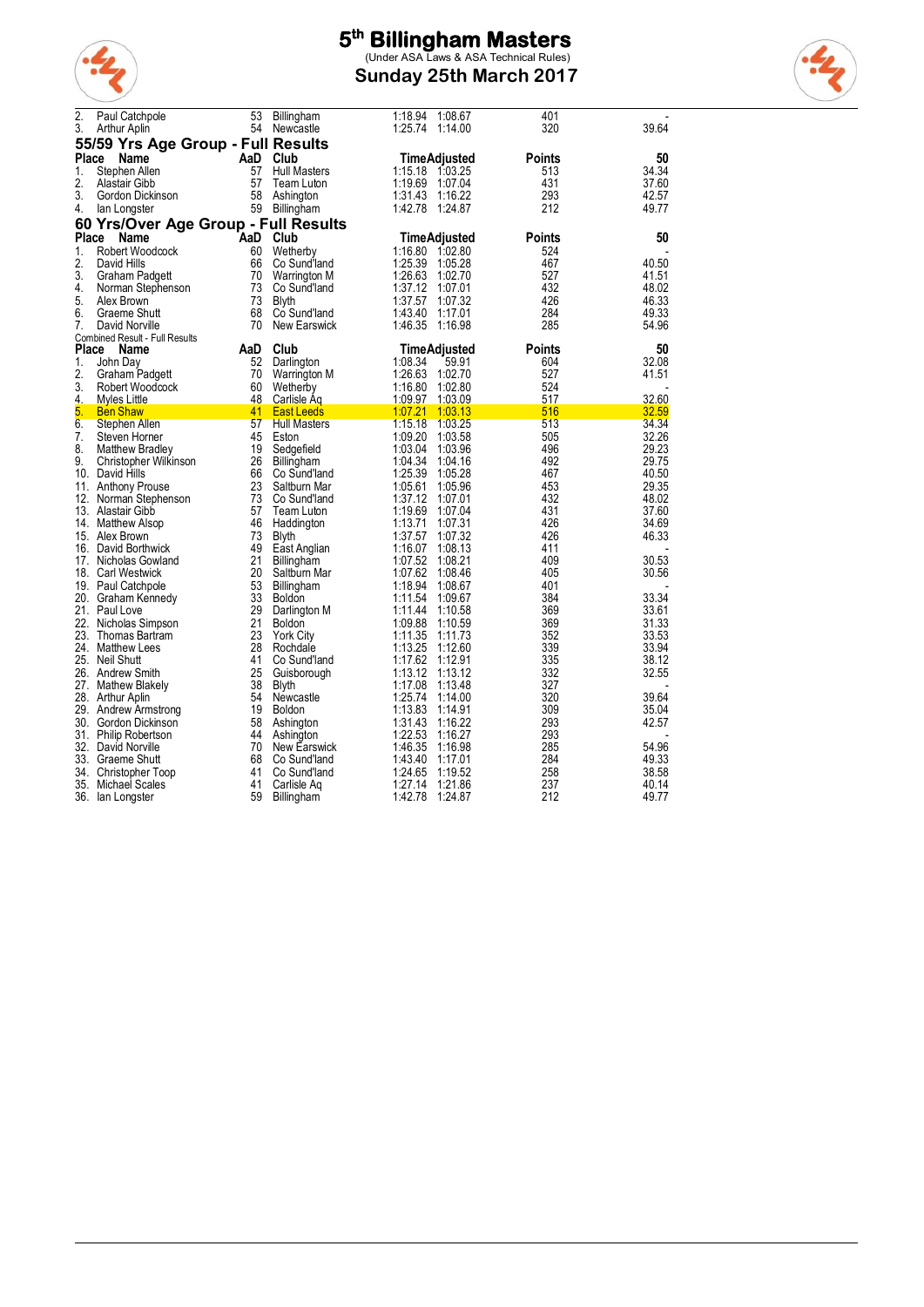

### **EVENT 201 Mixed 100m Butterfly**

| MENS 18/24 Yrs Age Group - Full Results                          |     |                          |                                                                                                                                                                                                                                                   |                                                                               |                |
|------------------------------------------------------------------|-----|--------------------------|---------------------------------------------------------------------------------------------------------------------------------------------------------------------------------------------------------------------------------------------------|-------------------------------------------------------------------------------|----------------|
|                                                                  |     |                          | Place Name<br>21 Billingham 1.00.06 1:00.67 508<br>1. Nicholas Gowland 21 Billingham 1:00.06 1:00.67 508                                                                                                                                          |                                                                               | 50<br>28.79    |
| <b>MENS 35/39 Yrs Age Group - Full Results</b>                   |     |                          |                                                                                                                                                                                                                                                   |                                                                               |                |
| <b>Place Name</b><br>1. Matthew Cooper <b>COM</b> 36 Middlesboro |     |                          |                                                                                                                                                                                                                                                   |                                                                               | 50             |
|                                                                  |     |                          |                                                                                                                                                                                                                                                   |                                                                               |                |
| <b>MENS 40/44 Yrs Age Group - Full Results</b>                   |     |                          |                                                                                                                                                                                                                                                   |                                                                               | 50             |
|                                                                  |     |                          |                                                                                                                                                                                                                                                   |                                                                               | 37.29          |
|                                                                  |     |                          | Place Name 113 Ago Civity 111 1224.16 111 123.36<br>1. Ian Taylor 1128.287<br>2. Michael Scales 41 Carlisle Aquality 1124.16 119.06 230                                                                                                           |                                                                               | 39.66          |
| <b>MENS 45/49 Yrs Age Group - Full Results</b>                   |     |                          |                                                                                                                                                                                                                                                   |                                                                               |                |
| <b>Place Name</b><br>1. Myles Little 48 Carlisle Aq              |     |                          | TimeAdjusted Points<br>1:08.65  1:01.90  479                                                                                                                                                                                                      |                                                                               | 50             |
|                                                                  |     |                          |                                                                                                                                                                                                                                                   |                                                                               | 32.15          |
| MENS 50/54 Yrs Age Group - Full Results                          |     |                          |                                                                                                                                                                                                                                                   |                                                                               |                |
|                                                                  |     |                          | Place Name AaD Club TimeAdjusted Points<br>1. Paul Gibson 52 Carlisle Aq 1:20.76 1:10.80 320                                                                                                                                                      |                                                                               | 50<br>36.61    |
|                                                                  |     |                          |                                                                                                                                                                                                                                                   |                                                                               |                |
|                                                                  |     |                          | <b>MENS 55/59 Yrs Age Group - Full Results<br/>Place Name AaD Club TimeAdjusted Points<br/>1. Guy Fawkes 58 Billingham 1.15.78 1:03.17 450</b>                                                                                                    |                                                                               | 50             |
|                                                                  |     |                          |                                                                                                                                                                                                                                                   |                                                                               | 35.85          |
| <b>MENS 60 Yrs/Over Age Group - Full Results</b>                 |     |                          |                                                                                                                                                                                                                                                   |                                                                               |                |
|                                                                  |     |                          | Place Name <b>Additional Club</b><br>1. Brian Taylor <b>67 Additional Club</b><br>2. Norman Stephenson 73 Co Sund'land 1:42.08 1:10.44 325                                                                                                        |                                                                               | 50             |
|                                                                  |     |                          |                                                                                                                                                                                                                                                   |                                                                               | 43.53<br>48.07 |
|                                                                  |     |                          |                                                                                                                                                                                                                                                   |                                                                               |                |
|                                                                  |     |                          | 2. Norman Stephenson<br>MENS Contained Result - Full Results<br>MENS Contained Result - Full Results<br>1. Nicholas Gowland<br>2. Myles Little<br>4. Brillingham<br>4. Guy Fawkes<br>4. Brillingham<br>4. Guy Fawkes<br>4. Guy Fawkes<br>5. Norma | oints<br>$508$<br>$479$<br>$349$<br>$325$<br>$320$<br>$305$<br>$287$<br>$290$ | 50             |
|                                                                  |     |                          |                                                                                                                                                                                                                                                   |                                                                               | 28.79          |
|                                                                  |     |                          |                                                                                                                                                                                                                                                   |                                                                               | 32.15<br>35.85 |
|                                                                  |     |                          |                                                                                                                                                                                                                                                   |                                                                               | 43.53          |
|                                                                  |     |                          |                                                                                                                                                                                                                                                   |                                                                               | 48.07          |
|                                                                  |     |                          |                                                                                                                                                                                                                                                   |                                                                               | 36.61          |
|                                                                  |     |                          |                                                                                                                                                                                                                                                   |                                                                               |                |
|                                                                  |     |                          |                                                                                                                                                                                                                                                   |                                                                               | 37.29          |
|                                                                  |     |                          |                                                                                                                                                                                                                                                   |                                                                               | 39.66          |
|                                                                  |     |                          | WOMENS 18/24 Yrs Age Group - Full Results<br>Place Name Aan Club TimeAdjusted Points<br>1. Amii Tumbull 23 Durham City 1:10.60 1:10.98 455<br>2. Daniele Dunn 20 Eston<br>2. Daniele Dunn 20 Eston                                                |                                                                               | 50             |
|                                                                  |     |                          |                                                                                                                                                                                                                                                   |                                                                               | 32.18          |
|                                                                  |     |                          |                                                                                                                                                                                                                                                   |                                                                               | 35.63          |
|                                                                  |     |                          | <b>WOMENS 25/29 Yrs Age Group - Full Results<br/>Place Name Aad Club TimeAdjusted Points<br/>1. Helen Miller 27 York Tri 1.32.08 1:31.55 212</b>                                                                                                  |                                                                               |                |
|                                                                  |     |                          |                                                                                                                                                                                                                                                   |                                                                               | 50             |
|                                                                  |     |                          |                                                                                                                                                                                                                                                   |                                                                               | 43.20          |
|                                                                  |     |                          | <b>WOMENS 30/34 Yrs Age Group - Full Results<br/>Place Name Manne Aad Club TimeAdjusted Points<br/>1. Lorraine Riddle 33 Billingham 1.37.13 1.34.59 192</b>                                                                                       |                                                                               | 50             |
|                                                                  |     |                          |                                                                                                                                                                                                                                                   |                                                                               | 44.49          |
| <b>WOMENS 45/49 Yrs Age Group - Full Results</b>                 |     |                          |                                                                                                                                                                                                                                                   |                                                                               |                |
|                                                                  |     |                          |                                                                                                                                                                                                                                                   |                                                                               | 50             |
|                                                                  |     |                          | <b>Place Name Cap Club Time Adjusted Points</b><br>1. Nicola Latty 46 Sub 160 1.09.90 1.03.83 626                                                                                                                                                 |                                                                               | 33.80          |
|                                                                  |     |                          | IN COMENS 55/59 Yrs Age Group - Full Results<br>Place Name AaD Club TimeAdjusted Points<br>1. Judith Hattle 57 Carlisle Aq 1.11.82 1.00.42 738                                                                                                    |                                                                               |                |
|                                                                  |     |                          |                                                                                                                                                                                                                                                   |                                                                               | 50             |
|                                                                  |     |                          |                                                                                                                                                                                                                                                   |                                                                               | 34.47          |
| <b>WOMENS 60 Yrs/Over Age Group - Full Results</b>               |     |                          |                                                                                                                                                                                                                                                   |                                                                               |                |
| Place Name                                                       |     | AaD Club                 | <b>TimeAdjusted</b>                                                                                                                                                                                                                               | <b>Points</b>                                                                 | 50             |
| 1.<br>Patricia Jackson<br>WOMENS Combined Result - Full Results  | 70  | East Anglian             | 1:51.77 1:20.90                                                                                                                                                                                                                                   | 307                                                                           | 52.05          |
| Place<br>Name                                                    | AaD | Club                     | <b>TimeAdjusted</b>                                                                                                                                                                                                                               | Points                                                                        | 50             |
| Judith Hattle<br>1.                                              | 57  | Carlisle Aq              | 1:11.82 1:00.42                                                                                                                                                                                                                                   | 738                                                                           | 34.47          |
| 2.<br>Nicola Latty                                               | 46  | Sub 160                  | 1:09.90 1:03.83                                                                                                                                                                                                                                   | 626                                                                           | 33.80          |
| 3.<br>Amii Turnbull                                              |     | 23 Durham City           | 1:10.60 1:10.98                                                                                                                                                                                                                                   | 455                                                                           | 32.18          |
| 4.<br>Danielle Dunn<br>5.                                        | 70  | 20 Eston<br>East Anglian | 1:19.25<br>1:20.24<br>1:51.77 1:20.90                                                                                                                                                                                                             | 315<br>307                                                                    | 35.63<br>52.05 |
| Patricia Jackson<br>6.<br>Helen Miller                           | 27  | York Tri                 | 1:32.08 1:31.55                                                                                                                                                                                                                                   | 212                                                                           | 43.20          |
| 7.<br>Lorraine Riddle                                            | 33  | Billingham               | 1:37.13 1:34.59                                                                                                                                                                                                                                   | 192                                                                           | 44.49          |

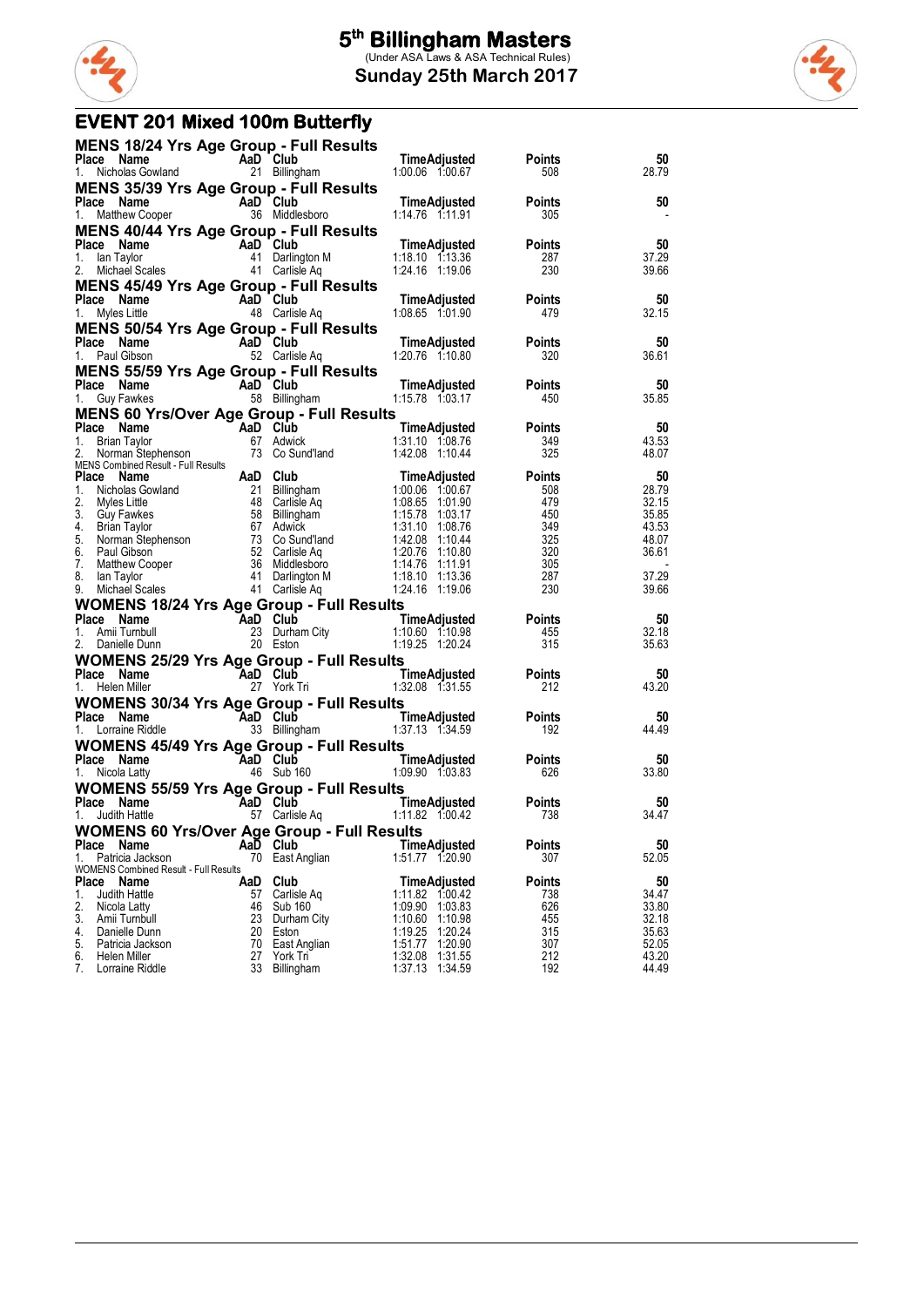

#### **EVENT 202 Mens 50m Backstroke**

|       | 18/24 Yrs Age Group - Full Results                                                                                                                                      |          |                                              |                                    |                      |
|-------|-------------------------------------------------------------------------------------------------------------------------------------------------------------------------|----------|----------------------------------------------|------------------------------------|----------------------|
|       | Place Name<br>Comparison of the Main Club<br>Matthew Bradley<br>Ben Hatchett Main Club<br>Codge                                                                         |          |                                              | TimeAdjusted                       | <b>Points</b>        |
| 1.    |                                                                                                                                                                         |          | 19 Sedgefield                                | 30.07<br>30.51                     | 386                  |
| 2.    | Ben Hatchett                                                                                                                                                            |          |                                              | 33.37<br>33.46                     | 292                  |
| 3.    | Andrew Armstrong                                                                                                                                                        |          | ייטושיט 19 ביטומאט<br>19 Boldon<br>19 Boldon | 35.68<br>36.20                     | 231                  |
|       | 25/29 Yrs Age Group - Full Results                                                                                                                                      |          |                                              |                                    |                      |
|       | Place Name                                                                                                                                                              |          |                                              | TimeAdjusted                       | <b>Points</b>        |
| 1.    | Conor Crozier                                                                                                                                                           |          | 25 Co Sund'land                              | 30.34<br>30.34                     | 392                  |
| 2.    | Andrew Smith                                                                                                                                                            |          |                                              | 33.28<br>33.28                     | 297                  |
|       | AaD Club<br>25 Co Sund'land<br>25 Guisborough<br>1913 26 Stockton<br>3. Michael Cummings                                                                                |          |                                              | 35.56<br>35.46                     | 246                  |
|       | 35/39 Yrs Age Group - Full Results                                                                                                                                      |          |                                              |                                    |                      |
|       | $AaD$ Club<br>Place Name                                                                                                                                                |          |                                              | TimeAdjusted                       | <b>Points</b>        |
| 1.    | Mathew Blakely                                                                                                                                                          |          |                                              | 35.44 33.79                        | 284                  |
|       | 40/44 Yrs Age Group - Full Results                                                                                                                                      |          |                                              |                                    |                      |
|       | Place Name                                                                                                                                                              | AaD Club |                                              | TimeAdjusted                       | <b>Points</b>        |
| 1.    | <b>Le Name</b><br>Christopher Williams                                                                                                                                  |          | 42 Billingham                                | 44.31 41.40                        | 154                  |
|       |                                                                                                                                                                         |          |                                              |                                    |                      |
|       | 45/49 Yrs Age Group - Full Results<br>Place Name                                                                                                                        |          |                                              |                                    |                      |
|       | AaD Club<br>48 Kinet                                                                                                                                                    |          |                                              | TimeAdjusted<br>43.13 38.89        | <b>Points</b><br>186 |
| 1.    | <b>Richard Witty</b>                                                                                                                                                    |          | 48 King'f Scar                               |                                    |                      |
|       | 50/54 Yrs Age Group - Full Results<br>AaD Club<br>53 Billing                                                                                                            |          |                                              |                                    |                      |
| Place | Name                                                                                                                                                                    |          |                                              | <b>TimeAdjusted</b><br>35.66 31.02 | <b>Points</b>        |
| 1.    | Paul Catchpole                                                                                                                                                          |          | 53 Billingham                                |                                    | 367                  |
| 2.    | Arthur Aplin                                                                                                                                                            |          | 54 Newcastle                                 | 38.91<br>33.58                     | 289                  |
|       | 55/59 Yrs Age Group - Full Results                                                                                                                                      |          |                                              |                                    |                      |
|       | Place Name<br>$AaD \text{ Club}$<br>57 Hull M                                                                                                                           |          |                                              | <b>TimeAdjusted</b>                | <b>Points</b>        |
| 1.    | Stephen Allen                                                                                                                                                           |          | <b>Hull Masters</b>                          | 33.61<br>28.28                     | 485                  |
| 2.    | Peter French                                                                                                                                                            |          | 59 Newcastle                                 | 42.96<br>35.48                     | 245                  |
|       | 60 Yrs/Over Age Group - Full Results<br>From High Club<br>David Hills 60 Wether<br>David Hills 66 Co Surface<br>Graene Shutt 68 Co Surface<br>Alex Brown<br>Died Result |          |                                              |                                    |                      |
|       | Place                                                                                                                                                                   |          |                                              | TimeAdjusted                       | <b>Points</b>        |
| 1.    |                                                                                                                                                                         |          | Wetherby                                     | 34.22<br>27.98                     | 500                  |
| 2.    |                                                                                                                                                                         |          | Co Sund'land                                 | 43.53<br>33.28                     | 297                  |
| 3.    |                                                                                                                                                                         |          | Co Sund'land                                 | 48.73<br>36.29                     | 229                  |
| 4.    | <b>Combined Result - Full Results</b>                                                                                                                                   |          |                                              | 49.89<br>34.42                     | 269                  |
| Place | Name                                                                                                                                                                    | AaD      | Club                                         | TimeAdjusted                       | <b>Points</b>        |
| 1.    | Robert Woodcock                                                                                                                                                         | 60       | Wetherby                                     | 34.22<br>27.98                     | 500                  |
| 2.    | Stephen Allen                                                                                                                                                           | 57       | Hull Masters                                 | 33.61 28.28                        | 485                  |
| 3.    | <b>Conor Crozier</b>                                                                                                                                                    | -25      | Co Sund'Iand                                 | $\frac{30.34}{30.07}$<br>30.34     | 392                  |
| 4.    | Matthew Bradley                                                                                                                                                         | 19       | Sedgefield                                   | 30.07<br>30.51                     | 386                  |
| 5.    | Paul Catchpole                                                                                                                                                          | 53       | Billingham                                   | 35.66<br>31.02                     | 367                  |
| 6.    | David Hills                                                                                                                                                             | 66       | Co Sund'land                                 | 43.53<br>33.28                     | 297                  |
|       | 7. Andrew Smith                                                                                                                                                         | 25       | Guisborough                                  | 33.28<br>33.28                     | 297                  |
| 8.    | <b>Ben Hatchett</b>                                                                                                                                                     | 24       | Durham City                                  | 33.37<br>33.46                     | 292                  |
| 9.    | Arthur Aplin                                                                                                                                                            | 54       | Newcastle                                    | 38.91<br>33.58                     | 289                  |
|       | 10. Mathew Blakely                                                                                                                                                      | 38       | Blyth                                        | 35.44<br>33.79                     | 284                  |
|       | 11. Alex Brown                                                                                                                                                          | 73       | <b>Blyth</b>                                 | 49.89<br>34.42                     | 269                  |
|       | 12. Michael Cummings                                                                                                                                                    | 26<br>59 | Stockton<br>Newcastle                        | 35.56<br>35.46<br>42.96<br>35.48   | 246<br>245           |
|       | 13. Peter French<br>14. Andrew Armstrong                                                                                                                                | 19       | Boldon                                       | 35.68<br>36.20                     | 231                  |
|       | 15. Graeme Shutt                                                                                                                                                        | 68       | Co Sund'land                                 | 48.73<br>36.29                     | 229                  |
|       | 16. Richard Witty                                                                                                                                                       | - 48     | King'f Scar                                  | 43.13<br>38.89                     | 186                  |
|       | 17. Christopher Williams                                                                                                                                                | 42       | Billingham                                   | 44.31<br>41.40                     | 154                  |

#### **EVENT 203 Womens 100m Breaststroke**

| 18/24 Yrs Age Group - Full Results   |     |              |                     |               |       |
|--------------------------------------|-----|--------------|---------------------|---------------|-------|
| Place Name                           |     | AaD Club     | <b>TimeAdjusted</b> | <b>Points</b> | 50    |
| <b>Claire Collins</b><br>1.          | 21  | Billingham   | 1:12.32 1:13.06     | 621           | 34.15 |
| 2.<br>Ruth Ewing                     | 24  | AFSHartlepol | 1:22.40<br>1:22.62  | 429           | 39.29 |
| 3.<br>Emily Cairns                   | 18  | Tynemouth    | 1:32.88<br>1.34.42  | 288           | 44.48 |
| 4.<br>Katherine Hill                 | 19  | Durham City  | 1:33.03<br>1:34.39  | 288           | 44.00 |
| 35/39 Yrs Age Group - Full Results   |     |              |                     |               |       |
| Name<br>Place                        | AaD | Club         | <b>TimeAdjusted</b> | <b>Points</b> | 50    |
| Claire Dodds<br>1.                   | 37  | Asa Temp 2   | 1:29.29 1:25.51     | 387           | 41.82 |
| Raechel Hogg<br>2.                   | 38  | Billingham   | 1:32.84<br>1:28.50  | 349           | 45.04 |
| 40/44 Yrs Age Group - Full Results   |     |              |                     |               |       |
| Name<br>Place                        | AaD | Club         | <b>TimeAdjusted</b> | <b>Points</b> | 50    |
| Emma Watson<br>1.                    | 41  | <b>Blyth</b> | 1:31.85 1:26.28     | 377           | 43.91 |
| 45/49 Yrs Age Group - Full Results   |     |              |                     |               |       |
| Place Name                           | AaD | Club         | <b>TimeAdjusted</b> | <b>Points</b> | 50    |
| Diane Bryant                         | 48  | Carlisle Aq  | 1:46.89 1:36.38     | 270           | 50.59 |
| 2.<br>Jane Sedman                    | 49  | King'f Scar  | 1:52.38 1:40.65     | 237           | 55.42 |
|                                      |     |              |                     |               |       |
| 50/54 Yrs Age Group - Full Results   |     |              |                     |               |       |
| Place Name                           | AaD | Club         | <b>TimeAdjusted</b> | <b>Points</b> | 50    |
| Pauline Foot                         | 52  | York Tri     | 1:37.33 1:25.32     | 390           | 47.62 |
| 55/59 Yrs Age Group - Full Results   |     |              |                     |               |       |
| Name<br>Place                        | AaD | Club         | <b>TimeAdjusted</b> | <b>Points</b> | 50    |
| Carol Boagey<br>1.                   | 58  | AFSHartlepol | 1:35.34 1:19.48     | 482           | 45.91 |
| 60 Yrs/Over Age Group - Full Results |     |              |                     |               |       |
| Place Name                           | AaD | <b>Club</b>  | <b>TimeAdjusted</b> | <b>Points</b> | 50    |
| <b>Hilary Crick</b>                  | 68  | East Leeds   | 1:51.08<br>1:22.72  | 428           | 51.83 |
| 2.<br><b>Gail Daffern</b>            | 67  | East Leeds   | 1:59.33 1:30.07     | 331           | 56.88 |

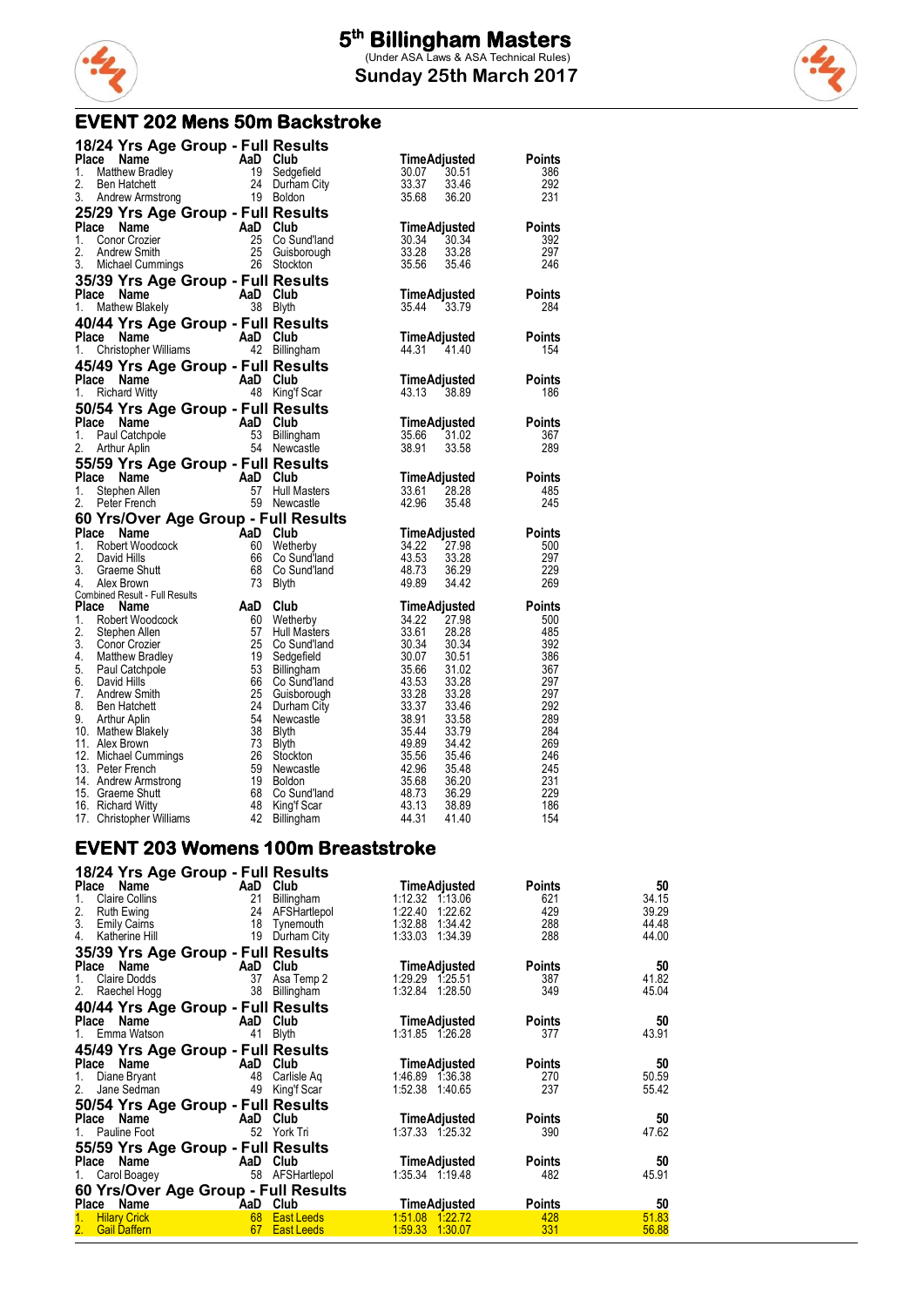

**Sunday 25th March 2017**



| Combined Result - Full Results                         |     |                                  |                                    |               |                |                    |                    |
|--------------------------------------------------------|-----|----------------------------------|------------------------------------|---------------|----------------|--------------------|--------------------|
| Place<br>Name                                          | AaD | Club                             | <b>TimeAdjusted</b>                | <b>Points</b> | 50             |                    |                    |
| 1.<br><b>Claire Collins</b>                            | 21  | Billingham                       | 1:12.32 1:13.06                    | 621           | 34.15          |                    |                    |
| 2.<br>Carol Boagey                                     |     | 58 AFSHartlepol                  | 1:35.34 1:19.48                    | 482<br>429    | 45.91<br>39.29 |                    |                    |
| 3.<br><b>Ruth Ewing</b>                                |     | 24 AFSHartlepol<br>68 East Leeds | 1:22.40 1:22.62<br>1:51.08 1:22.72 | 428           | 51.83          |                    |                    |
| 4.<br><b>Hilary Crick</b><br>5.<br><b>Pauline Foot</b> | 52  | York Tri                         | 1:37.33 1:25.32                    | 390           | 47.62          |                    |                    |
| 6.<br>Claire Dodds                                     |     | 37 Asa Temp 2                    | 1:29.29 1:25.51                    | 387           | 41.82          |                    |                    |
| 7.<br>Emma Watson                                      | 41  | <b>Blyth</b>                     | 1:31.85 1:26.28                    | 377           | 43.91          |                    |                    |
| 8.<br>Raechel Hogg                                     |     | 38 Billingham                    | 1:32.84 1:28.50                    | 349           | 45.04          |                    |                    |
| 9.<br><b>Gail Daffern</b>                              |     | 67 East Leeds                    | 1:59.33 1:30.07                    | 331           | 56.88          |                    |                    |
| 10. Katherine Hill                                     |     | 19 Durham City                   | 1:33.03 1:34.39                    | 288           | 44.00          |                    |                    |
| 11. Emily Caims                                        |     | 18 Tynemouth                     | 1:32.88 1:34.42                    | 288           | 44.48          |                    |                    |
| 12. Diane Bryant                                       |     | 48 Carlisle Aq                   | 1:46.89 1:36.38                    | 270           | 50.59          |                    |                    |
| 13. Jane Sedman                                        |     | 49 King'f Scar                   | 1:52.38 1:40.65                    | 237           | 55.42          |                    |                    |
| <b>EVENT 204 Mens 200m IM</b>                          |     |                                  |                                    |               |                |                    |                    |
| 18/24 Yrs Age Group - Full Results                     |     |                                  |                                    |               |                |                    |                    |
| Place Name                                             |     | AaD Club                         | <b>TimeAdjusted</b>                | <b>Points</b> | 50             | 100                | 150                |
| Thomas Bartram<br>$1_{-}$                              |     | 23 York City                     | 2:32.79 2:33.60                    | 363           | 33.27          | 1:13.28            | 1:56.91            |
| 35/39 Yrs Age Group - Full Results                     |     |                                  |                                    |               |                |                    |                    |
| Place Name                                             |     | AaD Club                         | <b>TimeAdjusted</b>                | <b>Points</b> | 50             | 100                | 150                |
|                                                        |     |                                  |                                    | 286           |                |                    | 2:13.04            |
| <b>Matthew Cooper</b><br>1.                            |     | 36 Middlesboro                   | 2:52.85 2:46.27                    |               | 35.31          | 1:24.66            |                    |
|                                                        |     |                                  |                                    |               |                |                    |                    |
| 40/44 Yrs Age Group - Full Results                     |     |                                  |                                    |               |                |                    |                    |
| Place Name                                             |     | AaD Club                         | <b>TimeAdjusted</b>                | <b>Points</b> | 50             | 100                | 150                |
| 1. Ben Shaw                                            |     | 41 East Leeds                    | 2.28.75 2.19.73                    | 482           | 31.73          | 1:12.32            | 1:56.78            |
|                                                        |     |                                  |                                    |               |                |                    |                    |
| 45/49 Yrs Age Group - Full Results<br>Place<br>Name    |     |                                  |                                    |               |                | 100                |                    |
|                                                        |     | AaD Club                         | <b>TimeAdjusted</b>                | <b>Points</b> | 50             |                    | 150                |
| Steven Horner<br>1.                                    |     | 45 Eston                         | 2:35.32 2:22.70                    | 453           | 32.14          | 1:12.46            | 1:58.77            |
| 50/54 Yrs Age Group - Full Results                     |     |                                  |                                    |               |                |                    |                    |
| Place Name                                             |     | AaD Club                         | <b>TimeAdjusted</b>                | <b>Points</b> | 50             | 100                | 150                |
| John Day<br>1.                                         |     | 52 Darlington                    | 2:26.76 2:08.65                    | 618           | 30.87          | 1:09.83            | 1:53.19            |
| 60 Yrs/Over Age Group - Full Results                   |     |                                  |                                    |               |                |                    |                    |
| Place Name                                             |     | AaD Club                         | <b>TimeAdjusted</b>                | <b>Points</b> | 50             | 100                | 150                |
| 1.<br>Graham Padgett                                   |     | 70 Warrington M                  | 3:09.87 2:17.43                    | 507           | 42.14          | 1:30.82            | 2.26.58            |
| 2.<br>Norman Stephenson                                |     | 73 Co Sund'land                  | 3:31.06 2:25.63                    | 426           | 45.96          | 1:43.04            | 2:44.02            |
| 3.<br>Alex Brown                                       |     | 73 Blyth                         | 3:38.73 2:30.93                    | 383           | 44.67          | 1.43.49            | 2:49.20            |
| Combined Result - Full Results                         |     |                                  |                                    |               |                |                    |                    |
|                                                        |     | AaD Club                         | <b>TimeAdjusted</b>                | <b>Points</b> | 50             | 100                | 150                |
| 1.<br>John Day                                         |     | 52 Darlington                    | 2:26.76 2:08.65                    | 618           | 30.87          | 1:09.83            | 1:53.19            |
| Place Name<br>2.<br><b>Graham Padgett</b>              |     | 70 Warrington M                  | 3:09.87 2:17.43                    | 507           | 42.14          | 1:30.82            | 2:26.58            |
| 3.<br><b>Ben Shaw</b>                                  |     | 41 East Leeds                    | 2:28.75 2:19.73                    | 482           | 31.73          | 1:12.32            | 1:56.78            |
| 4.<br>Steven Horner                                    |     | 45 Eston                         | 2:35.32 2:22.70                    | 453           | 32.14          | 1:12.46            | 1:58.77            |
| 5.<br>Norman Stephenson                                |     | 73 Co Sund'land                  | 3:31.06 2:25.63                    | 426           | 45.96          | 1:43.04            | 2:44.02            |
| 6.<br>Alex Brown                                       |     | 73 Blyth                         | 3:38.73 2:30.93                    | 383           | 44.67          | 1:43.49            | 2:49.20            |
| 7.<br>Thomas Bartram<br>8.<br><b>Matthew Cooper</b>    | 36  | 23 York City<br>Middlesboro      | 2:32.79 2:33.60<br>2:52.85 2:46.27 | 363<br>286    | 33.27<br>35.31 | 1:13.28<br>1:24.66 | 1:56.91<br>2:13.04 |

#### **EVENT 205 Womens 50m Butterfly**

| 18/24 Yrs Age Group - Full Results                                                                                            |    |                                                    |              |                            |               |
|-------------------------------------------------------------------------------------------------------------------------------|----|----------------------------------------------------|--------------|----------------------------|---------------|
| <b>Ce Name And Club</b><br>Amii Tumbull 23 Durha<br>Ruth Ewing 24 AFSH:<br><b>Place</b>                                       |    |                                                    | TimeAdjusted |                            | <b>Points</b> |
| 1.                                                                                                                            |    | 23 Durham City                                     | 32.08        | 32.25                      | 432           |
| 2.                                                                                                                            |    | AFSHartlepol                                       | 33.60        | 33.69                      | 378           |
| 3.                                                                                                                            |    |                                                    |              | 34.17 34.60                | 349           |
| Ruth Ewing<br>Danielle Dunn (20 Eston)<br>All Citting (19 Tynemouth)<br>4. Taylor Gillyon                                     |    |                                                    | 35.60 36.12  |                            | 307           |
| 25/29 Yrs Age Group - Full Results                                                                                            |    |                                                    |              |                            |               |
| Place<br><b>Place Name AaD Club</b><br>1. Bryony Scoffin 28 Guisborough<br>2. Siobhan Campbell<br>3. Amy Hicks 25 King'f Scar |    |                                                    | TimeAdjusted |                            | <b>Points</b> |
|                                                                                                                               |    |                                                    | 33.52 33.22  |                            | 395           |
|                                                                                                                               |    |                                                    |              | 35.43 35.33<br>47.57 47.57 | 328           |
|                                                                                                                               |    |                                                    |              |                            | 134           |
| 30/34 Yrs Age Group - Full Results                                                                                            |    |                                                    |              |                            |               |
| <b>Place Name</b><br>1. Lorraine Riddle<br>1. Lorraine Riddle<br>33 Billing                                                   |    |                                                    |              | TimeAdjusted               | Points        |
|                                                                                                                               |    | 33 Billingham                                      | 42.56 41.45  |                            | 203           |
| 40/44 Yrs Age Group - Full Results                                                                                            |    |                                                    |              |                            |               |
| Place Name<br><b>Ce Name</b><br>Jayne Blizzard<br>Jayne Fixter 43 Billingham<br>Joanne Fixter 43 Billingham                   |    |                                                    | TimeAdjusted |                            | Points        |
| 1.                                                                                                                            |    |                                                    | 40.38        | 37.32                      | 278           |
| 2.                                                                                                                            |    |                                                    | 43.62        | 40.54                      | 217           |
| 45/49 Yrs Age Group - Full Results                                                                                            |    |                                                    |              |                            |               |
| <b>Example 2</b> AaD Club<br>Place<br>Name                                                                                    |    |                                                    | TimeAdjusted |                            | <b>Points</b> |
| Rachel Clinkard<br>1.                                                                                                         | 46 | Newcastle                                          | 35.98        | 32.86                      | 408           |
| 2.<br>$\sim$ 48<br>Diane Bryant                                                                                               |    | Carlisle Aq                                        | 48.00        | 43.28                      | 178           |
| 50/54 Yrs Age Group - Full Results                                                                                            |    |                                                    |              |                            |               |
| Place<br><b>Community</b><br>Dianne Roberts<br>53 King'f Scar                                                                 |    |                                                    |              | TimeAdjusted               | <b>Points</b> |
| 1.                                                                                                                            |    |                                                    |              | 47.51 41.33                | 205           |
| Kath Minghella 53 King'f Scar<br>2.                                                                                           |    |                                                    | 49.13        | 42.74                      | 185           |
| 55/59 Yrs Age Group - Full Results                                                                                            |    |                                                    |              |                            |               |
| Place<br>Name<br><b>Example 2</b> AaD Club                                                                                    |    |                                                    | TimeAdjusted |                            | <b>Points</b> |
| 1.<br>Joan Edwards                                                                                                            |    | 59 Consett                                         | 37.83 31.24  |                            | 475           |
| 2.<br>Janet Williams                                                                                                          |    | 55 Newmarket<br>58 AFSHartlepol<br>58 New Earswick | 38.93 33.32  |                            | 391           |
| 3. Carol Boagey                                                                                                               |    |                                                    | 42.98 35.83  |                            | 315           |
| 4.<br>Susanne Griffiths                                                                                                       |    |                                                    | 48.99        | 40.84                      | 212           |
| 60 Yrs/Over Age Group - Full Results                                                                                          |    |                                                    |              |                            |               |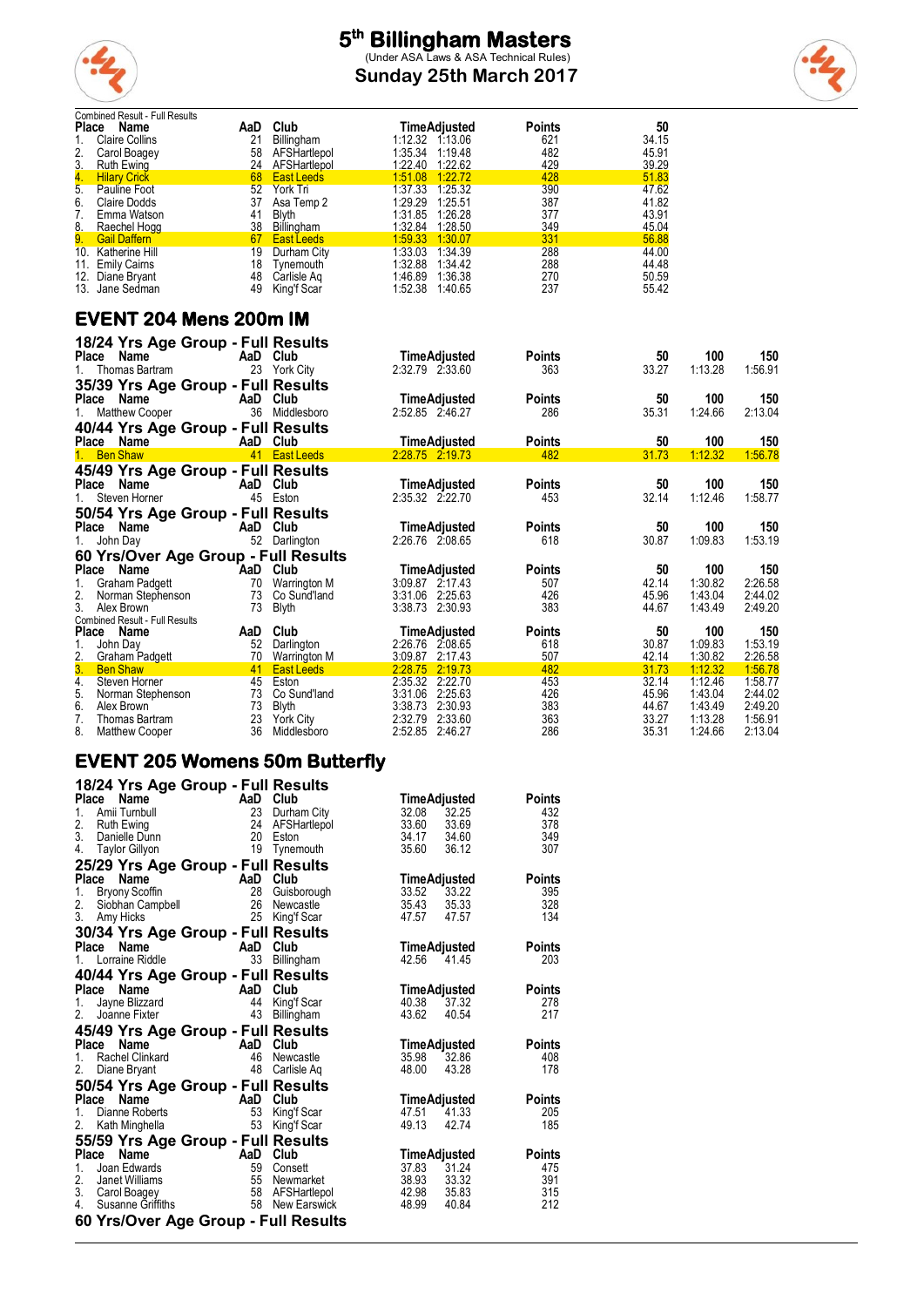

**Sunday 25th March 2017**



| <b>Place</b> | Name                                  | AaD | Club              | TimeAdjusted        | <b>Points</b> |
|--------------|---------------------------------------|-----|-------------------|---------------------|---------------|
|              | <b>Hilary Crick</b>                   | 68  | <b>East Leeds</b> | 53.61<br>39.93      | 227           |
|              | <b>Combined Result - Full Results</b> |     |                   |                     |               |
| <b>Place</b> | Name                                  | AaD | Club              | <b>TimeAdjusted</b> | <b>Points</b> |
| 1.           | Joan Edwards                          | 59  | Consett           | 37.83<br>31.24      | 475           |
| 2.           | Amii Turnbull                         | 23  | Durham City       | 32.08<br>32.25      | 432           |
| 3.           | Rachel Clinkard                       | 46  | Newcastle         | 32.86<br>35.98      | 408           |
| 4.           | <b>Bryony Scoffin</b>                 | 28  | Guisborough       | 33.52<br>33.22      | 395           |
| 5.           | Janet Williams                        | 55  | Newmarket         | 33.32<br>38.93      | 391           |
| 6.           | Ruth Ewing                            | 24  | AFSHartlepol      | 33.69<br>33.60      | 378           |
| 7.           | Danielle Dunn                         | 20  | Eston             | 34.60<br>34.17      | 349           |
| 8.           | Siobhan Campbell                      | 26  | Newcastle         | 35.43<br>35.33      | 328           |
| 9.           | Carol Boagey                          | 58  | AFSHartlepol      | 42.98<br>35.83      | 315           |
| 10.          | <b>Taylor Gillyon</b>                 | 19  | Tynemouth         | 35.60<br>36.12      | 307           |
| 11.          | Jayne Blizzard                        | 44  | King'f Scar       | 40.38<br>37.32      | 278           |
|              | 12. Hilary Crick                      | 68  | <b>East Leeds</b> | 53.61<br>39.93      | 227           |
| 13.          | Joanne Fixter                         | 43  | Billingham        | 43.62<br>40.54      | 217           |
| 14.          | Susanne Griffiths                     | 58  | New Earswick      | 48.99<br>40.84      | 212           |
| 15.          | Dianne Roberts                        | 53  | King'f Scar       | 41.33<br>47.51      | 205           |
| 16.          | Lorraine Riddle                       | 33  | Billingham        | 42.56<br>41.45      | 203           |
| 17.          | Kath Minghella                        | 53  | King'f Scar       | 49.13<br>42.74      | 185           |
| 18.          | Diane Bryant                          | 48  | Carlisle Ag       | 43.28<br>48.00      | 178           |
|              | 19. Amy Hicks                         | 25  | King'f Scar       | 47.57<br>47.57      | 134           |

#### **EVENT 206 Mixed 200m Breaststroke**

| MENS 35/39 Yrs Age Group - Full Results                 |                                                 |                                                                                             |                                                                                                                             |               |                |                    |                    |
|---------------------------------------------------------|-------------------------------------------------|---------------------------------------------------------------------------------------------|-----------------------------------------------------------------------------------------------------------------------------|---------------|----------------|--------------------|--------------------|
| Place<br>Name                                           |                                                 | AaD Club                                                                                    | TimeAdjusted                                                                                                                | <b>Points</b> | 50             | 100                | 150                |
| Richard Derdowski<br>$1_{\ldots}$                       |                                                 | 36 Bo Kirklees                                                                              | 2:41.15 2:35.01                                                                                                             | 469           | 35.95          | 1.18.66            | 2:01.49            |
| MENS 40/44 Yrs Age Group - Full Results                 |                                                 |                                                                                             |                                                                                                                             |               |                |                    |                    |
| Place Name                                              |                                                 | AaD Club                                                                                    | TimeAdjusted                                                                                                                | <b>Points</b> | 50             | 100                | 150                |
| 1. Christopher Williams                                 |                                                 | 42 Billingham                                                                               | 3:25.36 3:11.89                                                                                                             | 247           | 43.62          | 1:34.92            | 2:30.33            |
| <b>MENS 55/59 Yrs Age Group - Full Results</b>          |                                                 |                                                                                             |                                                                                                                             |               |                |                    |                    |
| Place Name                                              |                                                 | AaD Club                                                                                    | TimeAdjusted                                                                                                                | <b>Points</b> | 50             | 100                | 150                |
| 1.<br>Kevan Brown                                       |                                                 | 57 Bo Kirklees                                                                              | 2:56.80 2:28.74                                                                                                             | 531           | 40.83          | 1:25.34            | 2:10.90            |
| 2.<br>Alastair Gibb                                     |                                                 | 57 Team Luton                                                                               | 3:08.60 2:38.67                                                                                                             | 437           | 42.34          | 1:30.25            | 2:19.14            |
|                                                         |                                                 |                                                                                             |                                                                                                                             |               |                |                    |                    |
| MENS 60 Yrs/Over Age Group - Full Results<br>Place Name | AaD Club                                        |                                                                                             | TimeAdjusted                                                                                                                | <b>Points</b> | 50             | 100                | 150                |
| 1.                                                      |                                                 |                                                                                             | 3:04.08 2:22.48                                                                                                             | 604           | 41.22          | 1:28.72            | 2:16.35            |
| 2.                                                      |                                                 | 70 Warrington M                                                                             | 3:30.90 2:32.65                                                                                                             | 491           | 48.40          | 1:41.70            | 2:36.63            |
| 3.                                                      |                                                 |                                                                                             | 3.53.77 2.41.30                                                                                                             | 416           | 51.28          | 1:51.86            | 2:54.49            |
| MENS Combined Result - Full Results                     |                                                 |                                                                                             |                                                                                                                             |               |                |                    |                    |
| Place Name                                              | AaD Club                                        |                                                                                             | TimeAdjusted                                                                                                                | <b>Points</b> | 50             | 100                | 150                |
| 1.<br>Graham Pearson                                    |                                                 |                                                                                             | 3:04.08 2:22.48                                                                                                             | 604           | 41.22          | 1:28.72            | 2:16.35            |
| 2.<br>Kevan Brown                                       |                                                 |                                                                                             | 2:56.80 2:28.74                                                                                                             | 531           | 40.83          | 1:25.34            | 2:10.90            |
| 3.<br>Graham Padgett                                    |                                                 | France Carlisle Aq<br>57 Bo Kirklees<br>70 Warrington M<br>36 Bo Kirklees<br>57 Team Lution | 3:30.90 2:32.65                                                                                                             | 491           | 48.40          | 1:41.70            | 2:36.63            |
| 4.<br>Richard Derdowski                                 |                                                 |                                                                                             | 2:41.15 2:35.01                                                                                                             | 469           | 35.95          | 1:18.66            | 2:01.49            |
| 5.<br>Alastair Gibb                                     |                                                 |                                                                                             | 3.08.60 2:38.67                                                                                                             | 437           | 42.34          | 1:30.25            | 2:19.14            |
| 6.<br>Norman Stephenson                                 |                                                 |                                                                                             | 3:53.77 2:41.30                                                                                                             | 416           | 51.28          | 1:51.86            | 2:54.49            |
| 7.<br><b>Christopher Williams</b>                       |                                                 | 73 Co Sund'land<br>42 Billingham                                                            | 3:25.36 3:11.89                                                                                                             | 247           | 43.62          | 1:34.92            | 2:30.33            |
| WOMENS 40/44 Yrs Age Group - Full Results               |                                                 |                                                                                             |                                                                                                                             |               |                |                    |                    |
| Place Name                                              | AaD Club                                        |                                                                                             | <b>TimeAdjusted</b>                                                                                                         | <b>Points</b> | 50             | 100                | 150                |
| Emma Watson<br>1.                                       |                                                 | 41 Blyth                                                                                    | 3:18.95 3:06.89                                                                                                             | 373           | 45.65          | 1:35.68            | 2:28.07            |
| <b>WOMENS 45/49 Yrs Age Group - Full Results</b>        |                                                 |                                                                                             |                                                                                                                             |               |                |                    |                    |
| Place Name                                              |                                                 |                                                                                             |                                                                                                                             | <b>Points</b> | 50             | 100                | 150                |
| 1.<br>Nicola Latty                                      |                                                 |                                                                                             |                                                                                                                             | 549           | 42.87          | 1:28.71            | 2:14.48            |
| 2.<br>Jane Sedman                                       | <b>AaD</b> Club<br>46 Sub 160<br>49 King'f Scar |                                                                                             | <b>TimeAdjusted</b><br>2:59.86 2:44.25<br>4:00.88 3:35.75<br>4.00.88 3.35.75                                                | 242           | 57.75          | 1:59.24            | 3:00.61            |
|                                                         |                                                 |                                                                                             |                                                                                                                             |               |                |                    |                    |
| <b>WOMENS 50/54 Yrs Age Group - Full Results</b>        |                                                 |                                                                                             |                                                                                                                             |               |                |                    |                    |
| Place Name                                              | AaD Club                                        |                                                                                             | TimeAdjusted                                                                                                                | <b>Points</b> | 50             | 100                | 150                |
| 1. Pauline Foot                                         |                                                 | 52 York Tri                                                                                 | 3:25.89 3:00.49                                                                                                             | 414           | 47.52          | 1.39.22            | 2:33.03            |
| <b>WOMENS 55/59 Yrs Age Group - Full Results</b>        |                                                 |                                                                                             |                                                                                                                             |               |                |                    |                    |
| Place Name                                              |                                                 | AaD Club<br>57 Carlisle Aq<br>58 Consett                                                    | TimeAdjusted                                                                                                                | <b>Points</b> | 50             | 100                | 150                |
| Judith Hattle<br>1.                                     |                                                 |                                                                                             | 3.04.19 2.34.96                                                                                                             | 654           | 43.06          | 1:29.98            | 2:16.86            |
| 2.<br><b>Verity Dobbie</b>                              | AaD Club<br>57 Carlisl<br>58 Conse<br>58 AFSH:  |                                                                                             | 3:24.75 2:50.69                                                                                                             | 490           | 47.74          | 1:38.88            | 2:33.41            |
| 3. Carol Boagey                                         |                                                 | 58 AFSHartlepol                                                                             | 3:28.34 2:53.68                                                                                                             | 465           | 48.16          | 1:40.70            | 2:34.82            |
| <b>WOMENS 60 Yrs/Over Age Group - Full Results</b>      |                                                 |                                                                                             |                                                                                                                             |               |                |                    |                    |
| Place Name                                              |                                                 |                                                                                             | <b>AaD Club</b><br><b>70</b> East Anglian <b>1.06.24 2.58.23</b><br><b>67 East Leeds 62 4.20.84 3.16.87</b><br>TimeAdjusted | <b>Points</b> | 50             | 100                | 150                |
| Patricia Jackson<br>1.                                  |                                                 |                                                                                             |                                                                                                                             | 430           | 57.12          | 2:01.14            | 3:05.50            |
| <b>Gail Daffern</b>                                     |                                                 |                                                                                             |                                                                                                                             | 319           | 59.72          | 2:06.71            | 3:14.94            |
| <b>WOMENS Combined Result - Full Results</b>            |                                                 |                                                                                             |                                                                                                                             |               |                |                    |                    |
| Place Name                                              |                                                 | AaD Club                                                                                    | TimeAdjusted                                                                                                                | <b>Points</b> | 50             | 100                | 150                |
| 1.<br>Judith Hattle                                     |                                                 | 57 Carlisle Aq                                                                              | 3:04.19 2:34.96                                                                                                             | 654           | 43.06          | 1:29.98            | 2:16.86            |
| 2.<br>Nicola Latty                                      |                                                 | 46 Sub 160                                                                                  | 2:59.86 2:44.25                                                                                                             | 549           | 42.87          | 1:28.71            | 2:14.48            |
| 3.<br><b>Verity Dobbie</b>                              |                                                 | 58 Consett                                                                                  | 3:24.75 2:50.69                                                                                                             | 490           | 47.74          | 1:38.88            | 2:33.41            |
| 4.<br>Carol Boagey                                      |                                                 | 58 AFSHartlepol                                                                             | 3:28.34 2:53.68                                                                                                             | 465           | 48.16          | 1:40.70            | 2:34.82            |
| 5.<br>Patricia Jackson<br>6.                            |                                                 | 70 East Anglian                                                                             | 4:06.24 2:58.23                                                                                                             | 430           | 57.12          | 2:01.14            | 3:05.50            |
| Pauline Foot<br>7.<br>Emma Watson                       |                                                 | 52 York Tri                                                                                 | 3:25.89 3:00.49<br>3:18.95 3:06.89                                                                                          | 414<br>373    | 47.52<br>45.65 | 1:39.22<br>1:35.68 | 2:33.03<br>2:28.07 |
| 8.<br><b>Gail Daffern</b>                               |                                                 | 41 Blyth                                                                                    | 4.20.84 3.16.87                                                                                                             | 319           | 59.72          | 2:06.71            | 3:14.94            |
| 9.<br>Jane Sedman                                       | <mark>67 East Leeds</mark><br>49 King'f Scar    | 49 King'f Scar                                                                              | 4:00.88 3:35.75                                                                                                             | 242           | 57.75          | 1:59.24            | 3:00.61            |
|                                                         |                                                 |                                                                                             |                                                                                                                             |               |                |                    |                    |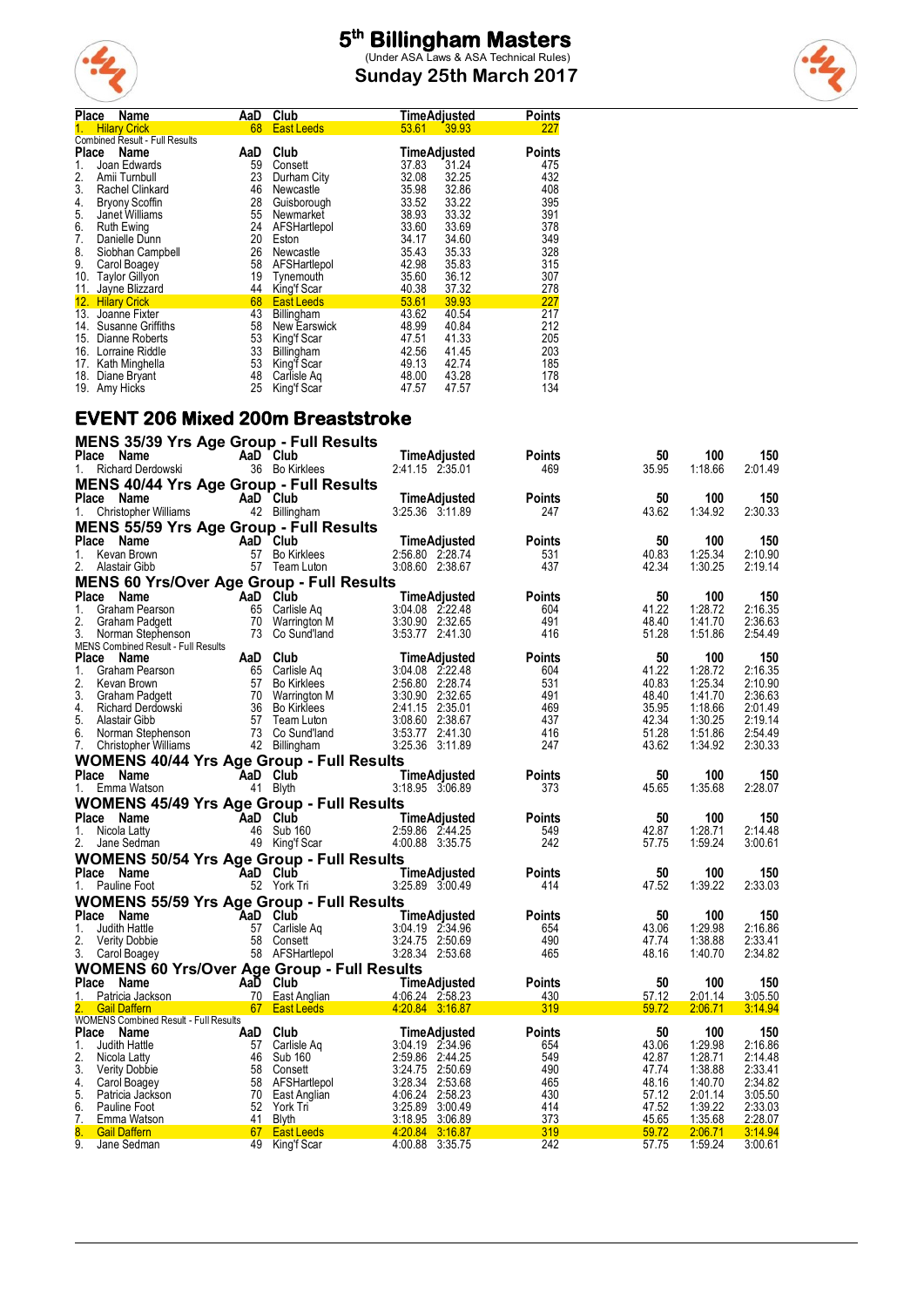

### **EVENT 207 Mens 100m Freestyle**

| Place<br>AaD Club<br>Points<br>Name<br>Matthew Bradley<br>19 Sedgefield<br>54.38<br>26.21<br>1.<br>55.17<br>540<br>494<br>2.<br>23 Saltburn Mar<br>56.54<br>56.84<br>26.87<br><b>Anthony Prouse</b><br>3.<br>21<br>1:00.96 1:01.58<br>388<br>29.31<br>Nicholas Gowland<br><b>Billingham</b><br>1:04.70 1:05.64<br>320<br>30.66<br>4.<br>19 Boldon<br>Andrew Armstrong<br>25/29 Yrs Age Group - Full Results<br>Place Name<br>50<br>AaD Club<br>TimeAdjusted<br>Points<br>26.88<br>1.<br>28 Darlington<br>56.76<br>56.26<br>509<br>lain Hodgson<br>25 Guisborough<br>2.<br>1:03.02 1:03.02<br>362<br>30.06<br>Andrew Smith<br>3.<br>26 Stockton<br>350<br>29.30<br>Michael Cummings<br>1:03.93 1:03.75<br>30/34 Yrs Age Group - Full Results<br>Place Name<br>AaD Club<br>50<br>TimeAdjusted<br>Points<br><b>Andrew Elwick</b><br>32 Newcastle<br>259<br>35.17<br>1.<br>1:12.08 1:10.46<br>35/39 Yrs Age Group - Full Results<br>Place Name<br>AaD Club<br>50<br><b>TimeAdjusted</b><br>Points<br>39 Eston<br>30.93<br>Phil Horner<br>361<br>1.<br>1:06.51 1:03.10<br>38 Blyth<br>1:07.10 1:03.97<br>32.24<br>2.<br><b>Mathew Blakely</b><br>346<br>40/44 Yrs Age Group - Full Results<br>Place Name<br>AaD Club<br>TimeAdjusted<br>Points<br>50<br>41 Carlisle Aq<br>1:12.86 1:08.44<br>283<br>35.08<br>1.<br>Michael Scales<br>45/49 Yrs Age Group - Full Results<br>Place Name<br>50<br>AaD Club<br>TimeAdjusted<br>Points<br>33.19<br>48 King'f Scar<br>1:08.72 1:01.96<br>1.<br><b>Richard Witty</b><br>381<br>46 Tynemouth<br>1:14.39 1:07.93<br>289<br>2.<br>Phillip Aldridge<br>35.32<br>50/54 Yrs Age Group - Full Results<br>50<br>Place Name<br>AaD Club<br>TimeAdjusted<br>Points<br>53 Billingham<br>1:08.65<br>59.72<br>33.38<br>Paul Catchpole<br>426<br>1.<br>52 Carlisle Aq<br>1:08.68 1:00.21<br>415<br>32.28<br>2.<br>Paul Gibson<br>55/59 Yrs Age Group - Full Results<br>Place Name<br>AaD Club<br><b>Points</b><br>50<br>TimeAdjusted<br>55 King'f Scar<br>1:05.19<br>31.85<br>1.<br><b>Stewart Rowe</b><br>55.80<br>522<br>2.<br>59 Newcastle<br>1:11.66<br>437<br>34.32<br>Peter French<br>59.18<br>3.<br>58 Billingham<br>1:12.79 1:00.68<br>406<br>35.47<br><b>Guy Fawkes</b><br>4.<br>314<br>36.10<br><b>Chris Brown</b><br>55 East Leeds<br>5.<br>58 Ashington<br>1:18.54 1:05.47<br>323<br>36.31<br>Gordon Dickinson<br>60 Yrs/Over Age Group - Full Results<br>Place Name<br><b>AaD Club</b><br>Points<br>50<br>TimeAdjusted<br>1.<br>60 Wetherby<br>1:04.81<br>31.70<br>Robert Woodcock<br>53.00<br>609<br>2.<br>1:12.18<br>35.56<br>David Hills<br>66  <br>Co Sund'land<br>55.18<br>540<br>3.<br>1:15.29<br>494<br>37.46<br><b>Brian Taylor</b><br>67<br>Adwick<br>56.83<br>4.<br>36.54<br>70<br>Warrington M<br>1:15.36<br>54.55<br>559<br>Graham Padgett<br>5.<br>Alex Brown<br>73<br>Blyth<br>1:22.14<br>56.68<br>498<br>39.22<br>70 New Earswick<br>1:24.37 1:01.07<br>398<br>41.45<br>6.<br>David Norville<br>Combined Result - Full Results<br>Place<br>Club<br><b>Points</b><br>50<br>AaD<br>TimeAdjusted<br>Name<br>31.70<br>1.<br>Robert Woodcock<br>60 Wetherby<br>1:04.81<br>53.00<br>609<br>2.<br>1:15.36<br>36.54<br>70<br>54.55<br>559<br>Graham Padgett<br>Warrington M<br>3.<br>26.21<br>19<br>54.38<br>55.17<br>540<br><b>Matthew Bradley</b><br>Sedgefield<br>4.<br>David Hills<br>66 Co Sund'land<br>1:12.18<br>55.18<br>540<br>35.56<br>522<br>5.<br>55<br>1:05.19<br>31.85<br>55.80<br><b>Stewart Rowe</b><br>King't Scar<br>6.<br>28<br>26.88<br>56.76<br>56.26<br>509<br>lain Hodgson<br>Darlington<br>7.<br>Alex Brown<br>73 Blyth<br>1:22.14<br>56.68<br>498<br>39.22<br>1:15.29<br>494<br>37.46<br><b>Brian Taylor</b><br>67 Adwick<br>56.83<br>23<br>56.54<br>494<br>26.87<br>9.<br><b>Anthony Prouse</b><br>Saltburn Mar<br>56.84<br>10. Peter French<br>59<br>Newcastle<br>1:11.66<br>59.18<br>437<br>34.32<br>426<br>33.38<br>11. Paul Catchpole<br>53<br>1:08.65<br>59.72<br>Billingham<br>32.28<br>415<br>52<br>1:08.68<br>12. Paul Gibson<br>Carlisle Ag<br>1:00.21<br>13. Guy Fawkes<br>58<br>1:12.79<br>406<br>35.47<br>Billingham<br>1:00.68<br>398<br>41.45<br>14. David Norville<br>70<br><b>New Earswick</b><br>1:24.37<br>1:01.07<br>29.31<br>388<br>21<br>Billingham<br>1:00.96<br>15. Nicholas Gowland<br>1:01.58<br>48<br>King'f Scar<br>1:08.72 1:01.96<br>381<br>33.19<br>16. Richard Witty<br>362<br>25<br>30.06<br>17. Andrew Smith<br>Guisborough<br>1:03.02 1:03.02<br>361<br>30.93<br>18. Phil Horner<br>39<br>1:06.51<br>1:03.10<br>Eston<br>26<br>350<br>29.30<br>19. Michael Cummings<br>Stockton<br>1:03.93 1:03.75<br>346<br>32.24<br>20. Mathew Blakely<br>38<br>Blyth<br>1:07.10<br>1:03.97<br>323<br>36.31<br>1:18.54 1:05.47<br>21. Gordon Dickinson<br>58<br>Ashington<br>320<br>30.66<br>22. Andrew Armstrong<br>19 Boldon<br>1:04.70 1:05.64<br>314<br>36.10<br>23. Chris Brown<br>55 <sub>5</sub><br><b>East Leeds</b><br>1:17.23 1:06.11<br>1:14.39<br>289<br>35.32<br>24. Phillip Aldridge<br>46<br>1:07.93<br>Tynemouth<br>1:12.86<br>283<br>25. Michael Scales<br>41<br>Carlisle Aq<br>1:08.44<br>35.08<br>32<br>259<br>26. Andrew Elwick<br>Newcastle<br>1:12.08 1:10.46<br>35.17 |    | 18/24 Yrs Age Group - Full Results |  |                     |    |
|--------------------------------------------------------------------------------------------------------------------------------------------------------------------------------------------------------------------------------------------------------------------------------------------------------------------------------------------------------------------------------------------------------------------------------------------------------------------------------------------------------------------------------------------------------------------------------------------------------------------------------------------------------------------------------------------------------------------------------------------------------------------------------------------------------------------------------------------------------------------------------------------------------------------------------------------------------------------------------------------------------------------------------------------------------------------------------------------------------------------------------------------------------------------------------------------------------------------------------------------------------------------------------------------------------------------------------------------------------------------------------------------------------------------------------------------------------------------------------------------------------------------------------------------------------------------------------------------------------------------------------------------------------------------------------------------------------------------------------------------------------------------------------------------------------------------------------------------------------------------------------------------------------------------------------------------------------------------------------------------------------------------------------------------------------------------------------------------------------------------------------------------------------------------------------------------------------------------------------------------------------------------------------------------------------------------------------------------------------------------------------------------------------------------------------------------------------------------------------------------------------------------------------------------------------------------------------------------------------------------------------------------------------------------------------------------------------------------------------------------------------------------------------------------------------------------------------------------------------------------------------------------------------------------------------------------------------------------------------------------------------------------------------------------------------------------------------------------------------------------------------------------------------------------------------------------------------------------------------------------------------------------------------------------------------------------------------------------------------------------------------------------------------------------------------------------------------------------------------------------------------------------------------------------------------------------------------------------------------------------------------------------------------------------------------------------------------------------------------------------------------------------------------------------------------------------------------------------------------------------------------------------------------------------------------------------------------------------------------------------------------------------------------------------------------------------------------------------------------------------------------------------------------------------------------------------------------------------------------------------------------------------------------------------------------------------------------------------------------------------------------------------------------------------------------------------------------------------------------------------------------------------------------------------------------------------------------------------------------------------------------------------------------------------------------------------------------------------------------------------------------------------------------------------------------------------------------------------------------------------------------------------------------------------------------------------------------------------------------------------------------------------------------------------------------------------------------------------------------------------------------------------------------------------------------------|----|------------------------------------|--|---------------------|----|
|                                                                                                                                                                                                                                                                                                                                                                                                                                                                                                                                                                                                                                                                                                                                                                                                                                                                                                                                                                                                                                                                                                                                                                                                                                                                                                                                                                                                                                                                                                                                                                                                                                                                                                                                                                                                                                                                                                                                                                                                                                                                                                                                                                                                                                                                                                                                                                                                                                                                                                                                                                                                                                                                                                                                                                                                                                                                                                                                                                                                                                                                                                                                                                                                                                                                                                                                                                                                                                                                                                                                                                                                                                                                                                                                                                                                                                                                                                                                                                                                                                                                                                                                                                                                                                                                                                                                                                                                                                                                                                                                                                                                                                                                                                                                                                                                                                                                                                                                                                                                                                                                                                                                                                                      |    |                                    |  | <b>TimeAdjusted</b> | 50 |
|                                                                                                                                                                                                                                                                                                                                                                                                                                                                                                                                                                                                                                                                                                                                                                                                                                                                                                                                                                                                                                                                                                                                                                                                                                                                                                                                                                                                                                                                                                                                                                                                                                                                                                                                                                                                                                                                                                                                                                                                                                                                                                                                                                                                                                                                                                                                                                                                                                                                                                                                                                                                                                                                                                                                                                                                                                                                                                                                                                                                                                                                                                                                                                                                                                                                                                                                                                                                                                                                                                                                                                                                                                                                                                                                                                                                                                                                                                                                                                                                                                                                                                                                                                                                                                                                                                                                                                                                                                                                                                                                                                                                                                                                                                                                                                                                                                                                                                                                                                                                                                                                                                                                                                                      |    |                                    |  |                     |    |
|                                                                                                                                                                                                                                                                                                                                                                                                                                                                                                                                                                                                                                                                                                                                                                                                                                                                                                                                                                                                                                                                                                                                                                                                                                                                                                                                                                                                                                                                                                                                                                                                                                                                                                                                                                                                                                                                                                                                                                                                                                                                                                                                                                                                                                                                                                                                                                                                                                                                                                                                                                                                                                                                                                                                                                                                                                                                                                                                                                                                                                                                                                                                                                                                                                                                                                                                                                                                                                                                                                                                                                                                                                                                                                                                                                                                                                                                                                                                                                                                                                                                                                                                                                                                                                                                                                                                                                                                                                                                                                                                                                                                                                                                                                                                                                                                                                                                                                                                                                                                                                                                                                                                                                                      |    |                                    |  |                     |    |
|                                                                                                                                                                                                                                                                                                                                                                                                                                                                                                                                                                                                                                                                                                                                                                                                                                                                                                                                                                                                                                                                                                                                                                                                                                                                                                                                                                                                                                                                                                                                                                                                                                                                                                                                                                                                                                                                                                                                                                                                                                                                                                                                                                                                                                                                                                                                                                                                                                                                                                                                                                                                                                                                                                                                                                                                                                                                                                                                                                                                                                                                                                                                                                                                                                                                                                                                                                                                                                                                                                                                                                                                                                                                                                                                                                                                                                                                                                                                                                                                                                                                                                                                                                                                                                                                                                                                                                                                                                                                                                                                                                                                                                                                                                                                                                                                                                                                                                                                                                                                                                                                                                                                                                                      |    |                                    |  |                     |    |
|                                                                                                                                                                                                                                                                                                                                                                                                                                                                                                                                                                                                                                                                                                                                                                                                                                                                                                                                                                                                                                                                                                                                                                                                                                                                                                                                                                                                                                                                                                                                                                                                                                                                                                                                                                                                                                                                                                                                                                                                                                                                                                                                                                                                                                                                                                                                                                                                                                                                                                                                                                                                                                                                                                                                                                                                                                                                                                                                                                                                                                                                                                                                                                                                                                                                                                                                                                                                                                                                                                                                                                                                                                                                                                                                                                                                                                                                                                                                                                                                                                                                                                                                                                                                                                                                                                                                                                                                                                                                                                                                                                                                                                                                                                                                                                                                                                                                                                                                                                                                                                                                                                                                                                                      |    |                                    |  |                     |    |
|                                                                                                                                                                                                                                                                                                                                                                                                                                                                                                                                                                                                                                                                                                                                                                                                                                                                                                                                                                                                                                                                                                                                                                                                                                                                                                                                                                                                                                                                                                                                                                                                                                                                                                                                                                                                                                                                                                                                                                                                                                                                                                                                                                                                                                                                                                                                                                                                                                                                                                                                                                                                                                                                                                                                                                                                                                                                                                                                                                                                                                                                                                                                                                                                                                                                                                                                                                                                                                                                                                                                                                                                                                                                                                                                                                                                                                                                                                                                                                                                                                                                                                                                                                                                                                                                                                                                                                                                                                                                                                                                                                                                                                                                                                                                                                                                                                                                                                                                                                                                                                                                                                                                                                                      |    |                                    |  |                     |    |
|                                                                                                                                                                                                                                                                                                                                                                                                                                                                                                                                                                                                                                                                                                                                                                                                                                                                                                                                                                                                                                                                                                                                                                                                                                                                                                                                                                                                                                                                                                                                                                                                                                                                                                                                                                                                                                                                                                                                                                                                                                                                                                                                                                                                                                                                                                                                                                                                                                                                                                                                                                                                                                                                                                                                                                                                                                                                                                                                                                                                                                                                                                                                                                                                                                                                                                                                                                                                                                                                                                                                                                                                                                                                                                                                                                                                                                                                                                                                                                                                                                                                                                                                                                                                                                                                                                                                                                                                                                                                                                                                                                                                                                                                                                                                                                                                                                                                                                                                                                                                                                                                                                                                                                                      |    |                                    |  |                     |    |
|                                                                                                                                                                                                                                                                                                                                                                                                                                                                                                                                                                                                                                                                                                                                                                                                                                                                                                                                                                                                                                                                                                                                                                                                                                                                                                                                                                                                                                                                                                                                                                                                                                                                                                                                                                                                                                                                                                                                                                                                                                                                                                                                                                                                                                                                                                                                                                                                                                                                                                                                                                                                                                                                                                                                                                                                                                                                                                                                                                                                                                                                                                                                                                                                                                                                                                                                                                                                                                                                                                                                                                                                                                                                                                                                                                                                                                                                                                                                                                                                                                                                                                                                                                                                                                                                                                                                                                                                                                                                                                                                                                                                                                                                                                                                                                                                                                                                                                                                                                                                                                                                                                                                                                                      |    |                                    |  |                     |    |
|                                                                                                                                                                                                                                                                                                                                                                                                                                                                                                                                                                                                                                                                                                                                                                                                                                                                                                                                                                                                                                                                                                                                                                                                                                                                                                                                                                                                                                                                                                                                                                                                                                                                                                                                                                                                                                                                                                                                                                                                                                                                                                                                                                                                                                                                                                                                                                                                                                                                                                                                                                                                                                                                                                                                                                                                                                                                                                                                                                                                                                                                                                                                                                                                                                                                                                                                                                                                                                                                                                                                                                                                                                                                                                                                                                                                                                                                                                                                                                                                                                                                                                                                                                                                                                                                                                                                                                                                                                                                                                                                                                                                                                                                                                                                                                                                                                                                                                                                                                                                                                                                                                                                                                                      |    |                                    |  |                     |    |
|                                                                                                                                                                                                                                                                                                                                                                                                                                                                                                                                                                                                                                                                                                                                                                                                                                                                                                                                                                                                                                                                                                                                                                                                                                                                                                                                                                                                                                                                                                                                                                                                                                                                                                                                                                                                                                                                                                                                                                                                                                                                                                                                                                                                                                                                                                                                                                                                                                                                                                                                                                                                                                                                                                                                                                                                                                                                                                                                                                                                                                                                                                                                                                                                                                                                                                                                                                                                                                                                                                                                                                                                                                                                                                                                                                                                                                                                                                                                                                                                                                                                                                                                                                                                                                                                                                                                                                                                                                                                                                                                                                                                                                                                                                                                                                                                                                                                                                                                                                                                                                                                                                                                                                                      |    |                                    |  |                     |    |
|                                                                                                                                                                                                                                                                                                                                                                                                                                                                                                                                                                                                                                                                                                                                                                                                                                                                                                                                                                                                                                                                                                                                                                                                                                                                                                                                                                                                                                                                                                                                                                                                                                                                                                                                                                                                                                                                                                                                                                                                                                                                                                                                                                                                                                                                                                                                                                                                                                                                                                                                                                                                                                                                                                                                                                                                                                                                                                                                                                                                                                                                                                                                                                                                                                                                                                                                                                                                                                                                                                                                                                                                                                                                                                                                                                                                                                                                                                                                                                                                                                                                                                                                                                                                                                                                                                                                                                                                                                                                                                                                                                                                                                                                                                                                                                                                                                                                                                                                                                                                                                                                                                                                                                                      |    |                                    |  |                     |    |
|                                                                                                                                                                                                                                                                                                                                                                                                                                                                                                                                                                                                                                                                                                                                                                                                                                                                                                                                                                                                                                                                                                                                                                                                                                                                                                                                                                                                                                                                                                                                                                                                                                                                                                                                                                                                                                                                                                                                                                                                                                                                                                                                                                                                                                                                                                                                                                                                                                                                                                                                                                                                                                                                                                                                                                                                                                                                                                                                                                                                                                                                                                                                                                                                                                                                                                                                                                                                                                                                                                                                                                                                                                                                                                                                                                                                                                                                                                                                                                                                                                                                                                                                                                                                                                                                                                                                                                                                                                                                                                                                                                                                                                                                                                                                                                                                                                                                                                                                                                                                                                                                                                                                                                                      |    |                                    |  |                     |    |
|                                                                                                                                                                                                                                                                                                                                                                                                                                                                                                                                                                                                                                                                                                                                                                                                                                                                                                                                                                                                                                                                                                                                                                                                                                                                                                                                                                                                                                                                                                                                                                                                                                                                                                                                                                                                                                                                                                                                                                                                                                                                                                                                                                                                                                                                                                                                                                                                                                                                                                                                                                                                                                                                                                                                                                                                                                                                                                                                                                                                                                                                                                                                                                                                                                                                                                                                                                                                                                                                                                                                                                                                                                                                                                                                                                                                                                                                                                                                                                                                                                                                                                                                                                                                                                                                                                                                                                                                                                                                                                                                                                                                                                                                                                                                                                                                                                                                                                                                                                                                                                                                                                                                                                                      |    |                                    |  |                     |    |
|                                                                                                                                                                                                                                                                                                                                                                                                                                                                                                                                                                                                                                                                                                                                                                                                                                                                                                                                                                                                                                                                                                                                                                                                                                                                                                                                                                                                                                                                                                                                                                                                                                                                                                                                                                                                                                                                                                                                                                                                                                                                                                                                                                                                                                                                                                                                                                                                                                                                                                                                                                                                                                                                                                                                                                                                                                                                                                                                                                                                                                                                                                                                                                                                                                                                                                                                                                                                                                                                                                                                                                                                                                                                                                                                                                                                                                                                                                                                                                                                                                                                                                                                                                                                                                                                                                                                                                                                                                                                                                                                                                                                                                                                                                                                                                                                                                                                                                                                                                                                                                                                                                                                                                                      |    |                                    |  |                     |    |
|                                                                                                                                                                                                                                                                                                                                                                                                                                                                                                                                                                                                                                                                                                                                                                                                                                                                                                                                                                                                                                                                                                                                                                                                                                                                                                                                                                                                                                                                                                                                                                                                                                                                                                                                                                                                                                                                                                                                                                                                                                                                                                                                                                                                                                                                                                                                                                                                                                                                                                                                                                                                                                                                                                                                                                                                                                                                                                                                                                                                                                                                                                                                                                                                                                                                                                                                                                                                                                                                                                                                                                                                                                                                                                                                                                                                                                                                                                                                                                                                                                                                                                                                                                                                                                                                                                                                                                                                                                                                                                                                                                                                                                                                                                                                                                                                                                                                                                                                                                                                                                                                                                                                                                                      |    |                                    |  |                     |    |
|                                                                                                                                                                                                                                                                                                                                                                                                                                                                                                                                                                                                                                                                                                                                                                                                                                                                                                                                                                                                                                                                                                                                                                                                                                                                                                                                                                                                                                                                                                                                                                                                                                                                                                                                                                                                                                                                                                                                                                                                                                                                                                                                                                                                                                                                                                                                                                                                                                                                                                                                                                                                                                                                                                                                                                                                                                                                                                                                                                                                                                                                                                                                                                                                                                                                                                                                                                                                                                                                                                                                                                                                                                                                                                                                                                                                                                                                                                                                                                                                                                                                                                                                                                                                                                                                                                                                                                                                                                                                                                                                                                                                                                                                                                                                                                                                                                                                                                                                                                                                                                                                                                                                                                                      |    |                                    |  |                     |    |
|                                                                                                                                                                                                                                                                                                                                                                                                                                                                                                                                                                                                                                                                                                                                                                                                                                                                                                                                                                                                                                                                                                                                                                                                                                                                                                                                                                                                                                                                                                                                                                                                                                                                                                                                                                                                                                                                                                                                                                                                                                                                                                                                                                                                                                                                                                                                                                                                                                                                                                                                                                                                                                                                                                                                                                                                                                                                                                                                                                                                                                                                                                                                                                                                                                                                                                                                                                                                                                                                                                                                                                                                                                                                                                                                                                                                                                                                                                                                                                                                                                                                                                                                                                                                                                                                                                                                                                                                                                                                                                                                                                                                                                                                                                                                                                                                                                                                                                                                                                                                                                                                                                                                                                                      |    |                                    |  |                     |    |
|                                                                                                                                                                                                                                                                                                                                                                                                                                                                                                                                                                                                                                                                                                                                                                                                                                                                                                                                                                                                                                                                                                                                                                                                                                                                                                                                                                                                                                                                                                                                                                                                                                                                                                                                                                                                                                                                                                                                                                                                                                                                                                                                                                                                                                                                                                                                                                                                                                                                                                                                                                                                                                                                                                                                                                                                                                                                                                                                                                                                                                                                                                                                                                                                                                                                                                                                                                                                                                                                                                                                                                                                                                                                                                                                                                                                                                                                                                                                                                                                                                                                                                                                                                                                                                                                                                                                                                                                                                                                                                                                                                                                                                                                                                                                                                                                                                                                                                                                                                                                                                                                                                                                                                                      |    |                                    |  |                     |    |
|                                                                                                                                                                                                                                                                                                                                                                                                                                                                                                                                                                                                                                                                                                                                                                                                                                                                                                                                                                                                                                                                                                                                                                                                                                                                                                                                                                                                                                                                                                                                                                                                                                                                                                                                                                                                                                                                                                                                                                                                                                                                                                                                                                                                                                                                                                                                                                                                                                                                                                                                                                                                                                                                                                                                                                                                                                                                                                                                                                                                                                                                                                                                                                                                                                                                                                                                                                                                                                                                                                                                                                                                                                                                                                                                                                                                                                                                                                                                                                                                                                                                                                                                                                                                                                                                                                                                                                                                                                                                                                                                                                                                                                                                                                                                                                                                                                                                                                                                                                                                                                                                                                                                                                                      |    |                                    |  |                     |    |
|                                                                                                                                                                                                                                                                                                                                                                                                                                                                                                                                                                                                                                                                                                                                                                                                                                                                                                                                                                                                                                                                                                                                                                                                                                                                                                                                                                                                                                                                                                                                                                                                                                                                                                                                                                                                                                                                                                                                                                                                                                                                                                                                                                                                                                                                                                                                                                                                                                                                                                                                                                                                                                                                                                                                                                                                                                                                                                                                                                                                                                                                                                                                                                                                                                                                                                                                                                                                                                                                                                                                                                                                                                                                                                                                                                                                                                                                                                                                                                                                                                                                                                                                                                                                                                                                                                                                                                                                                                                                                                                                                                                                                                                                                                                                                                                                                                                                                                                                                                                                                                                                                                                                                                                      |    |                                    |  |                     |    |
|                                                                                                                                                                                                                                                                                                                                                                                                                                                                                                                                                                                                                                                                                                                                                                                                                                                                                                                                                                                                                                                                                                                                                                                                                                                                                                                                                                                                                                                                                                                                                                                                                                                                                                                                                                                                                                                                                                                                                                                                                                                                                                                                                                                                                                                                                                                                                                                                                                                                                                                                                                                                                                                                                                                                                                                                                                                                                                                                                                                                                                                                                                                                                                                                                                                                                                                                                                                                                                                                                                                                                                                                                                                                                                                                                                                                                                                                                                                                                                                                                                                                                                                                                                                                                                                                                                                                                                                                                                                                                                                                                                                                                                                                                                                                                                                                                                                                                                                                                                                                                                                                                                                                                                                      |    |                                    |  |                     |    |
|                                                                                                                                                                                                                                                                                                                                                                                                                                                                                                                                                                                                                                                                                                                                                                                                                                                                                                                                                                                                                                                                                                                                                                                                                                                                                                                                                                                                                                                                                                                                                                                                                                                                                                                                                                                                                                                                                                                                                                                                                                                                                                                                                                                                                                                                                                                                                                                                                                                                                                                                                                                                                                                                                                                                                                                                                                                                                                                                                                                                                                                                                                                                                                                                                                                                                                                                                                                                                                                                                                                                                                                                                                                                                                                                                                                                                                                                                                                                                                                                                                                                                                                                                                                                                                                                                                                                                                                                                                                                                                                                                                                                                                                                                                                                                                                                                                                                                                                                                                                                                                                                                                                                                                                      |    |                                    |  |                     |    |
|                                                                                                                                                                                                                                                                                                                                                                                                                                                                                                                                                                                                                                                                                                                                                                                                                                                                                                                                                                                                                                                                                                                                                                                                                                                                                                                                                                                                                                                                                                                                                                                                                                                                                                                                                                                                                                                                                                                                                                                                                                                                                                                                                                                                                                                                                                                                                                                                                                                                                                                                                                                                                                                                                                                                                                                                                                                                                                                                                                                                                                                                                                                                                                                                                                                                                                                                                                                                                                                                                                                                                                                                                                                                                                                                                                                                                                                                                                                                                                                                                                                                                                                                                                                                                                                                                                                                                                                                                                                                                                                                                                                                                                                                                                                                                                                                                                                                                                                                                                                                                                                                                                                                                                                      |    |                                    |  |                     |    |
|                                                                                                                                                                                                                                                                                                                                                                                                                                                                                                                                                                                                                                                                                                                                                                                                                                                                                                                                                                                                                                                                                                                                                                                                                                                                                                                                                                                                                                                                                                                                                                                                                                                                                                                                                                                                                                                                                                                                                                                                                                                                                                                                                                                                                                                                                                                                                                                                                                                                                                                                                                                                                                                                                                                                                                                                                                                                                                                                                                                                                                                                                                                                                                                                                                                                                                                                                                                                                                                                                                                                                                                                                                                                                                                                                                                                                                                                                                                                                                                                                                                                                                                                                                                                                                                                                                                                                                                                                                                                                                                                                                                                                                                                                                                                                                                                                                                                                                                                                                                                                                                                                                                                                                                      |    |                                    |  |                     |    |
|                                                                                                                                                                                                                                                                                                                                                                                                                                                                                                                                                                                                                                                                                                                                                                                                                                                                                                                                                                                                                                                                                                                                                                                                                                                                                                                                                                                                                                                                                                                                                                                                                                                                                                                                                                                                                                                                                                                                                                                                                                                                                                                                                                                                                                                                                                                                                                                                                                                                                                                                                                                                                                                                                                                                                                                                                                                                                                                                                                                                                                                                                                                                                                                                                                                                                                                                                                                                                                                                                                                                                                                                                                                                                                                                                                                                                                                                                                                                                                                                                                                                                                                                                                                                                                                                                                                                                                                                                                                                                                                                                                                                                                                                                                                                                                                                                                                                                                                                                                                                                                                                                                                                                                                      |    |                                    |  |                     |    |
|                                                                                                                                                                                                                                                                                                                                                                                                                                                                                                                                                                                                                                                                                                                                                                                                                                                                                                                                                                                                                                                                                                                                                                                                                                                                                                                                                                                                                                                                                                                                                                                                                                                                                                                                                                                                                                                                                                                                                                                                                                                                                                                                                                                                                                                                                                                                                                                                                                                                                                                                                                                                                                                                                                                                                                                                                                                                                                                                                                                                                                                                                                                                                                                                                                                                                                                                                                                                                                                                                                                                                                                                                                                                                                                                                                                                                                                                                                                                                                                                                                                                                                                                                                                                                                                                                                                                                                                                                                                                                                                                                                                                                                                                                                                                                                                                                                                                                                                                                                                                                                                                                                                                                                                      |    |                                    |  |                     |    |
|                                                                                                                                                                                                                                                                                                                                                                                                                                                                                                                                                                                                                                                                                                                                                                                                                                                                                                                                                                                                                                                                                                                                                                                                                                                                                                                                                                                                                                                                                                                                                                                                                                                                                                                                                                                                                                                                                                                                                                                                                                                                                                                                                                                                                                                                                                                                                                                                                                                                                                                                                                                                                                                                                                                                                                                                                                                                                                                                                                                                                                                                                                                                                                                                                                                                                                                                                                                                                                                                                                                                                                                                                                                                                                                                                                                                                                                                                                                                                                                                                                                                                                                                                                                                                                                                                                                                                                                                                                                                                                                                                                                                                                                                                                                                                                                                                                                                                                                                                                                                                                                                                                                                                                                      |    |                                    |  |                     |    |
|                                                                                                                                                                                                                                                                                                                                                                                                                                                                                                                                                                                                                                                                                                                                                                                                                                                                                                                                                                                                                                                                                                                                                                                                                                                                                                                                                                                                                                                                                                                                                                                                                                                                                                                                                                                                                                                                                                                                                                                                                                                                                                                                                                                                                                                                                                                                                                                                                                                                                                                                                                                                                                                                                                                                                                                                                                                                                                                                                                                                                                                                                                                                                                                                                                                                                                                                                                                                                                                                                                                                                                                                                                                                                                                                                                                                                                                                                                                                                                                                                                                                                                                                                                                                                                                                                                                                                                                                                                                                                                                                                                                                                                                                                                                                                                                                                                                                                                                                                                                                                                                                                                                                                                                      |    |                                    |  |                     |    |
|                                                                                                                                                                                                                                                                                                                                                                                                                                                                                                                                                                                                                                                                                                                                                                                                                                                                                                                                                                                                                                                                                                                                                                                                                                                                                                                                                                                                                                                                                                                                                                                                                                                                                                                                                                                                                                                                                                                                                                                                                                                                                                                                                                                                                                                                                                                                                                                                                                                                                                                                                                                                                                                                                                                                                                                                                                                                                                                                                                                                                                                                                                                                                                                                                                                                                                                                                                                                                                                                                                                                                                                                                                                                                                                                                                                                                                                                                                                                                                                                                                                                                                                                                                                                                                                                                                                                                                                                                                                                                                                                                                                                                                                                                                                                                                                                                                                                                                                                                                                                                                                                                                                                                                                      |    |                                    |  |                     |    |
|                                                                                                                                                                                                                                                                                                                                                                                                                                                                                                                                                                                                                                                                                                                                                                                                                                                                                                                                                                                                                                                                                                                                                                                                                                                                                                                                                                                                                                                                                                                                                                                                                                                                                                                                                                                                                                                                                                                                                                                                                                                                                                                                                                                                                                                                                                                                                                                                                                                                                                                                                                                                                                                                                                                                                                                                                                                                                                                                                                                                                                                                                                                                                                                                                                                                                                                                                                                                                                                                                                                                                                                                                                                                                                                                                                                                                                                                                                                                                                                                                                                                                                                                                                                                                                                                                                                                                                                                                                                                                                                                                                                                                                                                                                                                                                                                                                                                                                                                                                                                                                                                                                                                                                                      |    |                                    |  |                     |    |
|                                                                                                                                                                                                                                                                                                                                                                                                                                                                                                                                                                                                                                                                                                                                                                                                                                                                                                                                                                                                                                                                                                                                                                                                                                                                                                                                                                                                                                                                                                                                                                                                                                                                                                                                                                                                                                                                                                                                                                                                                                                                                                                                                                                                                                                                                                                                                                                                                                                                                                                                                                                                                                                                                                                                                                                                                                                                                                                                                                                                                                                                                                                                                                                                                                                                                                                                                                                                                                                                                                                                                                                                                                                                                                                                                                                                                                                                                                                                                                                                                                                                                                                                                                                                                                                                                                                                                                                                                                                                                                                                                                                                                                                                                                                                                                                                                                                                                                                                                                                                                                                                                                                                                                                      |    |                                    |  |                     |    |
|                                                                                                                                                                                                                                                                                                                                                                                                                                                                                                                                                                                                                                                                                                                                                                                                                                                                                                                                                                                                                                                                                                                                                                                                                                                                                                                                                                                                                                                                                                                                                                                                                                                                                                                                                                                                                                                                                                                                                                                                                                                                                                                                                                                                                                                                                                                                                                                                                                                                                                                                                                                                                                                                                                                                                                                                                                                                                                                                                                                                                                                                                                                                                                                                                                                                                                                                                                                                                                                                                                                                                                                                                                                                                                                                                                                                                                                                                                                                                                                                                                                                                                                                                                                                                                                                                                                                                                                                                                                                                                                                                                                                                                                                                                                                                                                                                                                                                                                                                                                                                                                                                                                                                                                      |    |                                    |  |                     |    |
|                                                                                                                                                                                                                                                                                                                                                                                                                                                                                                                                                                                                                                                                                                                                                                                                                                                                                                                                                                                                                                                                                                                                                                                                                                                                                                                                                                                                                                                                                                                                                                                                                                                                                                                                                                                                                                                                                                                                                                                                                                                                                                                                                                                                                                                                                                                                                                                                                                                                                                                                                                                                                                                                                                                                                                                                                                                                                                                                                                                                                                                                                                                                                                                                                                                                                                                                                                                                                                                                                                                                                                                                                                                                                                                                                                                                                                                                                                                                                                                                                                                                                                                                                                                                                                                                                                                                                                                                                                                                                                                                                                                                                                                                                                                                                                                                                                                                                                                                                                                                                                                                                                                                                                                      |    |                                    |  |                     |    |
|                                                                                                                                                                                                                                                                                                                                                                                                                                                                                                                                                                                                                                                                                                                                                                                                                                                                                                                                                                                                                                                                                                                                                                                                                                                                                                                                                                                                                                                                                                                                                                                                                                                                                                                                                                                                                                                                                                                                                                                                                                                                                                                                                                                                                                                                                                                                                                                                                                                                                                                                                                                                                                                                                                                                                                                                                                                                                                                                                                                                                                                                                                                                                                                                                                                                                                                                                                                                                                                                                                                                                                                                                                                                                                                                                                                                                                                                                                                                                                                                                                                                                                                                                                                                                                                                                                                                                                                                                                                                                                                                                                                                                                                                                                                                                                                                                                                                                                                                                                                                                                                                                                                                                                                      |    |                                    |  |                     |    |
|                                                                                                                                                                                                                                                                                                                                                                                                                                                                                                                                                                                                                                                                                                                                                                                                                                                                                                                                                                                                                                                                                                                                                                                                                                                                                                                                                                                                                                                                                                                                                                                                                                                                                                                                                                                                                                                                                                                                                                                                                                                                                                                                                                                                                                                                                                                                                                                                                                                                                                                                                                                                                                                                                                                                                                                                                                                                                                                                                                                                                                                                                                                                                                                                                                                                                                                                                                                                                                                                                                                                                                                                                                                                                                                                                                                                                                                                                                                                                                                                                                                                                                                                                                                                                                                                                                                                                                                                                                                                                                                                                                                                                                                                                                                                                                                                                                                                                                                                                                                                                                                                                                                                                                                      |    |                                    |  |                     |    |
|                                                                                                                                                                                                                                                                                                                                                                                                                                                                                                                                                                                                                                                                                                                                                                                                                                                                                                                                                                                                                                                                                                                                                                                                                                                                                                                                                                                                                                                                                                                                                                                                                                                                                                                                                                                                                                                                                                                                                                                                                                                                                                                                                                                                                                                                                                                                                                                                                                                                                                                                                                                                                                                                                                                                                                                                                                                                                                                                                                                                                                                                                                                                                                                                                                                                                                                                                                                                                                                                                                                                                                                                                                                                                                                                                                                                                                                                                                                                                                                                                                                                                                                                                                                                                                                                                                                                                                                                                                                                                                                                                                                                                                                                                                                                                                                                                                                                                                                                                                                                                                                                                                                                                                                      |    |                                    |  |                     |    |
|                                                                                                                                                                                                                                                                                                                                                                                                                                                                                                                                                                                                                                                                                                                                                                                                                                                                                                                                                                                                                                                                                                                                                                                                                                                                                                                                                                                                                                                                                                                                                                                                                                                                                                                                                                                                                                                                                                                                                                                                                                                                                                                                                                                                                                                                                                                                                                                                                                                                                                                                                                                                                                                                                                                                                                                                                                                                                                                                                                                                                                                                                                                                                                                                                                                                                                                                                                                                                                                                                                                                                                                                                                                                                                                                                                                                                                                                                                                                                                                                                                                                                                                                                                                                                                                                                                                                                                                                                                                                                                                                                                                                                                                                                                                                                                                                                                                                                                                                                                                                                                                                                                                                                                                      |    |                                    |  |                     |    |
|                                                                                                                                                                                                                                                                                                                                                                                                                                                                                                                                                                                                                                                                                                                                                                                                                                                                                                                                                                                                                                                                                                                                                                                                                                                                                                                                                                                                                                                                                                                                                                                                                                                                                                                                                                                                                                                                                                                                                                                                                                                                                                                                                                                                                                                                                                                                                                                                                                                                                                                                                                                                                                                                                                                                                                                                                                                                                                                                                                                                                                                                                                                                                                                                                                                                                                                                                                                                                                                                                                                                                                                                                                                                                                                                                                                                                                                                                                                                                                                                                                                                                                                                                                                                                                                                                                                                                                                                                                                                                                                                                                                                                                                                                                                                                                                                                                                                                                                                                                                                                                                                                                                                                                                      |    |                                    |  |                     |    |
|                                                                                                                                                                                                                                                                                                                                                                                                                                                                                                                                                                                                                                                                                                                                                                                                                                                                                                                                                                                                                                                                                                                                                                                                                                                                                                                                                                                                                                                                                                                                                                                                                                                                                                                                                                                                                                                                                                                                                                                                                                                                                                                                                                                                                                                                                                                                                                                                                                                                                                                                                                                                                                                                                                                                                                                                                                                                                                                                                                                                                                                                                                                                                                                                                                                                                                                                                                                                                                                                                                                                                                                                                                                                                                                                                                                                                                                                                                                                                                                                                                                                                                                                                                                                                                                                                                                                                                                                                                                                                                                                                                                                                                                                                                                                                                                                                                                                                                                                                                                                                                                                                                                                                                                      |    |                                    |  |                     |    |
|                                                                                                                                                                                                                                                                                                                                                                                                                                                                                                                                                                                                                                                                                                                                                                                                                                                                                                                                                                                                                                                                                                                                                                                                                                                                                                                                                                                                                                                                                                                                                                                                                                                                                                                                                                                                                                                                                                                                                                                                                                                                                                                                                                                                                                                                                                                                                                                                                                                                                                                                                                                                                                                                                                                                                                                                                                                                                                                                                                                                                                                                                                                                                                                                                                                                                                                                                                                                                                                                                                                                                                                                                                                                                                                                                                                                                                                                                                                                                                                                                                                                                                                                                                                                                                                                                                                                                                                                                                                                                                                                                                                                                                                                                                                                                                                                                                                                                                                                                                                                                                                                                                                                                                                      |    |                                    |  |                     |    |
|                                                                                                                                                                                                                                                                                                                                                                                                                                                                                                                                                                                                                                                                                                                                                                                                                                                                                                                                                                                                                                                                                                                                                                                                                                                                                                                                                                                                                                                                                                                                                                                                                                                                                                                                                                                                                                                                                                                                                                                                                                                                                                                                                                                                                                                                                                                                                                                                                                                                                                                                                                                                                                                                                                                                                                                                                                                                                                                                                                                                                                                                                                                                                                                                                                                                                                                                                                                                                                                                                                                                                                                                                                                                                                                                                                                                                                                                                                                                                                                                                                                                                                                                                                                                                                                                                                                                                                                                                                                                                                                                                                                                                                                                                                                                                                                                                                                                                                                                                                                                                                                                                                                                                                                      |    |                                    |  |                     |    |
|                                                                                                                                                                                                                                                                                                                                                                                                                                                                                                                                                                                                                                                                                                                                                                                                                                                                                                                                                                                                                                                                                                                                                                                                                                                                                                                                                                                                                                                                                                                                                                                                                                                                                                                                                                                                                                                                                                                                                                                                                                                                                                                                                                                                                                                                                                                                                                                                                                                                                                                                                                                                                                                                                                                                                                                                                                                                                                                                                                                                                                                                                                                                                                                                                                                                                                                                                                                                                                                                                                                                                                                                                                                                                                                                                                                                                                                                                                                                                                                                                                                                                                                                                                                                                                                                                                                                                                                                                                                                                                                                                                                                                                                                                                                                                                                                                                                                                                                                                                                                                                                                                                                                                                                      |    |                                    |  |                     |    |
|                                                                                                                                                                                                                                                                                                                                                                                                                                                                                                                                                                                                                                                                                                                                                                                                                                                                                                                                                                                                                                                                                                                                                                                                                                                                                                                                                                                                                                                                                                                                                                                                                                                                                                                                                                                                                                                                                                                                                                                                                                                                                                                                                                                                                                                                                                                                                                                                                                                                                                                                                                                                                                                                                                                                                                                                                                                                                                                                                                                                                                                                                                                                                                                                                                                                                                                                                                                                                                                                                                                                                                                                                                                                                                                                                                                                                                                                                                                                                                                                                                                                                                                                                                                                                                                                                                                                                                                                                                                                                                                                                                                                                                                                                                                                                                                                                                                                                                                                                                                                                                                                                                                                                                                      |    |                                    |  |                     |    |
|                                                                                                                                                                                                                                                                                                                                                                                                                                                                                                                                                                                                                                                                                                                                                                                                                                                                                                                                                                                                                                                                                                                                                                                                                                                                                                                                                                                                                                                                                                                                                                                                                                                                                                                                                                                                                                                                                                                                                                                                                                                                                                                                                                                                                                                                                                                                                                                                                                                                                                                                                                                                                                                                                                                                                                                                                                                                                                                                                                                                                                                                                                                                                                                                                                                                                                                                                                                                                                                                                                                                                                                                                                                                                                                                                                                                                                                                                                                                                                                                                                                                                                                                                                                                                                                                                                                                                                                                                                                                                                                                                                                                                                                                                                                                                                                                                                                                                                                                                                                                                                                                                                                                                                                      |    |                                    |  |                     |    |
|                                                                                                                                                                                                                                                                                                                                                                                                                                                                                                                                                                                                                                                                                                                                                                                                                                                                                                                                                                                                                                                                                                                                                                                                                                                                                                                                                                                                                                                                                                                                                                                                                                                                                                                                                                                                                                                                                                                                                                                                                                                                                                                                                                                                                                                                                                                                                                                                                                                                                                                                                                                                                                                                                                                                                                                                                                                                                                                                                                                                                                                                                                                                                                                                                                                                                                                                                                                                                                                                                                                                                                                                                                                                                                                                                                                                                                                                                                                                                                                                                                                                                                                                                                                                                                                                                                                                                                                                                                                                                                                                                                                                                                                                                                                                                                                                                                                                                                                                                                                                                                                                                                                                                                                      |    |                                    |  |                     |    |
|                                                                                                                                                                                                                                                                                                                                                                                                                                                                                                                                                                                                                                                                                                                                                                                                                                                                                                                                                                                                                                                                                                                                                                                                                                                                                                                                                                                                                                                                                                                                                                                                                                                                                                                                                                                                                                                                                                                                                                                                                                                                                                                                                                                                                                                                                                                                                                                                                                                                                                                                                                                                                                                                                                                                                                                                                                                                                                                                                                                                                                                                                                                                                                                                                                                                                                                                                                                                                                                                                                                                                                                                                                                                                                                                                                                                                                                                                                                                                                                                                                                                                                                                                                                                                                                                                                                                                                                                                                                                                                                                                                                                                                                                                                                                                                                                                                                                                                                                                                                                                                                                                                                                                                                      |    |                                    |  |                     |    |
|                                                                                                                                                                                                                                                                                                                                                                                                                                                                                                                                                                                                                                                                                                                                                                                                                                                                                                                                                                                                                                                                                                                                                                                                                                                                                                                                                                                                                                                                                                                                                                                                                                                                                                                                                                                                                                                                                                                                                                                                                                                                                                                                                                                                                                                                                                                                                                                                                                                                                                                                                                                                                                                                                                                                                                                                                                                                                                                                                                                                                                                                                                                                                                                                                                                                                                                                                                                                                                                                                                                                                                                                                                                                                                                                                                                                                                                                                                                                                                                                                                                                                                                                                                                                                                                                                                                                                                                                                                                                                                                                                                                                                                                                                                                                                                                                                                                                                                                                                                                                                                                                                                                                                                                      |    |                                    |  |                     |    |
|                                                                                                                                                                                                                                                                                                                                                                                                                                                                                                                                                                                                                                                                                                                                                                                                                                                                                                                                                                                                                                                                                                                                                                                                                                                                                                                                                                                                                                                                                                                                                                                                                                                                                                                                                                                                                                                                                                                                                                                                                                                                                                                                                                                                                                                                                                                                                                                                                                                                                                                                                                                                                                                                                                                                                                                                                                                                                                                                                                                                                                                                                                                                                                                                                                                                                                                                                                                                                                                                                                                                                                                                                                                                                                                                                                                                                                                                                                                                                                                                                                                                                                                                                                                                                                                                                                                                                                                                                                                                                                                                                                                                                                                                                                                                                                                                                                                                                                                                                                                                                                                                                                                                                                                      |    |                                    |  |                     |    |
|                                                                                                                                                                                                                                                                                                                                                                                                                                                                                                                                                                                                                                                                                                                                                                                                                                                                                                                                                                                                                                                                                                                                                                                                                                                                                                                                                                                                                                                                                                                                                                                                                                                                                                                                                                                                                                                                                                                                                                                                                                                                                                                                                                                                                                                                                                                                                                                                                                                                                                                                                                                                                                                                                                                                                                                                                                                                                                                                                                                                                                                                                                                                                                                                                                                                                                                                                                                                                                                                                                                                                                                                                                                                                                                                                                                                                                                                                                                                                                                                                                                                                                                                                                                                                                                                                                                                                                                                                                                                                                                                                                                                                                                                                                                                                                                                                                                                                                                                                                                                                                                                                                                                                                                      |    |                                    |  |                     |    |
|                                                                                                                                                                                                                                                                                                                                                                                                                                                                                                                                                                                                                                                                                                                                                                                                                                                                                                                                                                                                                                                                                                                                                                                                                                                                                                                                                                                                                                                                                                                                                                                                                                                                                                                                                                                                                                                                                                                                                                                                                                                                                                                                                                                                                                                                                                                                                                                                                                                                                                                                                                                                                                                                                                                                                                                                                                                                                                                                                                                                                                                                                                                                                                                                                                                                                                                                                                                                                                                                                                                                                                                                                                                                                                                                                                                                                                                                                                                                                                                                                                                                                                                                                                                                                                                                                                                                                                                                                                                                                                                                                                                                                                                                                                                                                                                                                                                                                                                                                                                                                                                                                                                                                                                      |    |                                    |  |                     |    |
|                                                                                                                                                                                                                                                                                                                                                                                                                                                                                                                                                                                                                                                                                                                                                                                                                                                                                                                                                                                                                                                                                                                                                                                                                                                                                                                                                                                                                                                                                                                                                                                                                                                                                                                                                                                                                                                                                                                                                                                                                                                                                                                                                                                                                                                                                                                                                                                                                                                                                                                                                                                                                                                                                                                                                                                                                                                                                                                                                                                                                                                                                                                                                                                                                                                                                                                                                                                                                                                                                                                                                                                                                                                                                                                                                                                                                                                                                                                                                                                                                                                                                                                                                                                                                                                                                                                                                                                                                                                                                                                                                                                                                                                                                                                                                                                                                                                                                                                                                                                                                                                                                                                                                                                      |    |                                    |  |                     |    |
|                                                                                                                                                                                                                                                                                                                                                                                                                                                                                                                                                                                                                                                                                                                                                                                                                                                                                                                                                                                                                                                                                                                                                                                                                                                                                                                                                                                                                                                                                                                                                                                                                                                                                                                                                                                                                                                                                                                                                                                                                                                                                                                                                                                                                                                                                                                                                                                                                                                                                                                                                                                                                                                                                                                                                                                                                                                                                                                                                                                                                                                                                                                                                                                                                                                                                                                                                                                                                                                                                                                                                                                                                                                                                                                                                                                                                                                                                                                                                                                                                                                                                                                                                                                                                                                                                                                                                                                                                                                                                                                                                                                                                                                                                                                                                                                                                                                                                                                                                                                                                                                                                                                                                                                      | 8. |                                    |  |                     |    |
|                                                                                                                                                                                                                                                                                                                                                                                                                                                                                                                                                                                                                                                                                                                                                                                                                                                                                                                                                                                                                                                                                                                                                                                                                                                                                                                                                                                                                                                                                                                                                                                                                                                                                                                                                                                                                                                                                                                                                                                                                                                                                                                                                                                                                                                                                                                                                                                                                                                                                                                                                                                                                                                                                                                                                                                                                                                                                                                                                                                                                                                                                                                                                                                                                                                                                                                                                                                                                                                                                                                                                                                                                                                                                                                                                                                                                                                                                                                                                                                                                                                                                                                                                                                                                                                                                                                                                                                                                                                                                                                                                                                                                                                                                                                                                                                                                                                                                                                                                                                                                                                                                                                                                                                      |    |                                    |  |                     |    |
|                                                                                                                                                                                                                                                                                                                                                                                                                                                                                                                                                                                                                                                                                                                                                                                                                                                                                                                                                                                                                                                                                                                                                                                                                                                                                                                                                                                                                                                                                                                                                                                                                                                                                                                                                                                                                                                                                                                                                                                                                                                                                                                                                                                                                                                                                                                                                                                                                                                                                                                                                                                                                                                                                                                                                                                                                                                                                                                                                                                                                                                                                                                                                                                                                                                                                                                                                                                                                                                                                                                                                                                                                                                                                                                                                                                                                                                                                                                                                                                                                                                                                                                                                                                                                                                                                                                                                                                                                                                                                                                                                                                                                                                                                                                                                                                                                                                                                                                                                                                                                                                                                                                                                                                      |    |                                    |  |                     |    |
|                                                                                                                                                                                                                                                                                                                                                                                                                                                                                                                                                                                                                                                                                                                                                                                                                                                                                                                                                                                                                                                                                                                                                                                                                                                                                                                                                                                                                                                                                                                                                                                                                                                                                                                                                                                                                                                                                                                                                                                                                                                                                                                                                                                                                                                                                                                                                                                                                                                                                                                                                                                                                                                                                                                                                                                                                                                                                                                                                                                                                                                                                                                                                                                                                                                                                                                                                                                                                                                                                                                                                                                                                                                                                                                                                                                                                                                                                                                                                                                                                                                                                                                                                                                                                                                                                                                                                                                                                                                                                                                                                                                                                                                                                                                                                                                                                                                                                                                                                                                                                                                                                                                                                                                      |    |                                    |  |                     |    |
|                                                                                                                                                                                                                                                                                                                                                                                                                                                                                                                                                                                                                                                                                                                                                                                                                                                                                                                                                                                                                                                                                                                                                                                                                                                                                                                                                                                                                                                                                                                                                                                                                                                                                                                                                                                                                                                                                                                                                                                                                                                                                                                                                                                                                                                                                                                                                                                                                                                                                                                                                                                                                                                                                                                                                                                                                                                                                                                                                                                                                                                                                                                                                                                                                                                                                                                                                                                                                                                                                                                                                                                                                                                                                                                                                                                                                                                                                                                                                                                                                                                                                                                                                                                                                                                                                                                                                                                                                                                                                                                                                                                                                                                                                                                                                                                                                                                                                                                                                                                                                                                                                                                                                                                      |    |                                    |  |                     |    |
|                                                                                                                                                                                                                                                                                                                                                                                                                                                                                                                                                                                                                                                                                                                                                                                                                                                                                                                                                                                                                                                                                                                                                                                                                                                                                                                                                                                                                                                                                                                                                                                                                                                                                                                                                                                                                                                                                                                                                                                                                                                                                                                                                                                                                                                                                                                                                                                                                                                                                                                                                                                                                                                                                                                                                                                                                                                                                                                                                                                                                                                                                                                                                                                                                                                                                                                                                                                                                                                                                                                                                                                                                                                                                                                                                                                                                                                                                                                                                                                                                                                                                                                                                                                                                                                                                                                                                                                                                                                                                                                                                                                                                                                                                                                                                                                                                                                                                                                                                                                                                                                                                                                                                                                      |    |                                    |  |                     |    |
|                                                                                                                                                                                                                                                                                                                                                                                                                                                                                                                                                                                                                                                                                                                                                                                                                                                                                                                                                                                                                                                                                                                                                                                                                                                                                                                                                                                                                                                                                                                                                                                                                                                                                                                                                                                                                                                                                                                                                                                                                                                                                                                                                                                                                                                                                                                                                                                                                                                                                                                                                                                                                                                                                                                                                                                                                                                                                                                                                                                                                                                                                                                                                                                                                                                                                                                                                                                                                                                                                                                                                                                                                                                                                                                                                                                                                                                                                                                                                                                                                                                                                                                                                                                                                                                                                                                                                                                                                                                                                                                                                                                                                                                                                                                                                                                                                                                                                                                                                                                                                                                                                                                                                                                      |    |                                    |  |                     |    |
|                                                                                                                                                                                                                                                                                                                                                                                                                                                                                                                                                                                                                                                                                                                                                                                                                                                                                                                                                                                                                                                                                                                                                                                                                                                                                                                                                                                                                                                                                                                                                                                                                                                                                                                                                                                                                                                                                                                                                                                                                                                                                                                                                                                                                                                                                                                                                                                                                                                                                                                                                                                                                                                                                                                                                                                                                                                                                                                                                                                                                                                                                                                                                                                                                                                                                                                                                                                                                                                                                                                                                                                                                                                                                                                                                                                                                                                                                                                                                                                                                                                                                                                                                                                                                                                                                                                                                                                                                                                                                                                                                                                                                                                                                                                                                                                                                                                                                                                                                                                                                                                                                                                                                                                      |    |                                    |  |                     |    |
|                                                                                                                                                                                                                                                                                                                                                                                                                                                                                                                                                                                                                                                                                                                                                                                                                                                                                                                                                                                                                                                                                                                                                                                                                                                                                                                                                                                                                                                                                                                                                                                                                                                                                                                                                                                                                                                                                                                                                                                                                                                                                                                                                                                                                                                                                                                                                                                                                                                                                                                                                                                                                                                                                                                                                                                                                                                                                                                                                                                                                                                                                                                                                                                                                                                                                                                                                                                                                                                                                                                                                                                                                                                                                                                                                                                                                                                                                                                                                                                                                                                                                                                                                                                                                                                                                                                                                                                                                                                                                                                                                                                                                                                                                                                                                                                                                                                                                                                                                                                                                                                                                                                                                                                      |    |                                    |  |                     |    |
|                                                                                                                                                                                                                                                                                                                                                                                                                                                                                                                                                                                                                                                                                                                                                                                                                                                                                                                                                                                                                                                                                                                                                                                                                                                                                                                                                                                                                                                                                                                                                                                                                                                                                                                                                                                                                                                                                                                                                                                                                                                                                                                                                                                                                                                                                                                                                                                                                                                                                                                                                                                                                                                                                                                                                                                                                                                                                                                                                                                                                                                                                                                                                                                                                                                                                                                                                                                                                                                                                                                                                                                                                                                                                                                                                                                                                                                                                                                                                                                                                                                                                                                                                                                                                                                                                                                                                                                                                                                                                                                                                                                                                                                                                                                                                                                                                                                                                                                                                                                                                                                                                                                                                                                      |    |                                    |  |                     |    |
|                                                                                                                                                                                                                                                                                                                                                                                                                                                                                                                                                                                                                                                                                                                                                                                                                                                                                                                                                                                                                                                                                                                                                                                                                                                                                                                                                                                                                                                                                                                                                                                                                                                                                                                                                                                                                                                                                                                                                                                                                                                                                                                                                                                                                                                                                                                                                                                                                                                                                                                                                                                                                                                                                                                                                                                                                                                                                                                                                                                                                                                                                                                                                                                                                                                                                                                                                                                                                                                                                                                                                                                                                                                                                                                                                                                                                                                                                                                                                                                                                                                                                                                                                                                                                                                                                                                                                                                                                                                                                                                                                                                                                                                                                                                                                                                                                                                                                                                                                                                                                                                                                                                                                                                      |    |                                    |  |                     |    |
|                                                                                                                                                                                                                                                                                                                                                                                                                                                                                                                                                                                                                                                                                                                                                                                                                                                                                                                                                                                                                                                                                                                                                                                                                                                                                                                                                                                                                                                                                                                                                                                                                                                                                                                                                                                                                                                                                                                                                                                                                                                                                                                                                                                                                                                                                                                                                                                                                                                                                                                                                                                                                                                                                                                                                                                                                                                                                                                                                                                                                                                                                                                                                                                                                                                                                                                                                                                                                                                                                                                                                                                                                                                                                                                                                                                                                                                                                                                                                                                                                                                                                                                                                                                                                                                                                                                                                                                                                                                                                                                                                                                                                                                                                                                                                                                                                                                                                                                                                                                                                                                                                                                                                                                      |    |                                    |  |                     |    |
|                                                                                                                                                                                                                                                                                                                                                                                                                                                                                                                                                                                                                                                                                                                                                                                                                                                                                                                                                                                                                                                                                                                                                                                                                                                                                                                                                                                                                                                                                                                                                                                                                                                                                                                                                                                                                                                                                                                                                                                                                                                                                                                                                                                                                                                                                                                                                                                                                                                                                                                                                                                                                                                                                                                                                                                                                                                                                                                                                                                                                                                                                                                                                                                                                                                                                                                                                                                                                                                                                                                                                                                                                                                                                                                                                                                                                                                                                                                                                                                                                                                                                                                                                                                                                                                                                                                                                                                                                                                                                                                                                                                                                                                                                                                                                                                                                                                                                                                                                                                                                                                                                                                                                                                      |    |                                    |  |                     |    |
|                                                                                                                                                                                                                                                                                                                                                                                                                                                                                                                                                                                                                                                                                                                                                                                                                                                                                                                                                                                                                                                                                                                                                                                                                                                                                                                                                                                                                                                                                                                                                                                                                                                                                                                                                                                                                                                                                                                                                                                                                                                                                                                                                                                                                                                                                                                                                                                                                                                                                                                                                                                                                                                                                                                                                                                                                                                                                                                                                                                                                                                                                                                                                                                                                                                                                                                                                                                                                                                                                                                                                                                                                                                                                                                                                                                                                                                                                                                                                                                                                                                                                                                                                                                                                                                                                                                                                                                                                                                                                                                                                                                                                                                                                                                                                                                                                                                                                                                                                                                                                                                                                                                                                                                      |    |                                    |  |                     |    |
|                                                                                                                                                                                                                                                                                                                                                                                                                                                                                                                                                                                                                                                                                                                                                                                                                                                                                                                                                                                                                                                                                                                                                                                                                                                                                                                                                                                                                                                                                                                                                                                                                                                                                                                                                                                                                                                                                                                                                                                                                                                                                                                                                                                                                                                                                                                                                                                                                                                                                                                                                                                                                                                                                                                                                                                                                                                                                                                                                                                                                                                                                                                                                                                                                                                                                                                                                                                                                                                                                                                                                                                                                                                                                                                                                                                                                                                                                                                                                                                                                                                                                                                                                                                                                                                                                                                                                                                                                                                                                                                                                                                                                                                                                                                                                                                                                                                                                                                                                                                                                                                                                                                                                                                      |    |                                    |  |                     |    |
|                                                                                                                                                                                                                                                                                                                                                                                                                                                                                                                                                                                                                                                                                                                                                                                                                                                                                                                                                                                                                                                                                                                                                                                                                                                                                                                                                                                                                                                                                                                                                                                                                                                                                                                                                                                                                                                                                                                                                                                                                                                                                                                                                                                                                                                                                                                                                                                                                                                                                                                                                                                                                                                                                                                                                                                                                                                                                                                                                                                                                                                                                                                                                                                                                                                                                                                                                                                                                                                                                                                                                                                                                                                                                                                                                                                                                                                                                                                                                                                                                                                                                                                                                                                                                                                                                                                                                                                                                                                                                                                                                                                                                                                                                                                                                                                                                                                                                                                                                                                                                                                                                                                                                                                      |    |                                    |  |                     |    |

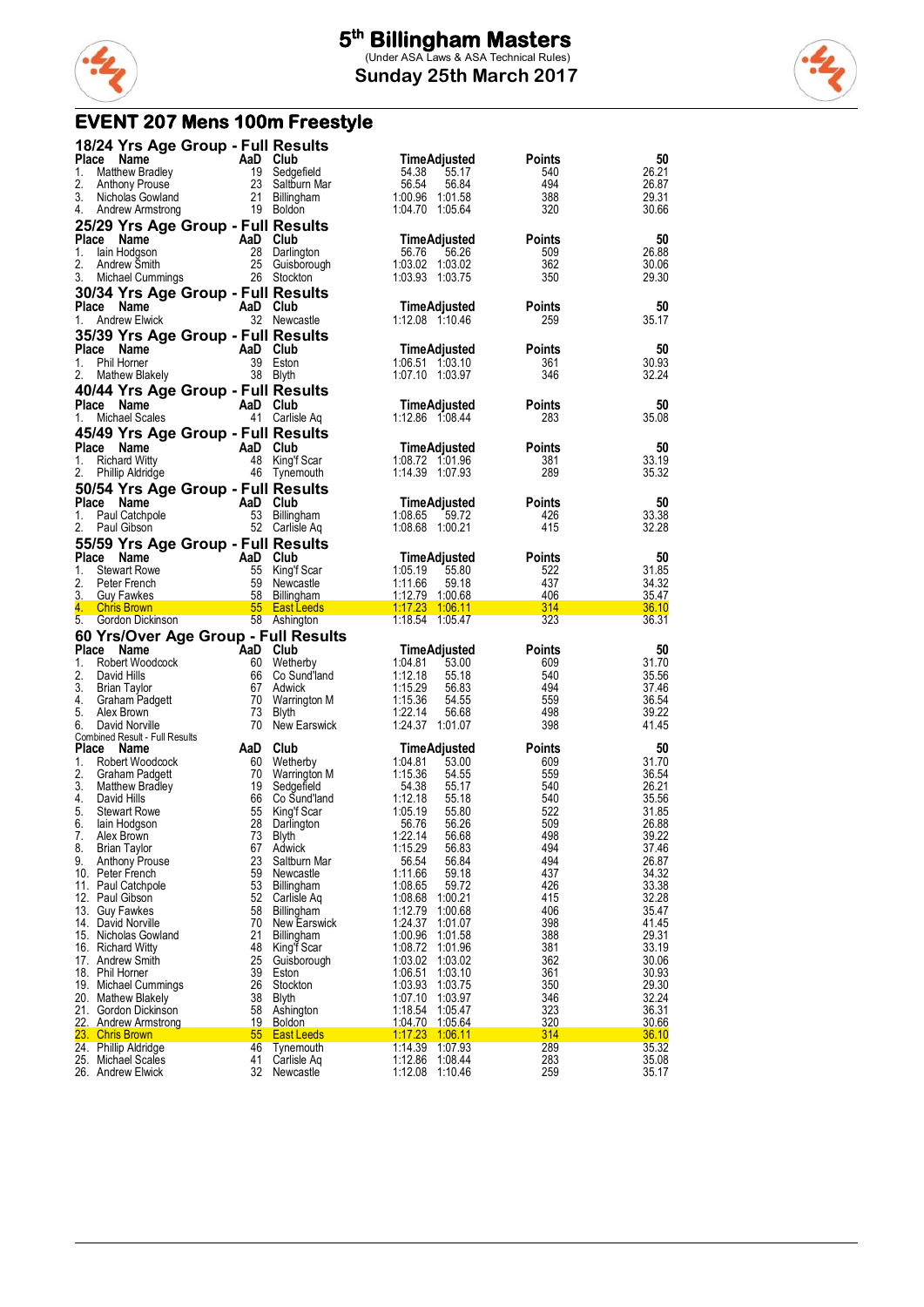

**Sunday 25th March 2017**

### **EVENT 208 Womens 50m Freestyle**

|          | 18/24 Yrs Age Group - Full Results                                                                                                                                                                                                              |                                                                                                                                                   |                                                                                                                                                                                                                                                                                    |                                                                                                         |                      |
|----------|-------------------------------------------------------------------------------------------------------------------------------------------------------------------------------------------------------------------------------------------------|---------------------------------------------------------------------------------------------------------------------------------------------------|------------------------------------------------------------------------------------------------------------------------------------------------------------------------------------------------------------------------------------------------------------------------------------|---------------------------------------------------------------------------------------------------------|----------------------|
|          | Place Name                                                                                                                                                                                                                                      |                                                                                                                                                   | AaD Club<br>21 Billingham<br>21 Billingham<br>19 Durham City<br>18 Tynemouth                                                                                                                                                                                                       | TimeAdjusted                                                                                            | <b>Points</b>        |
| 1.<br>2. | <b>Claire Collins</b>                                                                                                                                                                                                                           |                                                                                                                                                   |                                                                                                                                                                                                                                                                                    | 28.71<br>29.00<br>32.34                                                                                 | 514<br>371           |
| 3.       | Taylor Gillyon<br>Katherine Hill                                                                                                                                                                                                                |                                                                                                                                                   |                                                                                                                                                                                                                                                                                    | 31.87<br>32.49<br>33.14<br>32.49                                                                        | 350                  |
| 4.       | <b>Emily Cairns</b>                                                                                                                                                                                                                             |                                                                                                                                                   |                                                                                                                                                                                                                                                                                    | 32.34<br>32.96<br>33.69<br>33.14                                                                        | 328                  |
|          | 25/29 Yrs Age Group - Full Results                                                                                                                                                                                                              |                                                                                                                                                   |                                                                                                                                                                                                                                                                                    |                                                                                                         |                      |
| 1.       | The Name of Captive Control of Captive Control of Captive Control of Captive Control of Captive Control of Captive Control of Captive Control of Captive Control of Captive Control of Captive Control of Captive Control of C<br>Place Name    |                                                                                                                                                   |                                                                                                                                                                                                                                                                                    | TimeAdjusted<br>30.93 30.65<br>31.59 31.50<br>32.77 32.48<br>34.08 33.88<br>34.38 34.28                 | Points<br>435        |
| 2.       |                                                                                                                                                                                                                                                 |                                                                                                                                                   |                                                                                                                                                                                                                                                                                    |                                                                                                         | 401                  |
| 3.       |                                                                                                                                                                                                                                                 |                                                                                                                                                   |                                                                                                                                                                                                                                                                                    |                                                                                                         | 366                  |
| 5.       | 4. Helen Miller                                                                                                                                                                                                                                 |                                                                                                                                                   |                                                                                                                                                                                                                                                                                    |                                                                                                         | 322<br>311           |
|          | 6. Amy Hicks                                                                                                                                                                                                                                    |                                                                                                                                                   |                                                                                                                                                                                                                                                                                    | 33.88<br>34.28<br>35.75<br>34.38<br>35.75                                                               | 274                  |
|          | 35/39 Yrs Age Group - Full Results                                                                                                                                                                                                              |                                                                                                                                                   |                                                                                                                                                                                                                                                                                    |                                                                                                         |                      |
|          | Place Name                                                                                                                                                                                                                                      | $\overline{AB}$ Club                                                                                                                              |                                                                                                                                                                                                                                                                                    | TimeAdjusted<br>33.99  32.40                                                                            | Points               |
| 1.       | Raechel Hogg                                                                                                                                                                                                                                    |                                                                                                                                                   | 38 Billingham                                                                                                                                                                                                                                                                      |                                                                                                         | 369                  |
|          | 40/44 Yrs Age Group - Full Results<br>Place Name                                                                                                                                                                                                |                                                                                                                                                   |                                                                                                                                                                                                                                                                                    |                                                                                                         | <b>Points</b>        |
| 1.       | Comme<br>San Club<br>Jayne Blizzard<br>Jayne Blizzard<br>Jayne Fixter<br>Emma Watson<br>41 Blyth                                                                                                                                                |                                                                                                                                                   |                                                                                                                                                                                                                                                                                    | <b>TimeAdjusted</b><br>35.33 32.65<br>35.41 32.91<br>35.59 33.43<br>35.33                               | 360                  |
| 2.       |                                                                                                                                                                                                                                                 |                                                                                                                                                   | 44 King'f Scar<br>43 Billingham                                                                                                                                                                                                                                                    |                                                                                                         | 352                  |
| 3.       | Emma Watson                                                                                                                                                                                                                                     |                                                                                                                                                   | 41 Blyth                                                                                                                                                                                                                                                                           |                                                                                                         | 335                  |
|          | 45/49 Yrs Age Group - Full Results                                                                                                                                                                                                              |                                                                                                                                                   |                                                                                                                                                                                                                                                                                    |                                                                                                         |                      |
| 1.       | Place Name<br>The Name And Club<br>Nicola Latty 46 Sub 160<br>Rachel Clinkard 46 Newcastle<br>Diane Bryant 48 Carlisle Aq<br>Joanne Smith 46 Boldon                                                                                             |                                                                                                                                                   |                                                                                                                                                                                                                                                                                    | TimeAdjusted<br>29.48 26.92                                                                             | <b>Points</b><br>643 |
| 2.       |                                                                                                                                                                                                                                                 |                                                                                                                                                   |                                                                                                                                                                                                                                                                                    | 33.33<br>38.23                                                                                          | 445                  |
| 3.       |                                                                                                                                                                                                                                                 |                                                                                                                                                   |                                                                                                                                                                                                                                                                                    | 26.92<br>30.44<br>34.47<br>35.54                                                                        | 306                  |
| 4.       |                                                                                                                                                                                                                                                 |                                                                                                                                                   |                                                                                                                                                                                                                                                                                    | 38.92                                                                                                   | 279                  |
|          | 50/54 Yrs Age Group - Full Results<br>Place Name                                                                                                                                                                                                |                                                                                                                                                   |                                                                                                                                                                                                                                                                                    |                                                                                                         | <b>Points</b>        |
| 1.       | <b>Example 18 And School Club</b><br><b>And Club</b><br><b>And Club</b><br><b>And Club</b><br><b>And Club</b><br><b>And Club</b><br><b>And Club</b><br><b>And Club</b><br><b>And Club</b><br>53 King'f Scar<br>Dianne Roberts<br>53 King'f Scar |                                                                                                                                                   |                                                                                                                                                                                                                                                                                    | <b>TimeAdjusted</b><br>32.88 29.25                                                                      | 501                  |
| 2.       |                                                                                                                                                                                                                                                 |                                                                                                                                                   |                                                                                                                                                                                                                                                                                    | 35.83<br>31.17<br>35.11                                                                                 | 414                  |
|          | 3. Dianne Roberts                                                                                                                                                                                                                               |                                                                                                                                                   |                                                                                                                                                                                                                                                                                    | 40.36                                                                                                   | 290                  |
|          |                                                                                                                                                                                                                                                 |                                                                                                                                                   |                                                                                                                                                                                                                                                                                    |                                                                                                         |                      |
|          | 55/59 Yrs Age Group - Full Results                                                                                                                                                                                                              |                                                                                                                                                   |                                                                                                                                                                                                                                                                                    |                                                                                                         |                      |
|          |                                                                                                                                                                                                                                                 |                                                                                                                                                   |                                                                                                                                                                                                                                                                                    |                                                                                                         |                      |
|          |                                                                                                                                                                                                                                                 |                                                                                                                                                   |                                                                                                                                                                                                                                                                                    |                                                                                                         |                      |
|          |                                                                                                                                                                                                                                                 |                                                                                                                                                   |                                                                                                                                                                                                                                                                                    |                                                                                                         |                      |
|          |                                                                                                                                                                                                                                                 |                                                                                                                                                   |                                                                                                                                                                                                                                                                                    |                                                                                                         |                      |
|          |                                                                                                                                                                                                                                                 |                                                                                                                                                   |                                                                                                                                                                                                                                                                                    |                                                                                                         |                      |
|          |                                                                                                                                                                                                                                                 |                                                                                                                                                   |                                                                                                                                                                                                                                                                                    |                                                                                                         |                      |
|          | Combined Result - Full Results<br>Place Name                                                                                                                                                                                                    |                                                                                                                                                   | <b>30/09/2012 17 Age Group - Full Results</b><br>Place Name AaD Club<br>1. Janet Williams 55 Newmarket<br>2. Joan Edwards 59 Consett<br>3. Dona Simpson 56 Harrogate 34.16 28.99 577<br>3. Dona Simpson 56 Harrogate 34.16 28.99 515<br>4. Garl                                    |                                                                                                         | <b>Points</b>        |
| 1.       | Nicola Latty                                                                                                                                                                                                                                    |                                                                                                                                                   |                                                                                                                                                                                                                                                                                    |                                                                                                         | 643                  |
| 2.       | Joan Edwards                                                                                                                                                                                                                                    |                                                                                                                                                   |                                                                                                                                                                                                                                                                                    |                                                                                                         | 577                  |
| 3.<br>4. | Janet Williams<br>Dona Simpson                                                                                                                                                                                                                  |                                                                                                                                                   |                                                                                                                                                                                                                                                                                    |                                                                                                         | 577<br>515           |
| 5.       | <b>Claire Collins</b>                                                                                                                                                                                                                           |                                                                                                                                                   |                                                                                                                                                                                                                                                                                    | <b>TimeAdjusted</b><br>29.48 26.92<br>33.78 27.90<br>32.59 27.90<br>34.16 28.99<br>34.16 28.99<br>29.00 | 514                  |
| 6.       | Jayne Simpson                                                                                                                                                                                                                                   |                                                                                                                                                   |                                                                                                                                                                                                                                                                                    | 29.25                                                                                                   | 501                  |
| 7.<br>8. | Rachel Clinkard<br><b>Bryony Scoffin</b>                                                                                                                                                                                                        |                                                                                                                                                   |                                                                                                                                                                                                                                                                                    | 30.44<br>30.65                                                                                          | 445<br>435           |
| 9.       | Kath Minghella                                                                                                                                                                                                                                  |                                                                                                                                                   |                                                                                                                                                                                                                                                                                    | 31.17                                                                                                   | 414                  |
|          | 10. Siobhan Campbell                                                                                                                                                                                                                            | <b>SILIB</b><br>Soutis<br><b>AaD Club</b><br>46 Sub 160<br>59 Consett<br>55 Newmarks<br>56 Harrogate<br>21 Billingham<br>46 Newcastle<br>28<br>26 |                                                                                                                                                                                                                                                                                    | 31.50                                                                                                   | 401                  |
|          | 11. Carol Boagey<br>12. Taylor Gillyon                                                                                                                                                                                                          | 58<br>19                                                                                                                                          | 947<br>2010 160<br>29.48<br>Consett<br>Newmarket<br>Newmarket<br>33.78<br>Harrogate 34.16<br>Billingham<br>Billingham<br>28.71 2<br>28.88 2<br>Guisborough 30.93<br>Suisborough 30.93<br>Suisborough 30.93<br>Suisborough 30.93<br>Fight Scar<br>FSH∼<br>AFSHartlepol<br>Tynemouth | 38.52<br>32.11<br>31.87<br>32.34                                                                        | 379<br>371           |
|          | 13. Raechel Hogg                                                                                                                                                                                                                                | 38                                                                                                                                                | Billingham                                                                                                                                                                                                                                                                         | 33.99<br>32.40                                                                                          | 369                  |
|          | 14. Lisa Sheehan                                                                                                                                                                                                                                | 28<br>44                                                                                                                                          | Billingham                                                                                                                                                                                                                                                                         | 32.77<br>32.48<br>32.65                                                                                 | 366                  |
|          | 15. Jayne Blizzard<br>16. Joanne Fixter                                                                                                                                                                                                         | 43                                                                                                                                                | King'f Scar<br>Billingham                                                                                                                                                                                                                                                          | 35.33<br>35.41<br>32.91                                                                                 | 360<br>352           |
|          | 17. Katherine Hill                                                                                                                                                                                                                              | 19                                                                                                                                                | Durham City                                                                                                                                                                                                                                                                        | 32.49<br>32.96                                                                                          | 350                  |
|          | 18. Emma Watson                                                                                                                                                                                                                                 | 41                                                                                                                                                | Blyth                                                                                                                                                                                                                                                                              | 35.59<br>33.43                                                                                          | 335                  |
|          | 19. Emily Caims<br>20. Helen Miller                                                                                                                                                                                                             | 18<br>27                                                                                                                                          | Tynemouth<br>York Tri                                                                                                                                                                                                                                                              | 33.14<br>33.69<br>34.08<br>33.88                                                                        | 328<br>322           |
|          | 21. Hannah Robson                                                                                                                                                                                                                               | 26                                                                                                                                                | <b>Boldon</b>                                                                                                                                                                                                                                                                      | 34.38<br>34.28                                                                                          | 311                  |
|          | 22. Diane Bryant                                                                                                                                                                                                                                | 48                                                                                                                                                | Carlisle Aq                                                                                                                                                                                                                                                                        | 38.23<br>34.47                                                                                          | 306                  |
|          | 23. Dianne Roberts<br>24. Joanne Smith                                                                                                                                                                                                          | 53<br>46                                                                                                                                          | King'f Scar<br><b>Boldon</b>                                                                                                                                                                                                                                                       | 40.36<br>35.11<br>38.92<br>35.54                                                                        | 290<br>279           |
|          | 25. Amy Hicks<br>26. Gail Daffern                                                                                                                                                                                                               | 25<br>67                                                                                                                                          | King'f Scar<br><b>East Leeds</b>                                                                                                                                                                                                                                                   | 35.75<br>35.75<br>47.94<br>36.18                                                                        | 274<br>265           |

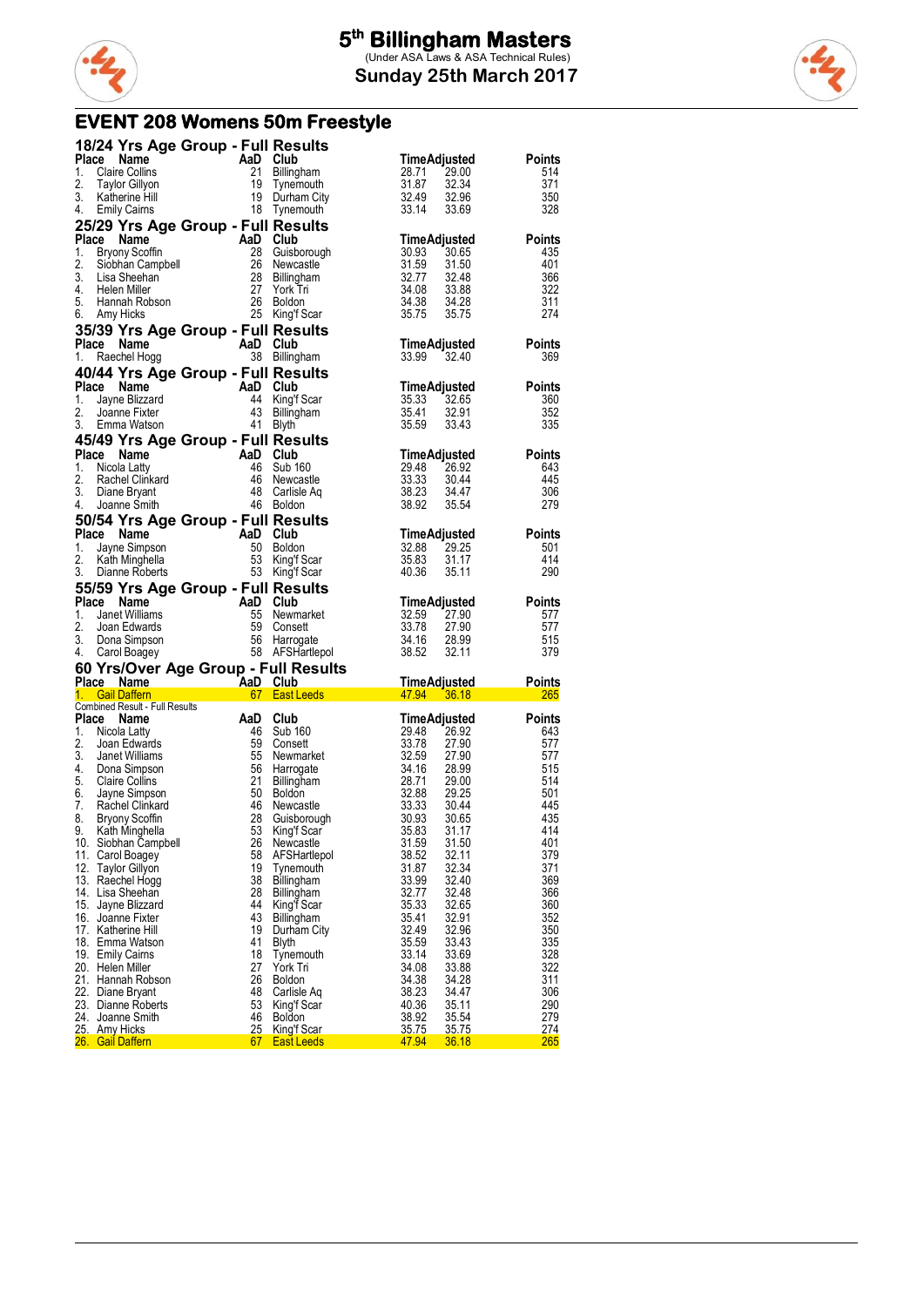

#### **EVENT 209 Mens 100m Backstroke**

| 18/24 Yrs Age Group - Full Results    |     |              |                     |               |       |
|---------------------------------------|-----|--------------|---------------------|---------------|-------|
| Place<br>Name                         |     | AaD Club     | <b>TimeAdjusted</b> | Points        | 50    |
| Matthew Bradley<br>1.                 | 19  | Sedgefield   | 1:05.36 1:06.31     | 401           | 31.49 |
| Thomas Bartram<br>2.                  | 23  | York City    | 1:12.35 1:12.74     | 304           | 35.39 |
| 40/44 Yrs Age Group - Full Results    |     |              |                     |               |       |
| Place Name                            |     | AaD Club     | <b>TimeAdjusted</b> | <b>Points</b> | 50    |
| Michael Scales<br>1.                  | 41  | Carlisle Aq  | 1:33.36 1:27.70     | 173           | 45.30 |
| 45/49 Yrs Age Group - Full Results    |     |              |                     |               |       |
| Place Name                            |     | AaD Club     | <b>TimeAdjusted</b> | <b>Points</b> | 50    |
| Myles Little<br>1.                    | 48  | Carlisle Aq  | 1:10.98 1:04.00     | 446           | 33.93 |
| 55/59 Yrs Age Group - Full Results    |     |              |                     |               |       |
| Name<br>Place                         |     | AaD Club     | <b>TimeAdjusted</b> | <b>Points</b> | 50    |
| Gordon Dickinson                      | 58  | Ashington    | 1:38.81 1:22.37     | 209           | 48.01 |
| 60 Yrs/Over Age Group - Full Results  |     |              |                     |               |       |
| Name<br>Place                         |     | AaD Club     | TimeAdjusted        | Points        | 50    |
| Robert Woodcock                       | 60  | Wetherby     | 1:14.93 1:01.27     | 508           | 36.24 |
| Graeme Shutt<br>2 <sub>1</sub>        | 68  | Co Sund'land | 1:54.26 1:25.09     | 190           | 54.15 |
| <b>Combined Result - Full Results</b> |     |              |                     |               |       |
| Place Name                            | AaD | Club         | <b>TimeAdjusted</b> | <b>Points</b> | 50    |
| Robert Woodcock<br>1.                 | 60  | Wetherby     | 1:14.93<br>1:01.27  | 508           | 36.24 |
| 2.<br>Myles Little                    | 48  | Carlisle Ag  | 1:10.98<br>1:04.00  | 446           | 33.93 |
| 3.<br>Matthew Bradley                 | 19  | Sedgefield   | 1:06.31<br>1:05.36  | 401           | 31.49 |
| Thomas Bartram<br>4.                  | 23  | York City    | 1:12.35<br>1:12.74  | 304           | 35.39 |
| 5.<br>Gordon Dickinson                | 58  | Ashington    | 1:38.81<br>1:22.37  | 209           | 48.01 |
| 6.<br>Graeme Shutt                    | 68  | Co Sund'land | 1:54.26<br>1:25.09  | 190           | 54.15 |
| 7.<br>Michael Scales                  | 41  | Carlisle Ag  | 1:33.36<br>1:27.70  | 173           | 45.30 |

#### **EVENT 210 Womens 50m Breaststroke**

|                             | 18/24 Yrs Age Group - Full Results   |          |                            |                     |       |               |
|-----------------------------|--------------------------------------|----------|----------------------------|---------------------|-------|---------------|
| <b>Place</b>                | Name                                 | AaD Club |                            | <b>TimeAdjusted</b> |       | <b>Points</b> |
| <b>Claire Collins</b><br>1. |                                      | 21       | Billingham                 | 34.44               | 34.79 | 567           |
| 2.<br>Ruth Ewing            |                                      |          | 24 AFSHartlepol            | 36.92               | 37.02 | 470           |
| 3.<br>Amii Turnbull         |                                      |          | 23 Durham City             | 37.26               | 37.46 | 454           |
|                             | 25/29 Yrs Age Group - Full Results   |          |                            |                     |       |               |
| Place                       | Name                                 | AaD      | Club                       | <b>TimeAdjusted</b> |       | <b>Points</b> |
| 1.                          | <b>Bryony Scoffin</b>                | 28       | Guisborough                | 41.41               | 41.04 | 345           |
| 2.<br>Amy Hicks             |                                      | 25       | King'f Scar                | 46.39               | 46.39 | 239           |
|                             |                                      |          |                            |                     |       |               |
|                             | 35/39 Yrs Age Group - Full Results   |          |                            |                     |       |               |
| Place                       | <b>Name</b>                          | AaD Club |                            | <b>TimeAdjusted</b> |       | <b>Points</b> |
| 1.<br>Raechel Hogg          |                                      | 38       | Billingham                 | 42.59               | 40.60 | 356           |
|                             | 40/44 Yrs Age Group - Full Results   |          |                            |                     |       |               |
| Place                       | Name                                 | AaD      | Club                       | <b>TimeAdjusted</b> |       | <b>Points</b> |
| 1.                          | Emma Watson                          | 41       | <b>Blyth</b>               | 41.70               | 39.17 | 397           |
| 2.<br>Joanne Fixter         |                                      | 43       | Billingham                 | 47.60               | 44.24 | 275           |
|                             | 45/49 Yrs Age Group - Full Results   |          |                            |                     |       |               |
| Place                       | Name                                 | AaD      | Club                       | TimeAdiusted        |       | <b>Points</b> |
| 1.<br>Diane Bryant          |                                      | 48       | Carlisle Ag                | 49.28               | 44.43 | 272           |
| 2.<br>Joanne Smith          |                                      | 46       | Boldon                     | 50.75               | 46.35 | 239           |
| 3.<br>Jane Sedman           |                                      | 49       | King'f Scar                | 51.87               | 46.46 | 238           |
|                             | 55/59 Yrs Age Group - Full Results   |          |                            |                     |       |               |
| Place                       | Name                                 | AaD Club |                            | <b>TimeAdjusted</b> |       | <b>Points</b> |
| 1.<br><b>Verity Dobbie</b>  |                                      | 58       | Consett                    | 42.76               | 35.65 | 527           |
| 2.<br>Carol Boagey          |                                      | 58       | AFSHartlepol               | 45.12               | 37.61 | 449           |
| 3.                          | Susanne Griffiths                    |          | 58 New Earswick            | 52.35               | 43.64 | 287           |
|                             |                                      |          |                            |                     |       |               |
| Place Name                  | 60 Yrs/Over Age Group - Full Results |          |                            | TimeAdjusted        |       | <b>Points</b> |
| 1.<br><b>Hilary Crick</b>   | <b>Example 2</b> AaD Club            | 68       | <b>East Leeds</b>          | 50.13               | 37.33 | 459           |
| <b>Gail Daffern</b>         |                                      | 67       | <b>East Leeds</b>          | DQ 7                |       |               |
|                             | Combined Result - Full Results       |          |                            |                     |       |               |
| <b>Place</b>                | Name                                 | AaD      | Club                       | TimeAdjusted        |       | Points        |
| 1.<br><b>Claire Collins</b> |                                      | 21       | Billingham                 | 34.44               | 34.79 | 567           |
| 2.<br><b>Verity Dobbie</b>  |                                      | 58       | Consett                    | 42.76               | 35.65 | 527           |
| 3.<br><b>Ruth Ewing</b>     |                                      | 24       | AFSHartlepol               | 36.92               | 37.02 | 470           |
| 4.<br><b>Hilary Crick</b>   |                                      | 68       | <b>East Leeds</b>          | 50.13               | 37.33 | 459           |
| 5.<br>Amii Turnbull         |                                      | 23       | Durham City                | 37.26               | 37.46 | 454           |
| 6.<br>Carol Boagey          |                                      | 58       | AFSHartlepol               | 45.12               | 37.61 | 449           |
| 7.                          | Emma Watson                          | 41       | <b>Blyth</b>               | 41.70               | 39.17 | 397           |
| 8.<br>Raechel Hogg          |                                      | 38       | Billingham                 | 42.59               | 40.60 | 356           |
| 9.<br><b>Bryony Scoffin</b> |                                      | 28       | Guisborough                | 41.41               | 41.04 | 345           |
| 10. Susanne Griffiths       |                                      | 58       | <b>New Earswick</b>        | 52.35               | 43.64 | 287           |
| 11. Joanne Fixter           |                                      | 43       | <b>Billingham</b>          | 47.60               | 44.24 | 275           |
| 12. Diane Bryant            |                                      | 48       | Carlisle Aq                | 49.28               | 44.43 | 272           |
| 13. Joanne Smith            |                                      | 46       | Boldon                     | 50.75               | 46.35 | 239           |
| 14. Amy Hicks               |                                      | 25<br>49 | King'f Scar<br>King'f Scar | 46.39               | 46.39 | 239<br>238    |
| 15. Jane Sedman             |                                      |          |                            | 51.87               | 46.46 |               |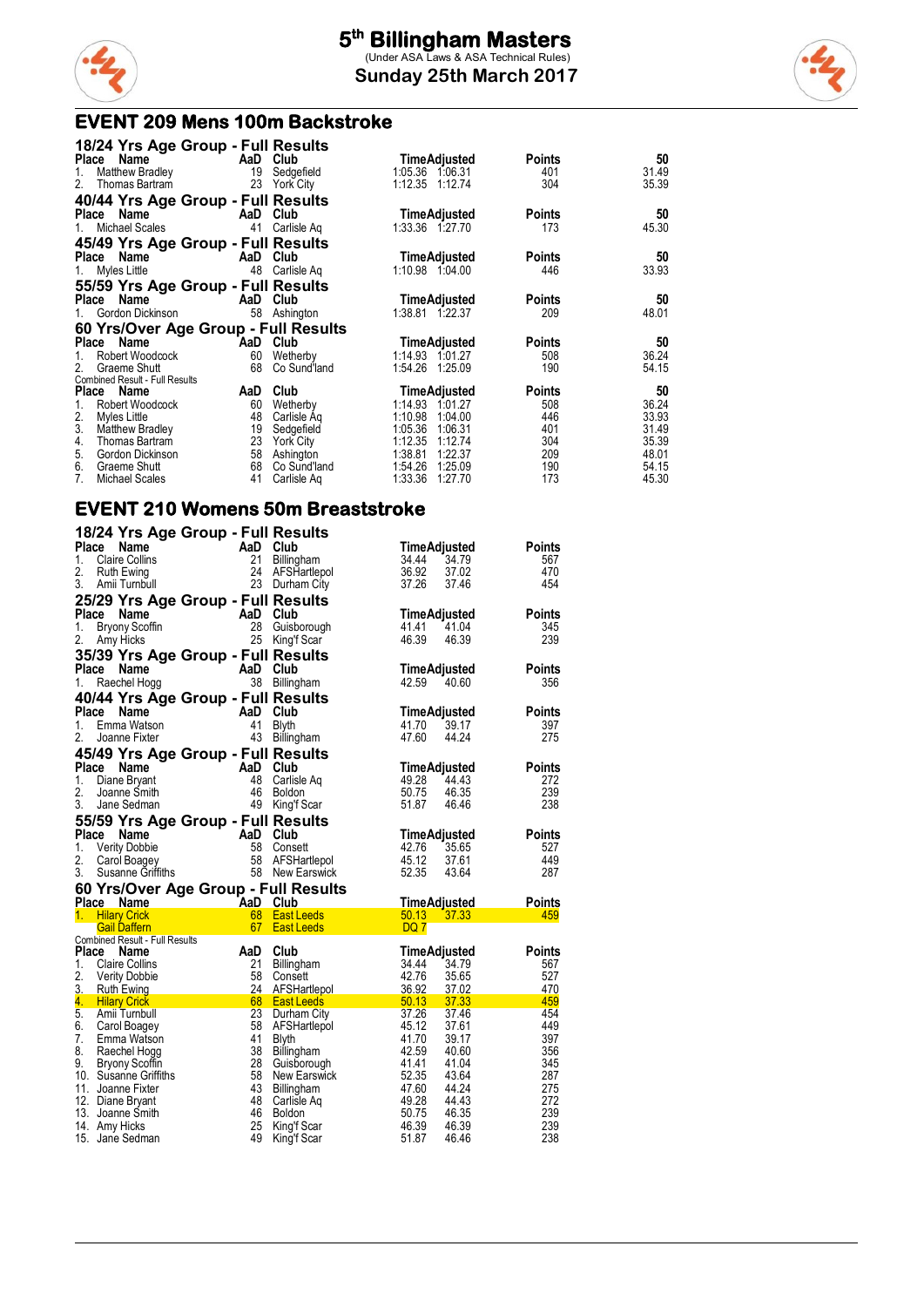

#### **Sunday 25th March 2017**



### **EVENT 211 Mens 200m Freestyle**

|              | 18/24 Yrs Age Group - Full Results   |          |                     |                                       |               |                |                    |                    |
|--------------|--------------------------------------|----------|---------------------|---------------------------------------|---------------|----------------|--------------------|--------------------|
| Place        | Name                                 | AaD      | Club                | <b>TimeAdjusted</b>                   | Points        | 50             | 100                | 150                |
| 1.           | Nicholas Gowland                     | 21       | Billingham          | 2:05.52 2:06.80                       | 481           | 28.97          | 1:01.43            | 1:33.35            |
|              | 30/34 Yrs Age Group - Full Results   |          |                     |                                       |               |                |                    |                    |
| Place        | Name                                 | AaD      | Club                | <b>TimeAdjusted</b>                   | <b>Points</b> | 50             | 100                | 150                |
| 1.           | Graham Kennedy                       | 33       | Boldon              | 2:17.58 2:13.98                       | 407           | 31.18          | 1:06.33            | 1:42.80            |
| 2.           | <b>Andrew Elwick</b>                 |          | 32 Newcastle        | 2:38.13 2:34.58                       | 265           | 37.34          | 1:17.17            | 1:58.09            |
|              | 40/44 Yrs Age Group - Full Results   |          |                     |                                       |               |                |                    |                    |
| Place        | Name                                 | AaD      | Club                | <b>TimeAdjusted</b>                   | <b>Points</b> | 50             | 100                | 150                |
| 1.           | Michael Scales                       | 41       | Carlisle Ag         | 2:45.74 2:35.69                       | 260           | 37.60          | 1:19.51            | 2:02.90            |
|              | 45/49 Yrs Age Group - Full Results   |          |                     |                                       |               |                |                    |                    |
| Place        | Name                                 | AaD      | Club                | TimeAdjusted                          | Points        | 50             | 100                | 150                |
| 1.           | Myles Little                         | 48       | Carlisle Ag         | 2:22.77 2:08.73                       | 459           | 33.11          | 1:08.97            | 1:44.86            |
| 2.           | <b>Richard Witty</b>                 | 48       | King'f Scar         | 2:37.14 2:21.69                       | 344           | 36.62          | 1:16.58            | 1:56.78            |
| 3.           | Phillip Aldridge                     |          | 46 Tynemouth        | 2:50.95 2:36.11                       | 257           | 37.27          | 1:20.36            | 2:06.09            |
|              | 50/54 Yrs Age Group - Full Results   |          |                     |                                       |               |                |                    |                    |
| <b>Place</b> | Name                                 | AaD      | Club                | <b>TimeAdjusted</b>                   | Points        | 50             | 100                | 150                |
| 1.           | Paul Gibson                          |          | 52 Carlisle Aq      | 2:36.00 2:16.75                       | 383           | 35.57          | 1:15.70            | 1:58.12            |
|              | 55/59 Yrs Age Group - Full Results   |          |                     |                                       |               |                |                    |                    |
| Place        | <b>Name</b>                          | AaD      | Club                | <b>TimeAdjusted</b>                   | Points        | 50             | 100                | 150                |
| 1.           | <b>Stewart Rowe</b>                  | 55       | King'f Scar         | 2:27.96 2:06.65                       | 483           | 34.96          | 1:13.43            | 1:51.87            |
| 2.           | Alastair Gibb                        | 57       | Team Luton          | 2:32.27 2:08.10                       | 466           | 35.23          | 1:14.19            | 1:53.06            |
| 3.           | <b>Guy Fawkes</b>                    |          | 58 Billingham       | 2:37.14 2:11.00                       | 436           | 36.66          | 1:17.31            | 1:58.62            |
|              | 60 Yrs/Over Age Group - Full Results |          |                     |                                       |               |                |                    |                    |
| Place        | <b>Name</b>                          | `AaD     | Club                | <b>TimeAdjusted</b>                   | <b>Points</b> | 50             | 100                | 150                |
| 1.           | David Hills                          | 66       | Co Sund'land        | 2:39.29 2:01.78                       | 543           | 36.61          | 1:17.23            | 1:58.88            |
| 2.           | Graham Padgett                       | 70       | Warrington M        | 2.41.67 1.57.02                       | 612           | 38.41          | 1:18.64            | 1:59.93            |
| 3.           | Graham Pearson                       | 65       | Carlisle Aq         | 3:00.64 2:19.81                       | 359           | 41.37          | 1:26.73            | 2:13.79            |
| 4.           | David Norville                       | 70       | New Earswick        | 3:07.52 2:15.73                       | 392           | 42.43          | 1:29.29            | 2:18.66            |
| 5.           | Alex Brown                           | 73       | Blyth               | 3:08.68 2:10.19                       | 444           | 43.75          | 1:31.39            | 2:21.06            |
|              | Combined Result - Full Results       |          |                     |                                       |               |                |                    |                    |
| Place        | Name                                 | AaD      | Club                | TimeAdjusted                          | <b>Points</b> | 50             | 100                | 150                |
| 1.           | Graham Padgett                       | 70       | Warrington M        | 2:41.67 1.57.02                       | 612           | 38.41          | 1:18.64            | 1.59.93            |
| 2.           | David Hills                          | 66       | Co Sund'land        | 2:39.29<br>2:01.78                    | 543           | 36.61          | 1:17.23            | 1:58.88            |
| 3.           | <b>Stewart Rowe</b>                  | 55       | King'f Scar         | 2:27.96 2:06.65                       | 483           | 34.96          | 1:13.43            | 1:51.87            |
| 4.           | Nicholas Gowland                     | 21       | <b>Billingham</b>   | 2:05.52 2:06.80                       | 481           | 28.97          | 1:01.43            | 1:33.35<br>1:53.06 |
| 5.<br>6.     | Alastair Gibb<br>Myles Little        | 57       | Team Luton          | 2:32.27<br>2:08.10<br>2:22.77 2:08.73 | 466           | 35.23<br>33.11 | 1:14.19<br>1:08.97 | 1.44.86            |
| 7.           |                                      | 48<br>73 | Carlisle Aq         |                                       | 459<br>444    | 43.75          | 1:31.39            | 2:21.06            |
| 8.           | Alex Brown<br><b>Guy Fawkes</b>      | 58       | Blyth<br>Billingham | 3:08.68 2:10.19<br>2:37.14 2:11.00    | 436           | 36.66          | 1:17.31            | 1:58.62            |
| 9.           | Graham Kennedy                       | 33       | <b>Boldon</b>       | 2:17.58<br>2:13.98                    | 407           | 31.18          | 1:06.33            | 1:42.80            |
|              | 10. David Norville                   | 70       | New Earswick        | 3:07.52 2:15.73                       | 392           | 42.43          | 1:29.29            | 2:18.66            |
|              | 11. Paul Gibson                      | 52       | Carlisle Ag         | 2:36.00 2:16.75                       | 383           | 35.57          | 1:15.70            | 1:58.12            |
| 12.          | Graham Pearson                       | 65       | Carlisle Ag         | 3:00.64 2:19.81                       | 359           | 41.37          | 1:26.73            | 2:13.79            |
|              | 13. Richard Witty                    | 48       | King'f Scar         | 2:37.14 2:21.69                       | 344           | 36.62          | 1:16.58            | 1:56.78            |
| 14.          | <b>Andrew Elwick</b>                 | 32       | Newcastle           | 2:38.13<br>2:34.58                    | 265           | 37.34          | 1:17.17            | 1:58.09            |
|              | 15. Michael Scales                   | 41       | Carlisle Ag         | 2.45.74 2.35.69                       | 260           | 37.60          | 1:19.51            | 2:02.90            |
| 16.          | <b>Phillip Aldridge</b>              | 46       | Tynemouth           | 2:50.95 2:36.11                       | 257           | 37.27          | 1:20.36            | 2:06.09            |